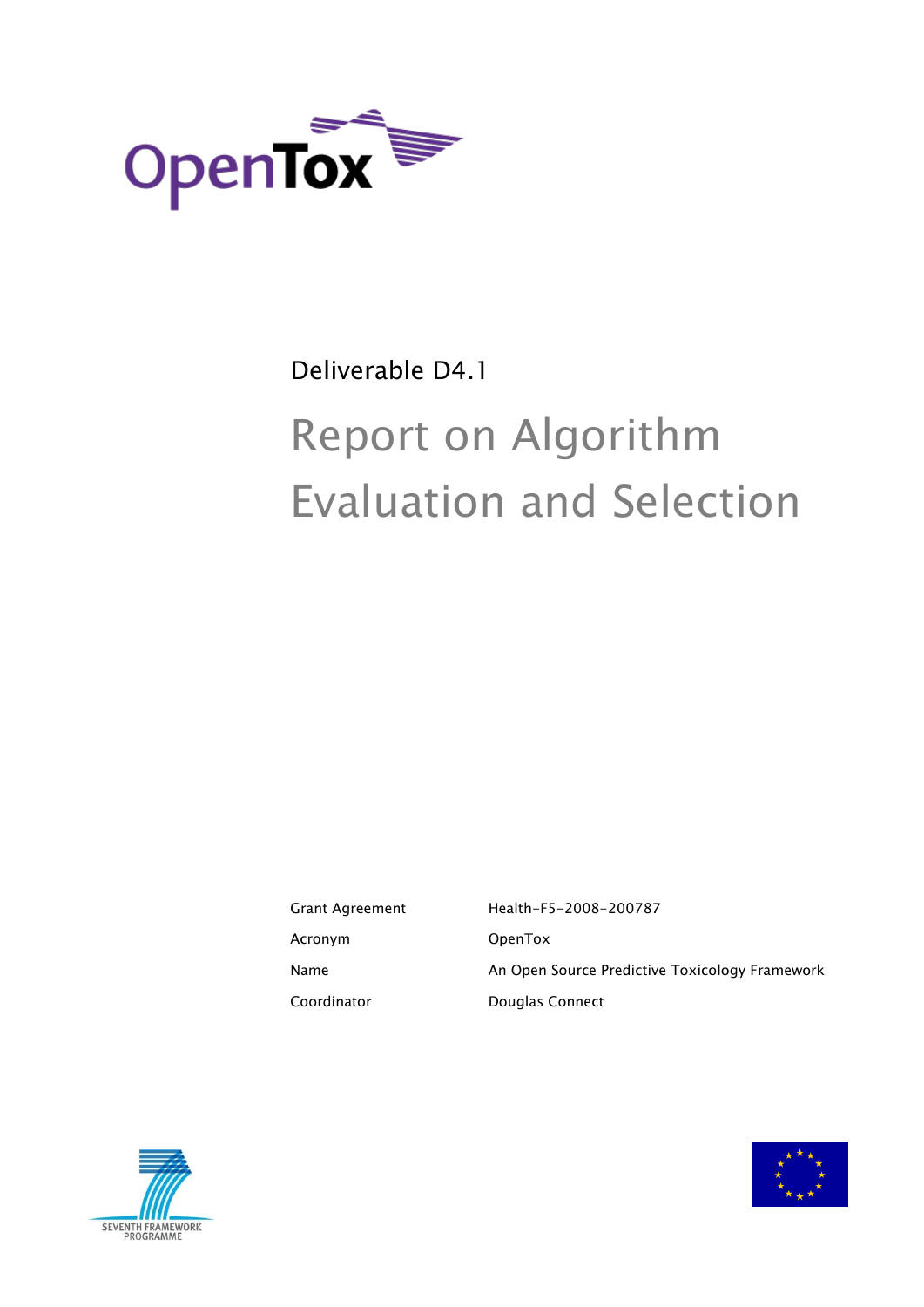

| Contract No.   | Health-F5-2008-200787                        |             |  |
|----------------|----------------------------------------------|-------------|--|
| Document Type: | Deliverable Report                           |             |  |
| WP/Task:       | WP4/4.1                                      |             |  |
| Name           | Report on Algorithm Evaluation and Selection |             |  |
| Document ID:   | OpenTox Deliverable Report WP4               |             |  |
| Date:          | Feb 28, 2009                                 |             |  |
| Status:        | <b>Final Version</b>                         |             |  |
| Organisation:  | Technische Universität München (TUM)         |             |  |
| Contributors   | Stefan Kramer                                | <b>TUM</b>  |  |
|                | <b>Tobias Girschick</b>                      | <b>TUM</b>  |  |
|                | Fabian Buchwald                              | <b>TUM</b>  |  |
|                | Haralambos Sarimveis                         | <b>NTUA</b> |  |
|                | Andreas Maunz                                | <b>IST</b>  |  |
|                | Andreas Karwath                              | ALU-FR      |  |
|                | Martin Gütlein                               | ALU-FR      |  |
|                | Alexey Zakharov                              | <b>IBMC</b> |  |
|                | <b>Dmitry Filimonv</b>                       | <b>IBMC</b> |  |
|                | Vladimir Poroikov                            | <b>IBMC</b> |  |
|                | Om Prakash                                   | SIT-JNU     |  |
|                | Gaurav Singhai                               | SIT-JNU     |  |
|                | Indira Ghosh                                 | SIT-JNU     |  |
|                | Sunil Chawla                                 | <b>SL</b>   |  |
|                | <b>Steve Bowlus</b>                          | <b>SL</b>   |  |
|                | Nina Jeliazkova                              | <b>IDEA</b> |  |
|                | <b>Barry Hardy</b>                           | $DC$        |  |
|                | Roman Affentranger                           | $DC$        |  |



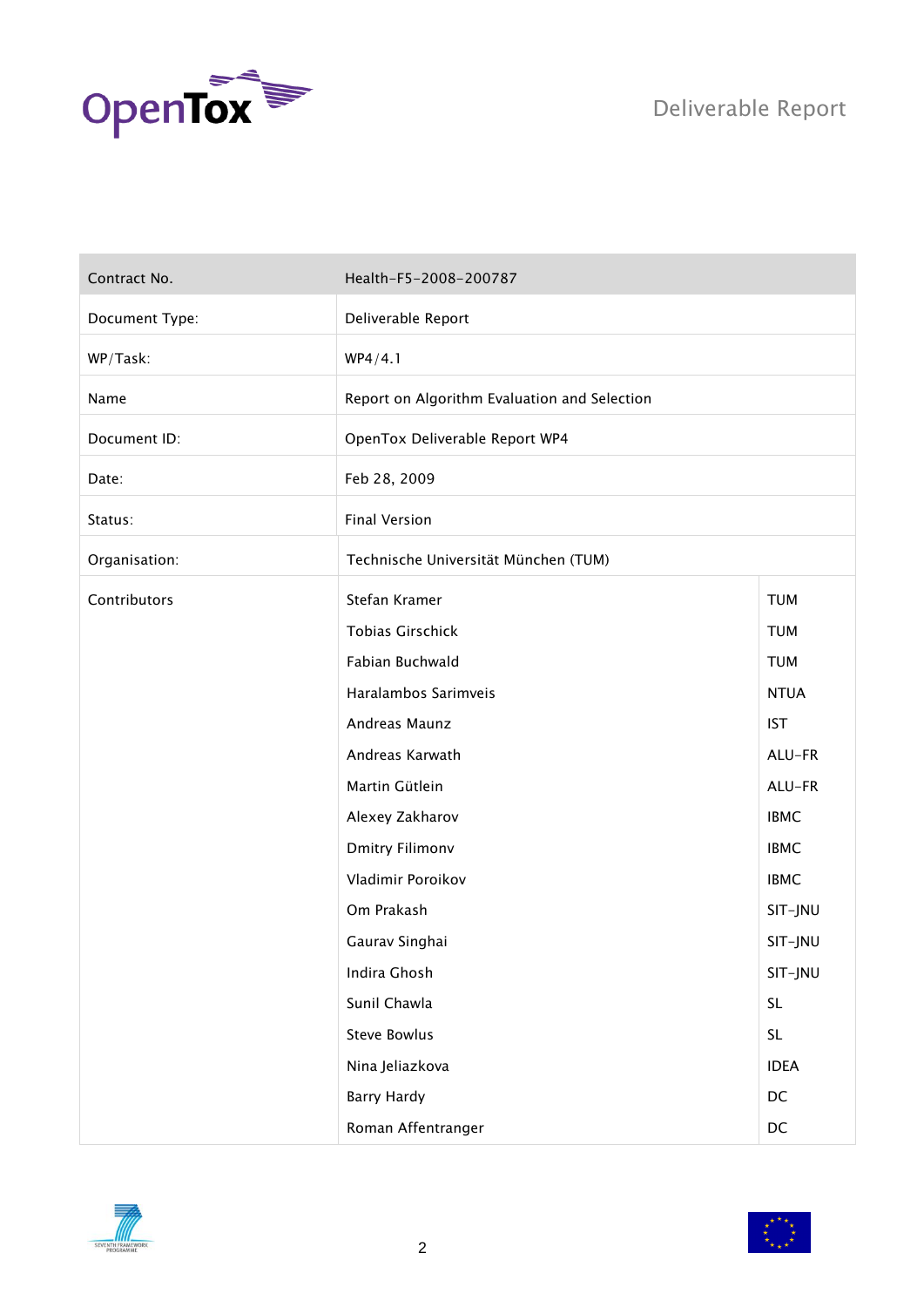

# Deliverable Report

| Distribution:        | Public                                                                                             |
|----------------------|----------------------------------------------------------------------------------------------------|
|                      |                                                                                                    |
| Purpose of Document: | To document results for this deliverable                                                           |
|                      |                                                                                                    |
| Document History:    | 1 - Template filled with content from existing internal draft report<br>version 2.2 on Feb 5, 2009 |
|                      | 2 - Addition of Summary, conclusion and section 4 by Fabian Buchwald<br>and Tobias Girschick       |
|                      | 3 - Final Review by Stefan Kramer after February virtual meeting on Feb<br>12, 2009                |
|                      | 4 - Final layout refinement by Tobias Girschick on Feb 13, 2009                                    |
|                      | 5 - Final Version prepared by DC Feb 28, 2009                                                      |
|                      | 6 - Revised Final Version prepared by DC Feb 24, 2010                                              |



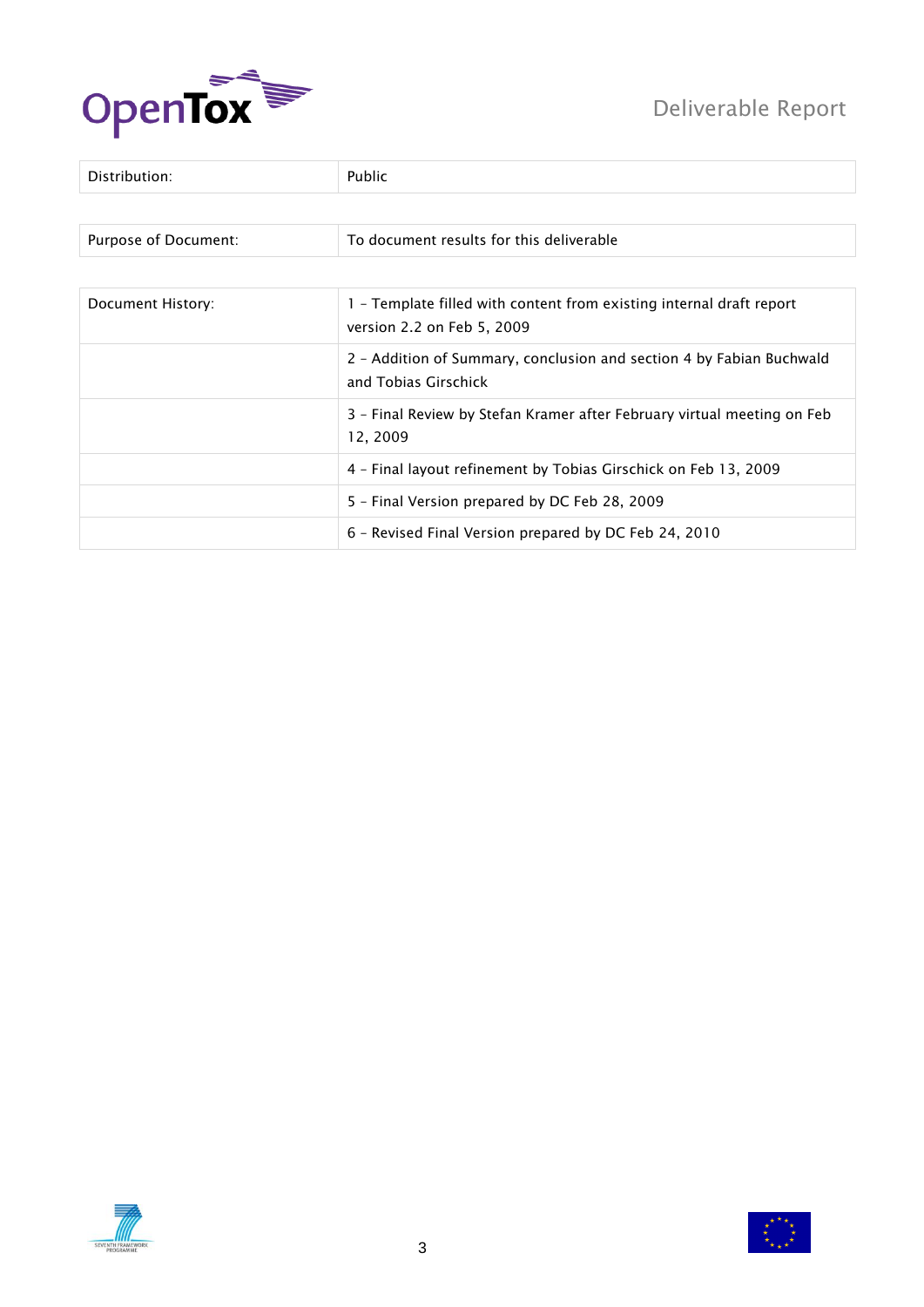

# **Table of Contents**

| 1. |        |  |
|----|--------|--|
| 2. |        |  |
|    | 2.1    |  |
|    | 2.2    |  |
|    | 2.3    |  |
|    | 2.4    |  |
|    | 2.5    |  |
|    | 2.6    |  |
|    | 2.7    |  |
|    | 2.8    |  |
|    | 2.9    |  |
|    | 2.10   |  |
|    | 2.11   |  |
|    | 2.12   |  |
| 3. |        |  |
|    | 3.1    |  |
|    | 3.1.1  |  |
|    | 3.1.2  |  |
|    | 3.1.3  |  |
|    | 3.1.4  |  |
|    | 3.1.5  |  |
|    | 3.1.6  |  |
|    | 3.1.7  |  |
|    | 3.1.8  |  |
|    | 3.1.9  |  |
|    | 3.1.10 |  |
|    | 3.2    |  |
|    | 3.2.1  |  |
|    | 3.2.2  |  |
|    |        |  |

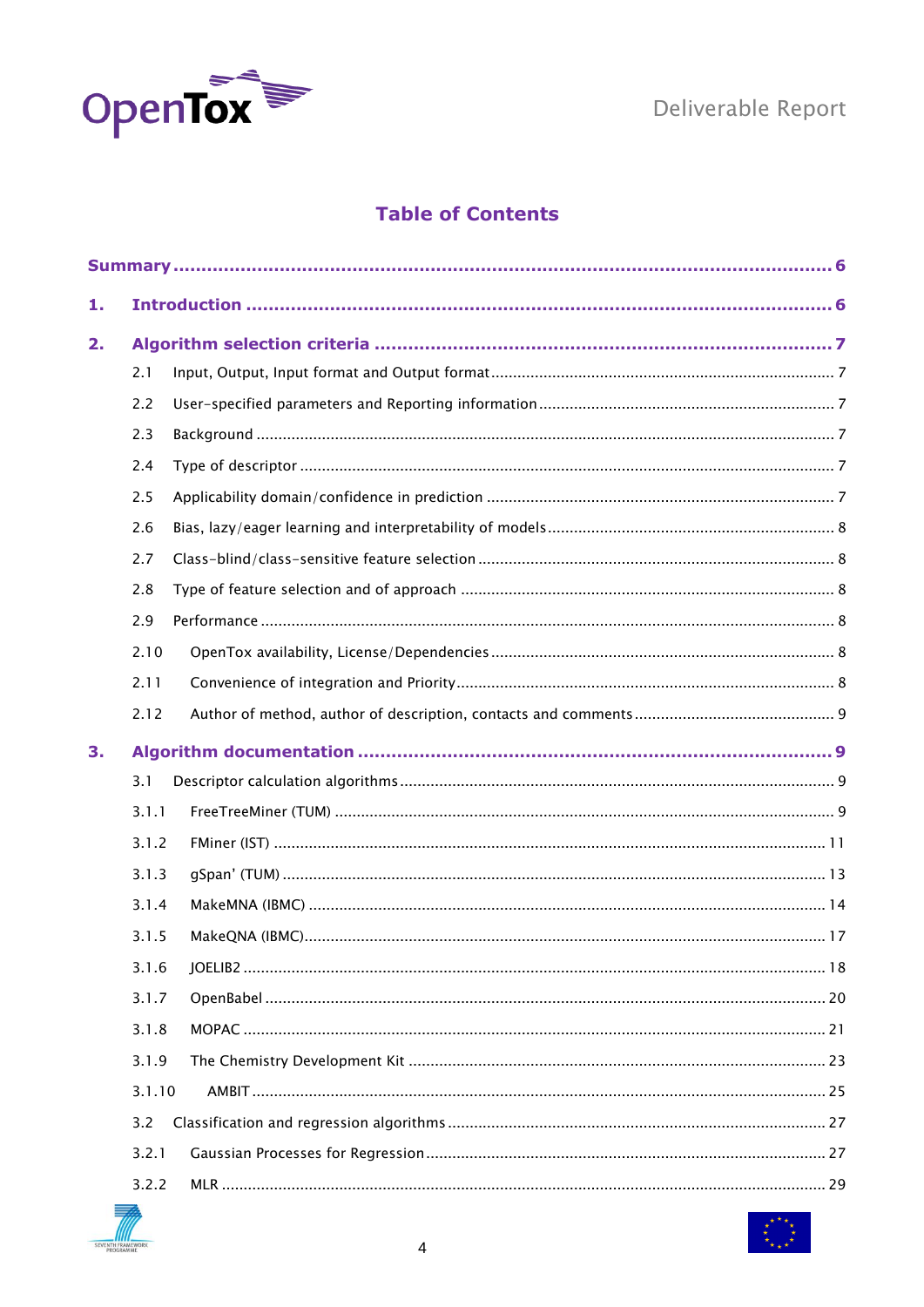

# Deliverable Report

| 3.2.3  |                                                                       |  |
|--------|-----------------------------------------------------------------------|--|
| 3.2.4  |                                                                       |  |
| 3.2.5  |                                                                       |  |
| 3.2.6  |                                                                       |  |
| 3.2.7  |                                                                       |  |
| 3.2.8  |                                                                       |  |
| 3.2.9  |                                                                       |  |
| 3.2.10 |                                                                       |  |
| 3.2.11 |                                                                       |  |
| 3.2.12 |                                                                       |  |
| 3.2.13 |                                                                       |  |
| 3.2.14 |                                                                       |  |
| 3.2.15 |                                                                       |  |
| 3.3    |                                                                       |  |
| 3.3.1  |                                                                       |  |
| 3.3.2  |                                                                       |  |
| 3.3.3  |                                                                       |  |
| 3.3.4  |                                                                       |  |
| 3.3.5  |                                                                       |  |
| 3.3.6  |                                                                       |  |
| 3.4    |                                                                       |  |
| 3.4.1  |                                                                       |  |
|        | Algorithm evaluation and selection of algorithms for the prototype 70 |  |
| 4.1    |                                                                       |  |
| 4.2    |                                                                       |  |
| 4.3    |                                                                       |  |
|        |                                                                       |  |
|        |                                                                       |  |
|        |                                                                       |  |



 $\overline{4}$ .

5.

 $6.$ 

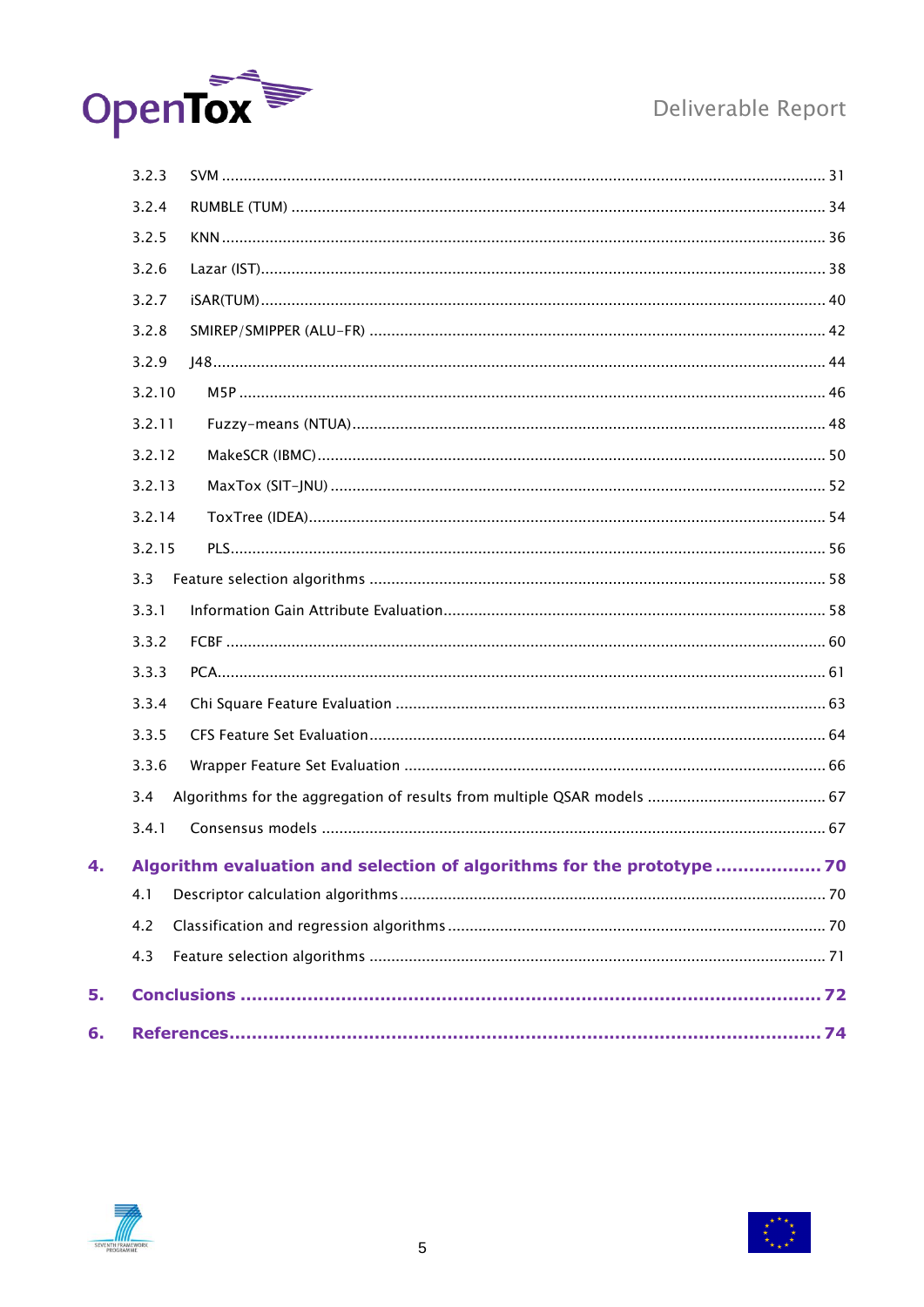

# <span id="page-5-0"></span>**Summary**

This report on algorithm evaluation and selection gives an overview of the progress that has been made in OpenTox Work Package 4. As discussed at the kick-off meeting in Basel in September 2008, the first tasks were to document, evaluate and discuss available and possibly interesting or useful algorithms. To make this selection more objective, one had to agree on a set of selection criteria for the OpenTox framework prototype. The report gives a detailed description of the results and a comprehensive documentation of the algorithms and implementations relevant for OpenTox. Obviously there is some focus on algorithms provided by the project participants, as those algorithms serve as a starting point in the development of the framework, according to the project proposal. Starting with a short introduction, the text gives an overview of the algorithm selection criteria that we have chosen, followed by detailed description of the algorithms in a uniform tabular manner. This material is then evaluated, and a selection for the prototype is made.

# <span id="page-5-1"></span>**1. Introduction**

Ongoing scientific efforts in various complementary fields have led to a significant number of algorithms that are available and potentially useful for (Q)SAR and related tasks. To meet the project specific user requirements and long term goals of OpenTox, it is crucial to establish and subsequently maintain a set of algorithm selection criteria. The initial criteria were proposed by TUM and discussed by the project partners on the OpenTox online forum and at the December 2008 and February 2009 virtual meetings.

To make a reasonable comparison of the available algorithms possible, they were grouped into three categories: descriptor calculation algorithms, classification and regression algorithms and feature selection algorithms. For each algorithm a short text description and a uniform (for each of the three categories) table was generated to facilitate a comparison with respect to the selection criteria. The text description of the algorithm gives a brief overview of the algorithm"s background, its capabilities, dependencies and technical features. The uniform tables have three logical parts. The first one enables a black-box point of view of the algorithm and has the same fields for every algorithm category. It contains a field for the name, the input and output (semantically), the input and output format, user-specific parameters and reporting information. The second logical part is variable for the three algorithm categories and describes some intrinsic properties of the algorithms. It comprises fields for the algorithm"s background and its performance. The descriptor calculation algorithms have a special field for the type of descriptor that is generated. The classification and regression algorithms have special fields for the applicability domain and the confidence in the prediction, the bias, the type of learning (lazy or eager learning) and the interpretability of the generated model. The feature selection algorithms have special fields for type of feature selection (class-blind or class-sensitive), for the distinction of optimal, greedy or randomized methods and for the distinction of filter and wrapper approaches. The third part of the description table is again identical for the different algorithm categories. It gives information about the algorithm"s availability within the OpenTox consortium, the license and dependencies, the convenience of integration, the priority of integration, the author of the algorithm and the author of the description. Additionally there are fields for a contact address (email) and for comments.



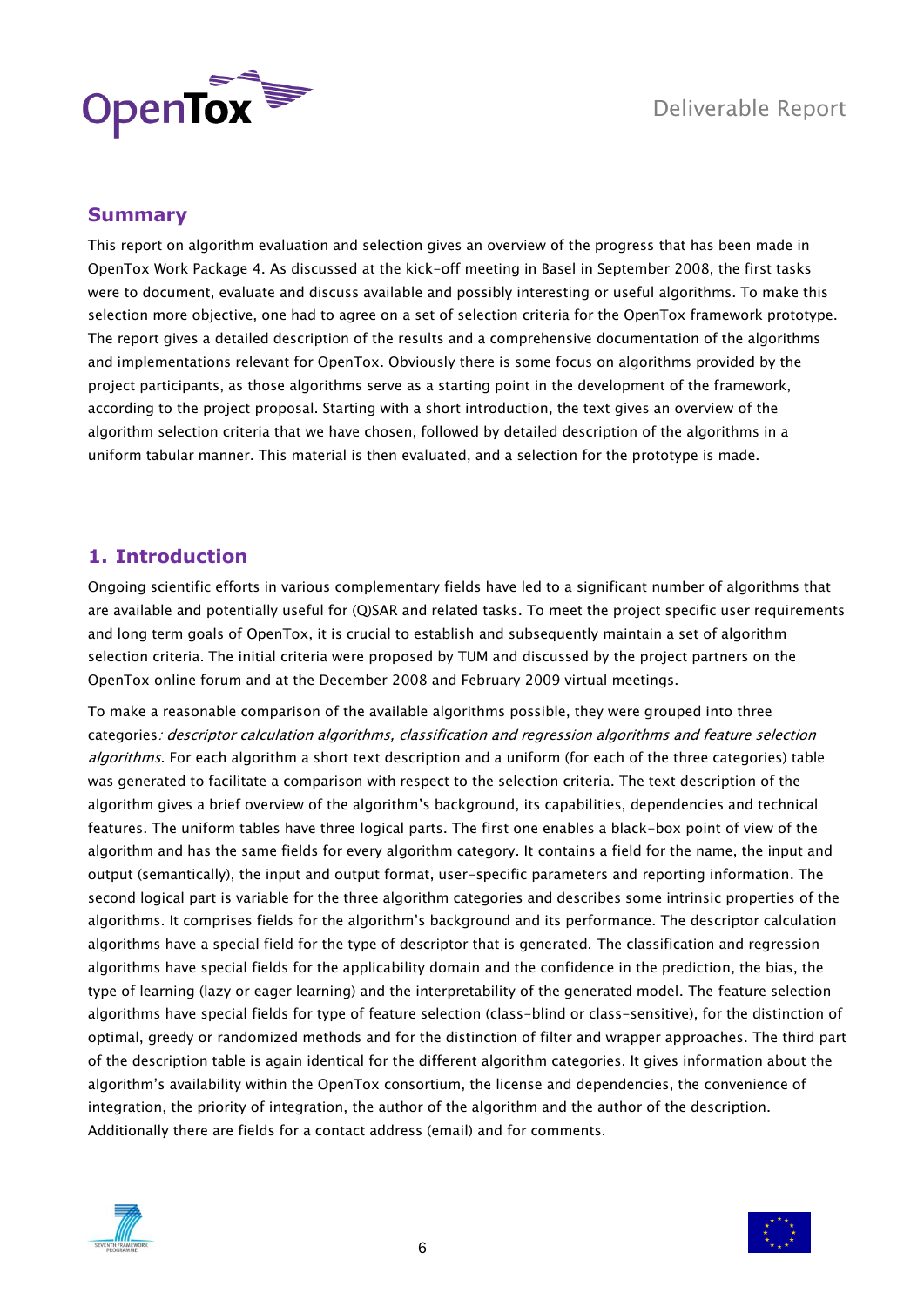

In section 2 of this document, the fields of the description tables are explained briefly. In section 3 all considered algorithms are listed with their descriptions in the respective category. In section 4 the algorithms are evaluated and the ones that will be used in the initial OpenTox prototypes are selected.

# <span id="page-6-0"></span>**2. Algorithm selection criteria**

In the following sections, the fields of the description table for the algorithms are explained briefly.

# <span id="page-6-1"></span>2.1 Input, Output, Input format and Output format

Those four fields are used to describe the semantic input and output of the algorithm as well as the file formats for input and output that can be used with the suggested or described implementation of the algorithm.

# <span id="page-6-2"></span>2.2 User-specified parameters and Reporting information

The user-specified parameters are the parameters that have to be or can be adjusted to configure the algorithm. Standard parameters like input or output file name should not be stated here. The reporting information is the algorithm (implementation) output including available statistics and reports.

# <span id="page-6-3"></span>2.3 Background

Here the publication date, the popularity in the (Q)SAR and toxicology community, the level of familiarity of (Q)SAR users with the algorithm, the rationale of the approach and further comments on the background of the method/algorithm can be noted.

# <span id="page-6-4"></span>2.4 Type of descriptor

This field is exclusive for descriptor calculation algorithms. It should be filled with a description or explanation of the type of descriptor(s) that are calculated, e.g. physico-chemical or substructural descriptors. Furthermore, comments on the expressiveness and the suitability for similarity and/or distance calculations can be made.

# <span id="page-6-5"></span>2.5 Applicability domain/confidence in prediction

This field is exclusive for the classification and regression algorithms. The OECD guidance document on the validation of (quantitative) structure-activity relationships [(Q)SAR] Models [OEC07] states in paragraph 93 of chapter 3 ("Guidance on principle of a defined domain of applicability") that a (Q)SAR should be associated with a defined domain of applicability. As the grasp of the concept of applicability domain (AD) is not completely formally defined, we will briefly introduce how AD is used throughout this document. Informally, AD is restricted to what is seen on the input and output side during training. A further definition of AD which is also used by the OECD is the following [NET05]:

"The applicability domain of a (Q)SAR model is the response and chemical structure space in which the model makes predictions with a given reliability."

Furthermore, the OECD advises that the AD principle should be applied in a model-specific manner. Thus, every model should be associated with its own AD derived not only on the chemicals in the training set but also on the descriptors and (statistical) approach used to develop the model. Ideally, the AD should be defined and documented by the model developer. Consequently it only makes sense to apply the concept of AD to our



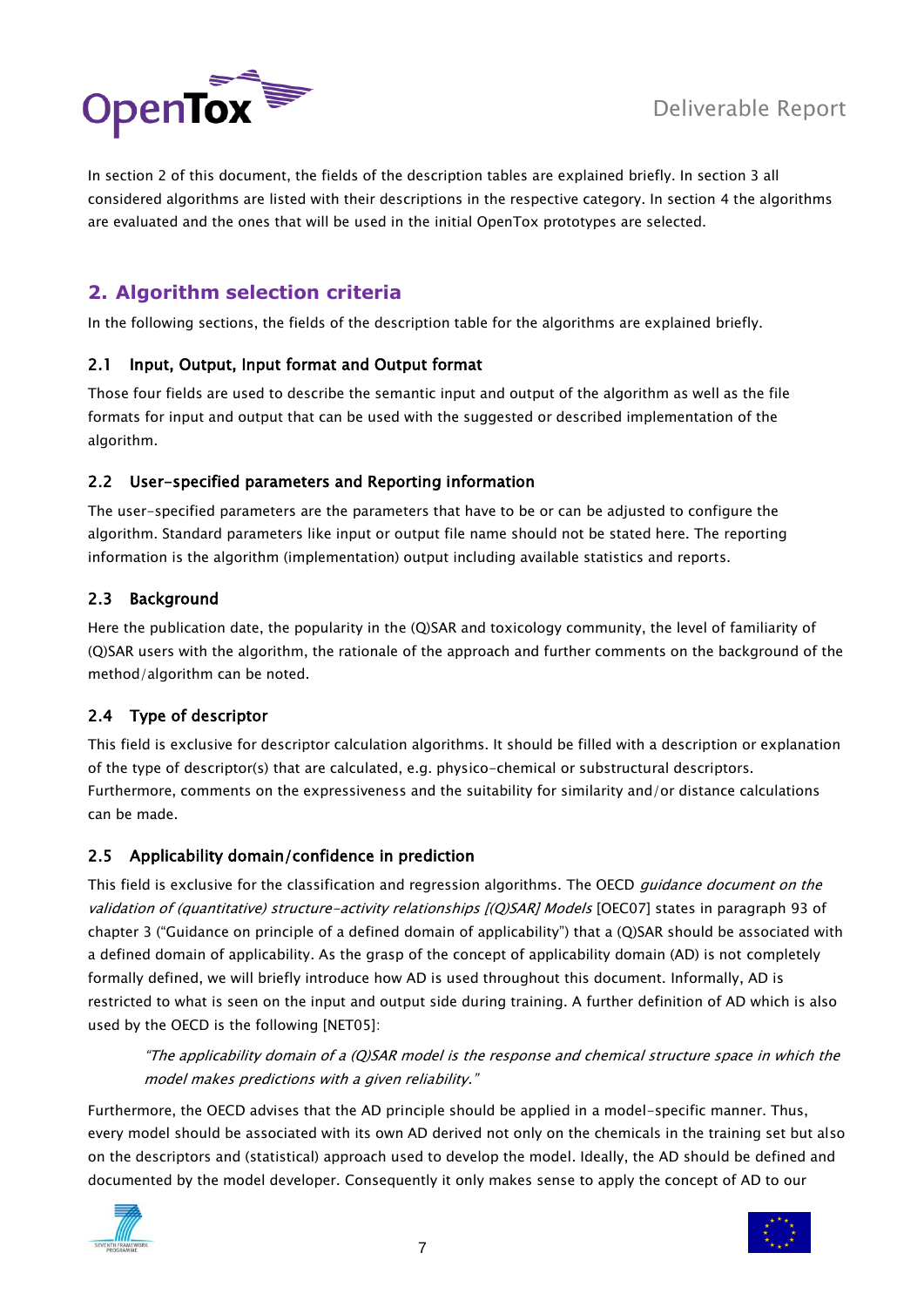

second domain of algorithms, namely the classification and regression algorithms, which will be used in OpenTox to derive the (Q)SAR models. Apart from the composition of the training set and the initially calculated descriptors, the methods' inherent bias and methodology has an influence on the AD of the resulting model, as they have an effect on the model"s response space.

Related to the concept of an applicability domain is the concept of a confidence in predictions inherent in most machine learning algorithm. Clearly, most modern machine learning algorithms do not only provide a categorical class label, but also a probability with which the class is predicted. The confidence in predictions comes in many flavors (e.g., margins, ...), but in most cases it can be transformed back into probability estimates (in the case of margins by methods like Platt scaling). Most considerations concerning *abstaining* from prediction in the machine learning literature are centered on the confidence in predictions. The main difference is that the confidence is only known when the model is already applied, that is, in hindsight, whereas the applicability domain seems to be defined for the input space directly. As both concepts are obviously related, statements about the applicability as well as about the confidence in predictions can be entered in this field of the template.

# <span id="page-7-0"></span>2.6 Bias, lazy/eager learning and interpretability of models

These three fields are exclusive for the classification and regression algorithms. They contain information if the algorithm has an intrinsic bias, e.g. feature-selection bias or instance-selection bias. Furthermore it is stated if the method is an eager or a lazy learning method. The third field contains information of how easy it is to interpret the model or if the algorithm learns or involves complete black box models.

# <span id="page-7-1"></span>2.7 Class-blind/class-sensitive feature selection

This field is exclusive for feature selection algorithms. It contains information if the algorithm selects the features class-blind or class-sensitive.

# <span id="page-7-2"></span>2.8 Type of feature selection and of approach

These are two fields exclusive for feature selection algorithms. The type of feature selection algorithm is either an optimal, a greedy or a randomized algorithm. The type of the approach is either a filter, a wrapper or a hybrid approach.

# <span id="page-7-3"></span>2.9 Performance

This field gives information on the algorithms performance regarding time and space usage. Exemplary running times and memory consumption can be stated as well as theoretical considerations.

# <span id="page-7-4"></span>2.10 OpenTox availability, License/Dependencies

On those two fields the availability of the algorithm/implementation to the OpenTox project is to be explained. For example a project partner can be stated here. In the license and dependencies field information about the license the implementation is published under and about other software packages the implementation is dependent on are gathered.

# <span id="page-7-5"></span>2.11 Convenience of Integration and Priority

The convenience of integration field gives information about how easy it will be to integrate the software into the OpenTox prototype and/or overall framework. Relevant are for example, if the implementation is dependent on a specific operating system or not, or if parts of it have to be adjusted before integration or the



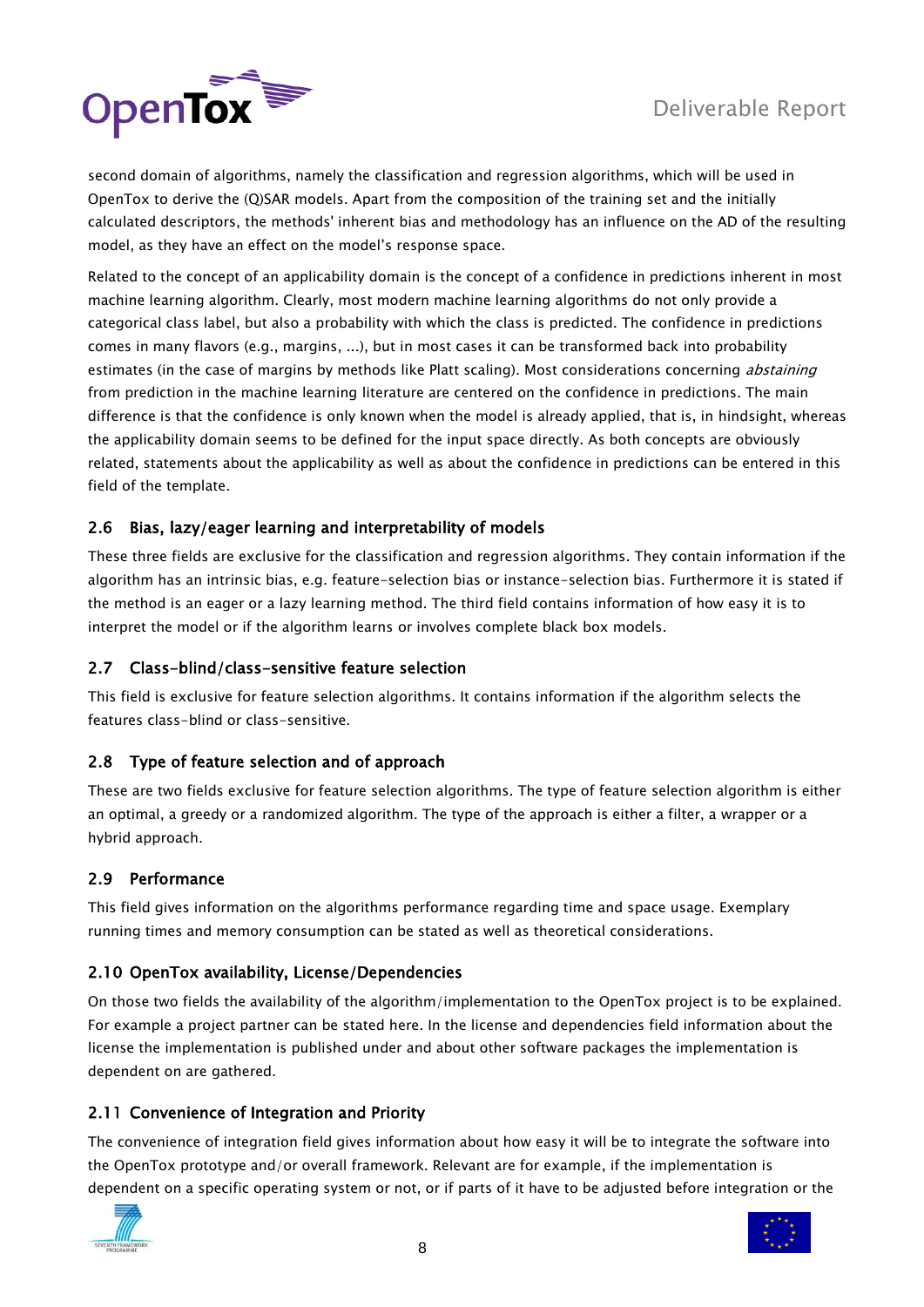

like. The priority (divided into three categories A, B and C) is not to be understood as prescriptive but just as a guidance for the prototype development.

# <span id="page-8-0"></span>2.12 Author of method, author of description, contacts and comments

The last fields are used to facilitate the communication regarding the algorithms. The first field shall be filled with the name(s) of the author(s) of the algorithm/implementation and the contact email, if available. The second field states the author who filled the description table and the contact within OpenTox gives a contact email address within the OpenTox consortium. The remaining comments field can be used for any further comment on the method including reviews.

# <span id="page-8-2"></span><span id="page-8-1"></span>**3. Algorithm documentation**

# 3.1 Descriptor calculation algorithms

# <span id="page-8-3"></span>3.1.1 FreeTreeMiner (TUM)

The FreeTreeMiner (FTM) software [RUE04] computes all acyclic substructures (in mathematical terms: free or unrooted trees) occurring at a given minimum frequency in a set of molecules. The substructures are computed by a depth-first search. Additionally to the minimum frequency support, a maximum frequency constraint can be set. This constraint can either refer to the same database/set or to a second one, meaning that all substructures frequent in the first and infrequent in the second are returned by FTM. The frequent substructures are returned as SMARTS strings together with their occurrences in the given set of structures.

The software is implemented in the programming language  $C_{++}$  and was developed for the Linux and Mac OS X operating systems. The FTM software is dependent on the open source chemistry toolbox OpenBabel [\(www.openbabel.org\)](http://www.openbabel.org/). FTM itself provides no graphical user interface (GUI) and is executed via the command line. The input format accepted by FTM is the widely used MDL Molfile (sometimes called SD file or SDF; specification URL: [www.symyx.com/downloads/public/ctfile/ctfile.jsp\)](http://www.symyx.com/downloads/public/ctfile/ctfile.jsp). FTM's output formats are program specific plain text files and/or Weka's [WIT99] ARFF format. For further information, we refer to the original publication [RUE04] and the website

[wwwkramer.in.tum.de/research/data\\_mining/pattern\\_mining/graph\\_mining/](http://wwwkramer.in.tum.de/research/data_mining/pattern_mining/graph_mining/)

| <b>FTM</b>                        |  |
|-----------------------------------|--|
| Input                             |  |
| 2D chemical structure information |  |
| Output                            |  |
| Frequent substructures            |  |
| Input format                      |  |
| SD file (MDL Mol)                 |  |



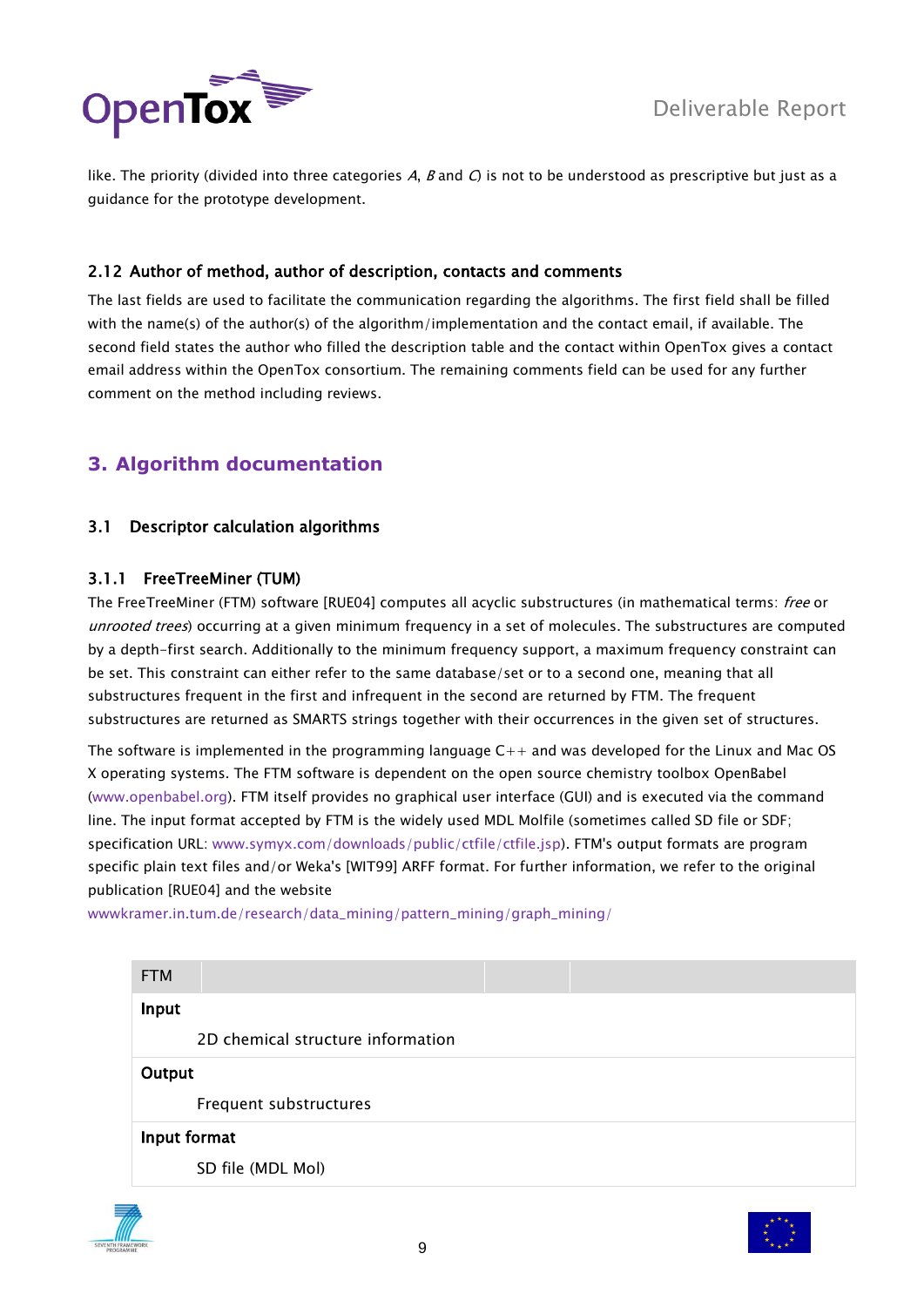

# Output format

Program specific text files and/or Weka"s ARFF format

#### User-specified parameters

Minimum support

#### Reporting information

Frequent free trees (SMARTs) with occurrence maps, border elements

# Background (publication date, popularity/level of familiarity, rationale of approach, further comments)

Published in 2004. A further development of the MolFea approach for acyclic substructures. Acyclic substructures were chosen, as they still allow advanced computations like the calculation of borders. On typical structure databases, the number of frequent acyclic substructures is not much less than the number of frequent unconstrained (i.e., also including cyclic) substructures.

# Type of descriptor (substructural/physico-chemical, expressiveness: paths, trees, subgraphs, wildcards?, suitability for similarity/distance calculations?, ...)

Substructural descriptors, acyclic substructures, currently no wildcards used or other more advanced features of the SMARTS language, results can be used in all fingerprint-based similarity and distance measures.

# Performance (time/space complexity, running times, memory consumption, ...)

Dependent on number and size of instances, minimum support and structural diversity of the data set. The output grows exponentially when decreasing the minimum support threshold. The higher the structural diversity, the smaller the output of the algorithm.

# OT availability

TUM

# Licence /Dependencies

OpenBabel (open source)

# Convenience of integration

 $C++ \implies OS$  dependent compilation (Win vs. Linux); command line tool; compiled for Win and Linux

# Priority (A, B, C)

A

# Author of method / Contact

Ulrich Rückert [\(rueckert@icsi.berkeley.edu\)](mailto:rueckert@icsi.berkeley.edu), Stefan Kramer (kramer@in.tum.de)

# Author of description



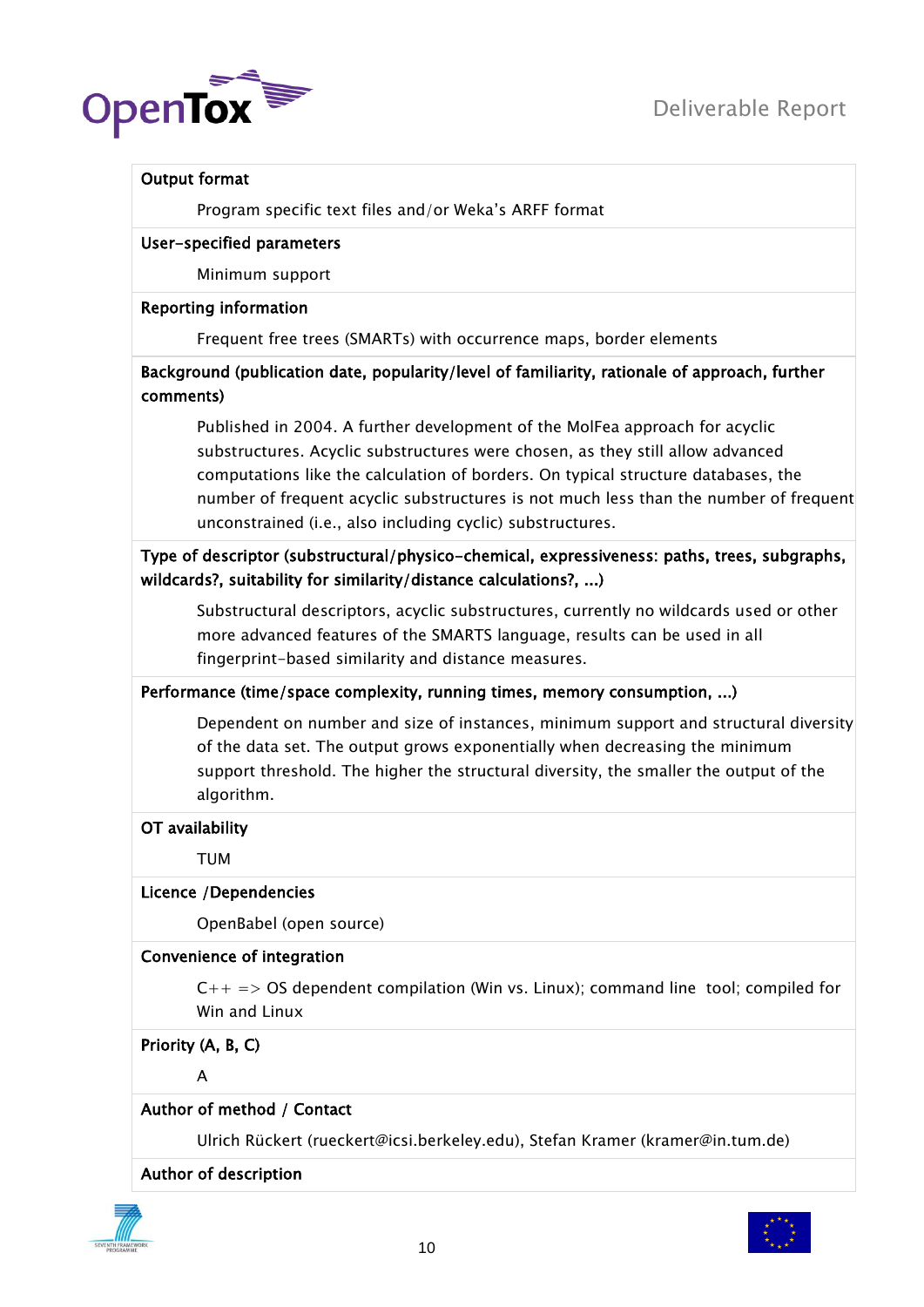

Tobias Girschick

#### Contact within OT

kramer@in.tum.de

# Comments (including reviews)

# <span id="page-10-0"></span>3.1.2 FMiner (IST)

Fminer is a novel method for efficiently mining relevant tree-shaped subgraph descriptors with minimum frequency and correlation constraints, each representing a set of fragments sharing a common core structure (backbone), thereby reducing feature set size and runtime. The approach is able to optimize structural interfeature entropy as opposed to occurrences, which is characteristic for open or closed fragment mining. In the experiments, the proposed method reduces feature set sizes by >90% and >30% compared to complete tree mining and open tree mining, respectively. Evaluation using cross validation runs shows that their classification accuracy is similar to the complete set of trees but significantly better than that of open trees. Compared to open or closed fragment mining, a large part of the search space can be pruned due to an improved statistical constraint (dynamic upper bound adjustment), which is also confirmed in the experiments in lower runtimes compared to ordinary (static) upper bound pruning. Further analysis using large-scale datasets yields insight into important properties of the proposed descriptors, such as dataset coverage and class size represented by each descriptor. A final cross validation run confirms that the novel descriptors render large training sets feasible which previously might have been intractable for computational models.

FMiner was developed in  $C_{++}$  for the Linux platform and depends on the OpenBabel [\(openbabel.org\)](http://openbabel.org/) chemistry toolbox and GNU Scientific Library (GSL). It should however be portable to other platforms. It is a library with a thin command line frontend, requiring SMILES or gSpan-Format based input as well as target class activity input in the same format as Lazar. As output format it supports plain text and YAML (SMARTS patterns) as well as gSpan format.

| <b>FMiner</b>                                                                                      |
|----------------------------------------------------------------------------------------------------|
| Input                                                                                              |
| Output                                                                                             |
| Input format                                                                                       |
| Plain text in gSpan or SMILES format and custom activity format (tab-separated)                    |
| Output format                                                                                      |
| Plain text in YAML or Lazar compatible format (substructures in SMARTS format), or<br>gSpan format |
| User-specified parameters                                                                          |
| Minimum frequency, minimum correlation                                                             |



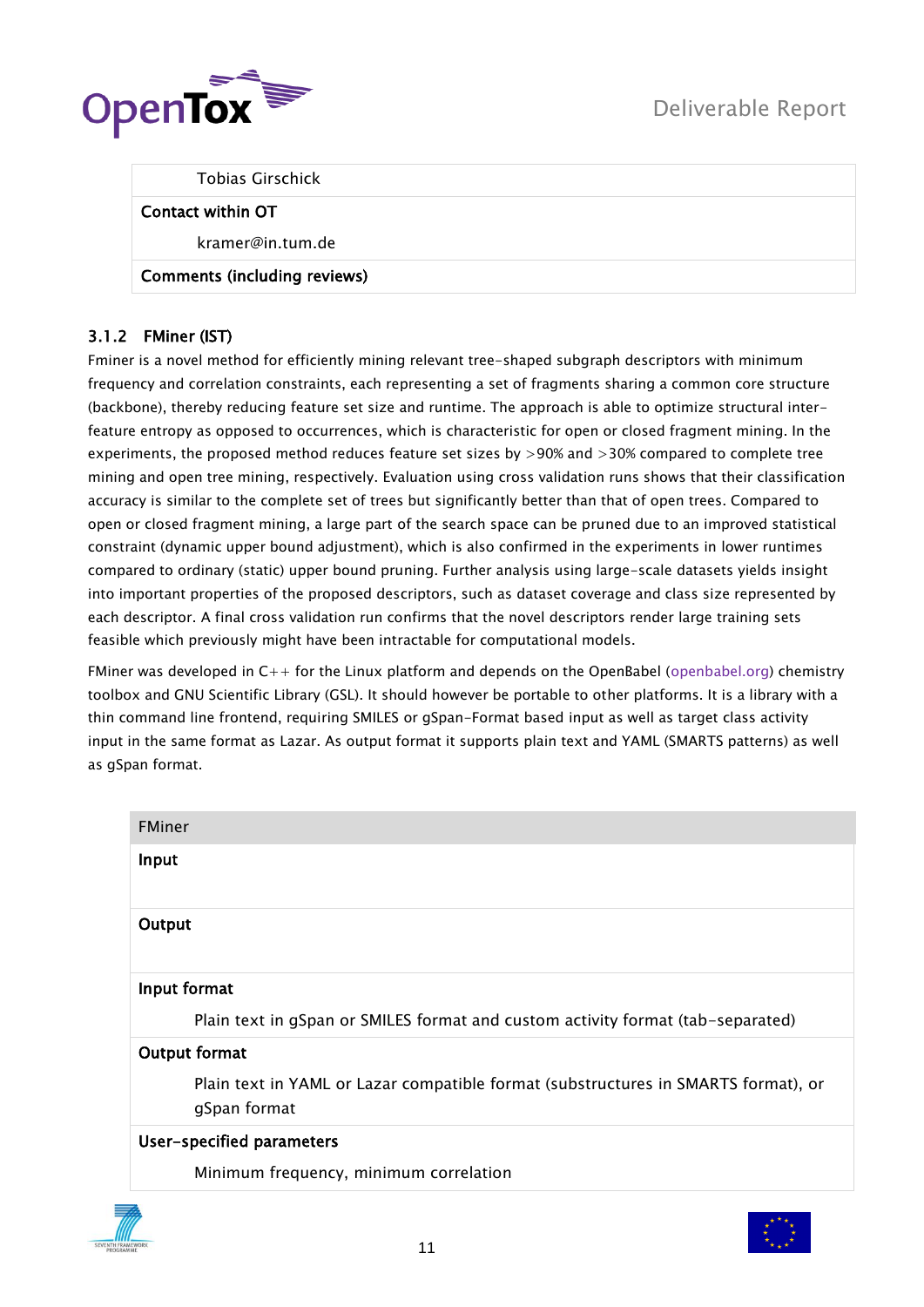

# Reporting information

Background (publication date, popularity/level of familiarity, rationale of approach, further comments)

Not yet published. Built on top of the feature miner Gaston. It is an extension of Gaston in that it supports class-correlated pattern mining and a novel feature set compression technique, improving expressiveness as well as runtime performance. Acyclic substructures were chosen with the same rationale as FTM.

# Type of descriptor (substructural/physico-chemical, expressiveness: paths, trees, subgraphs, wildcards?, suitability for similarity/distance calculations?, ...)

Substructural descriptors, acyclic substructures, currently no wildcards used or other more advanced features of the SMARTS language, results can be used in all fingerprint-based similarity and distance measures.

# Performance (time/space complexity, running times, memory consumption, ...)

Gaston complexity results apply, i.e. linear complexity in the refinement of paths and trees. It uses embedding lists which increases memory consumption but decreases runtime. The approach works fastest for equally distributed target classes, also feature set size can be minimized under this conditions. Aromatic perception is used by default.

# OT availability

IST

# Licence /Dependencies

OpenBabel (open source), GSL

# Convenience of integration

 $C_{++}$  => OS dependent compilation (Win vs. Linux); command line tool

Priority (A, B, C)

B

# Author of method / Contact

Andreas Maunz

# Author of description

Andreas Maunz

#### Contact within OT

maunza@fdm.uni-freiburg.de

# Comments (including reviews)



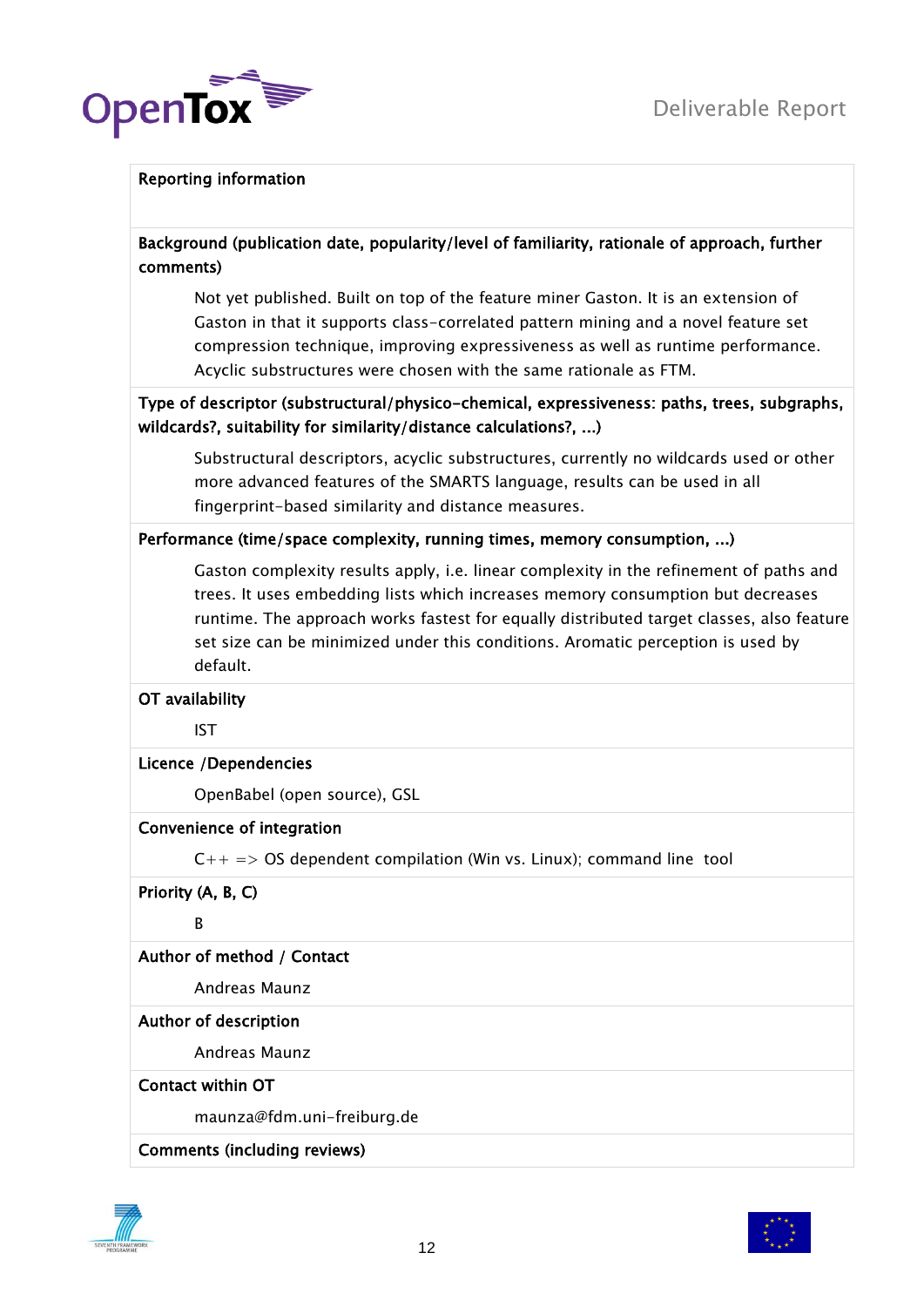

# <span id="page-12-0"></span>3.1.3 gSpan" (TUM)

The gSpan" algorithm [JK05] implements two optimizations of the widely known gSpan algorithm [HAN02] for mining molecular databases. Both optimizations apply to the enumeration of subgraph occurrences in a graph database, which is, also according to our profiling, the most expensive operation of gSpan. The first optimization reduces the number of subgraph isomorphisms that need to be accessed for proper support computation in considering the symmetries inherent in many chemical molecules, and the second speeds up subgraph isomorphism tests by making use of the non-uniform frequency distribution of atom and bond types.

The software is implemented in the programming language C and was developed for the Linux operating system. The gSpan" implementation has no dependencies on other software packages. The gSpan algorithm has a specific input format, but we already have conversion scripts for the widely used MDL Molfiles (sometimes called SD file or SDF; specification URL: [www.symyx.com/downloads/public/ctfile/ctfile.jsp\)](http://www.symyx.com/downloads/public/ctfile/ctfile.jsp) available at TUM. There exists no graphical user interface (GUI) and the program is executed via the command line. gSpan" s output consists of program specific plain text files.

For further information, we refer to the original publication [JK05] and the website: [wwwkramer.in.tum.de/research/data\\_mining/pattern\\_mining/graph\\_mining](http://wwwkramer.in.tum.de/research/data_mining/pattern_mining/graph_mining)

| gSpan'                                                                                                     |
|------------------------------------------------------------------------------------------------------------|
| Input                                                                                                      |
| 2D chemical structure information                                                                          |
| Output                                                                                                     |
| Frequent substructures                                                                                     |
| Input format                                                                                               |
| gSpan' specific; [SDF with existing converters]                                                            |
| <b>Output format</b>                                                                                       |
| DFScode file, relabel.txt file (plain text files)                                                          |
| User-specified parameters                                                                                  |
| - Restriction choices for fragments                                                                        |
| - Minimum support                                                                                          |
| <b>Reporting information</b>                                                                               |
| DFS codes for each frequent linear/acyclic fragment, (number of) instances that posses                     |
| the fragment                                                                                               |
| Background (publication date, popularity/level of familiarity, rationale of approach, further<br>comments) |
|                                                                                                            |



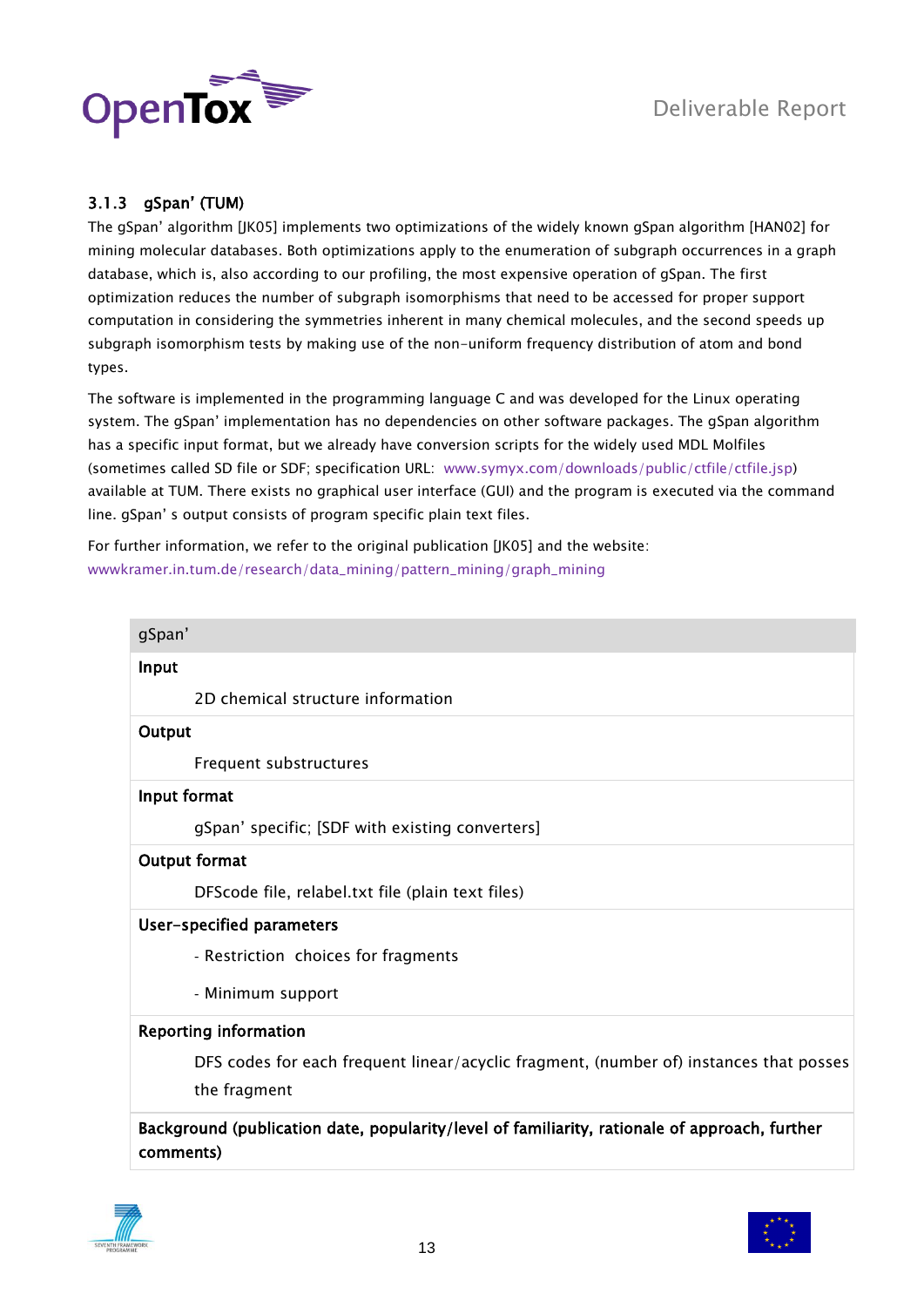

Published in 2005. An optimization of the gSpan algorithm for molecular graphs.

# Type of descriptor (substructural/physico-chemical, expressiveness: paths, trees, subgraphs, wildcards?, suitability for similarity/distance calculations?, ...)

Substructural descriptors, currently no wildcards used or other more advanced features of the SMARTS language, results can be used in all fingerprint-based similarity and distance measures. The user can restrict the search to acyclic and/or linear fragments and/or fragments with a maximum number of edges (bonds).

# Performance (time/space complexity, running times, memory consumption, ...)

Dependent on number and size of instances, minimum support and structural diversity of the data set. The output grows exponentially when decreasing the minimum support threshold. The higher the structural diversity, the smaller the output of the algorithm.

#### OT availability

TUM

# Licence /Dependencies

GPL

# Convenience of integration

 $C \Rightarrow OS$  dependent compilation (Win vs. Linux); command line tool

Priority (A, B, C)

B

# Author of method / Contact

Katharina Jahn, Stefan Kramer (kramer@in.tum.de)

#### Author of description

Tobias Girschick

# Contact within OT

kramer@in.tum.de

Comments (including reviews)

# <span id="page-13-0"></span>3.1.4 MakeMNA (IBMC)

MakeMNA is a software product for generating MNA descriptors.



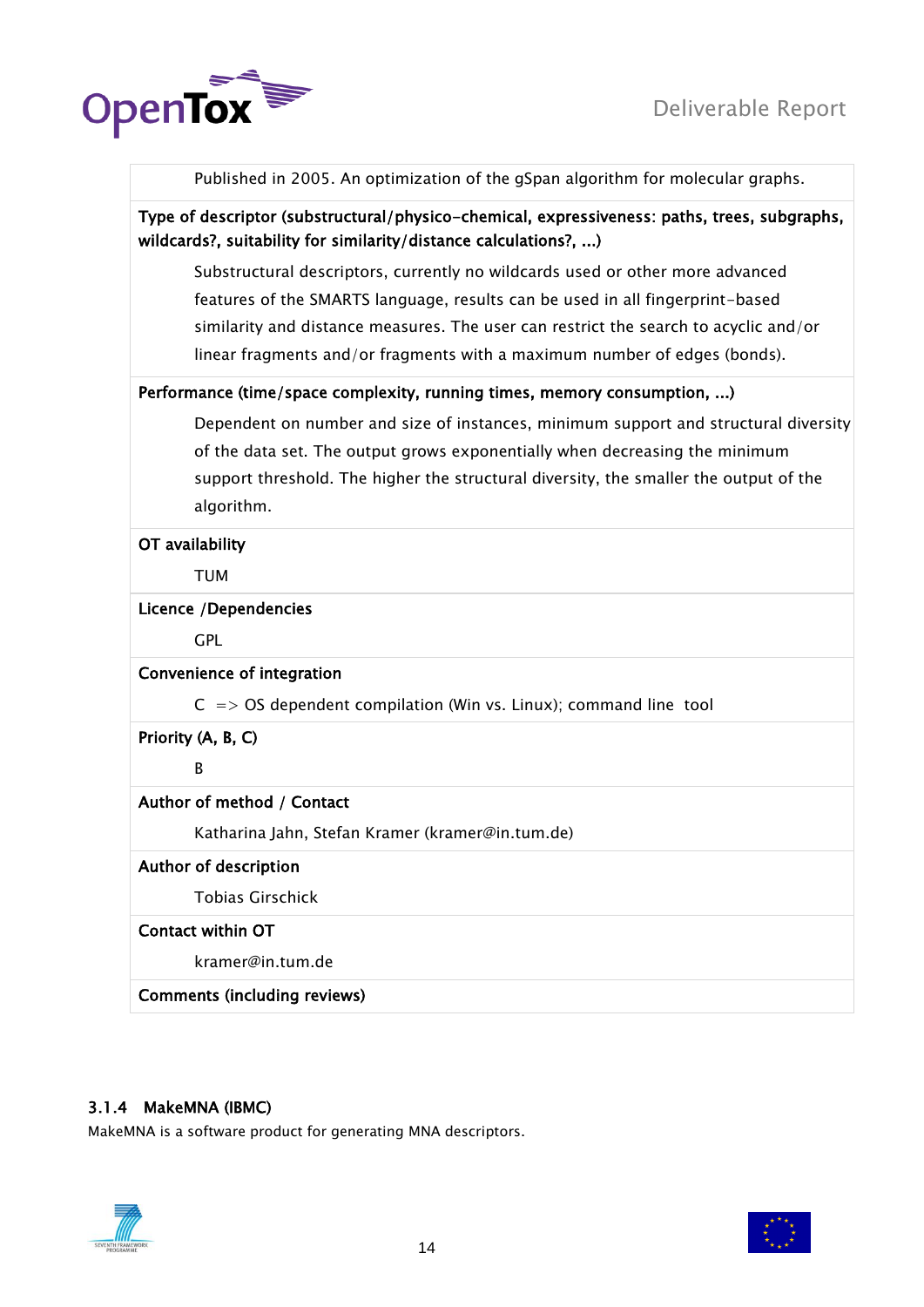

These descriptors are based on the molecular structure representation, which includes the hydrogens according to the valences and partial charges of other atoms and does not specify the types of bonds. MNA descriptors are generated as recursively defined sequence:

- zero-level MNA descriptor for each atom is the mark A of the atom itself;
- any next-level MNA descriptor for the atom is the sub-structure notation A(D1D2..Di…), where Di is the previous-level MNA descriptor for i–th immediate neighbor"s of the atom A.

The mark of atom may include not only the atomic type but also any additional information about the atom. In particular, if the atom is not included into the ring, it is marked by "-". The neighbor descriptors D1D2...Di... are arranged in unique manner, e.g., in lexicographic order. Iterative process of MNA descriptors generation can be continued covering first, second, etc. neighborhoods of each atom.

| <b>MakeMNA</b> |                                                                                                                                                                  |
|----------------|------------------------------------------------------------------------------------------------------------------------------------------------------------------|
| Input          |                                                                                                                                                                  |
|                | 2D, 3D chemical structure information                                                                                                                            |
| Output         |                                                                                                                                                                  |
|                | Fragments of structures                                                                                                                                          |
| Input format   |                                                                                                                                                                  |
|                | SDfile ISIS V2000 file format                                                                                                                                    |
|                | <b>Output format</b>                                                                                                                                             |
|                | SDfile ISIS V2000 file format                                                                                                                                    |
|                | User-specified parameters                                                                                                                                        |
|                | None                                                                                                                                                             |
|                | <b>Reporting information</b>                                                                                                                                     |
|                | Log file                                                                                                                                                         |
| comments)      | Background (publication date, popularity/level of familiarity, rationale of approach, further                                                                    |
|                | [FIL99]                                                                                                                                                          |
|                | Type of descriptor (substructural/physico-chemical, expressiveness: paths, trees, subgraphs,<br>wildcards?, suitability for similarity/distance calculations?, ) |
|                | Substructural                                                                                                                                                    |
|                | Performance (time/space complexity, running times, memory consumption, )                                                                                         |
|                | Approximately 1000 chemical compounds at 2.5 seconds.                                                                                                            |
|                | OT availability                                                                                                                                                  |
|                | <b>IBMC</b>                                                                                                                                                      |



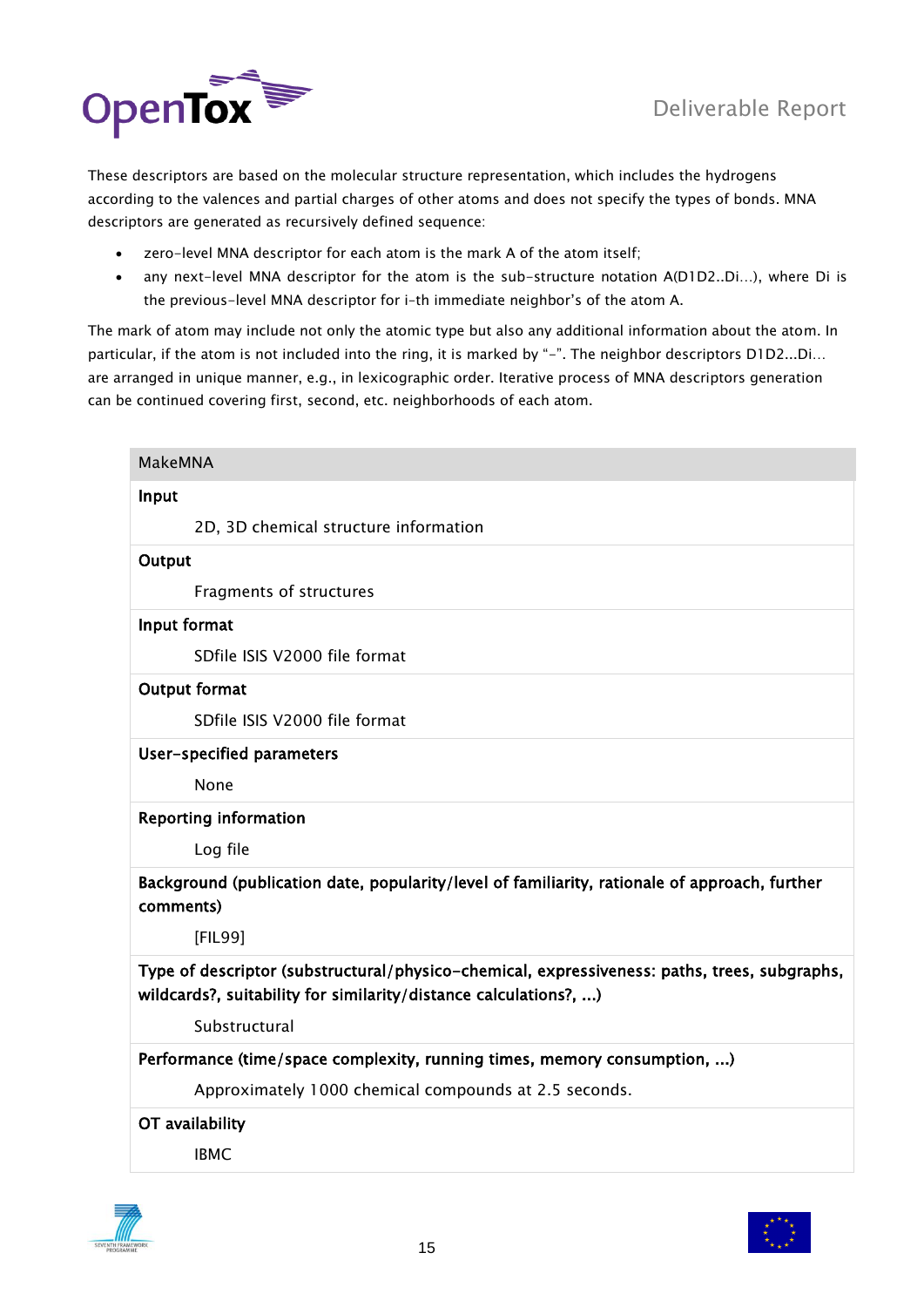

| Licence /Dependencies                                                      |
|----------------------------------------------------------------------------|
| <b>GPL</b>                                                                 |
| Convenience of integration                                                 |
| Delphi $\Rightarrow$ OS dependent compilation (Windows); command line tool |
| Priority (A, B, C)                                                         |
| A                                                                          |
| Author of method / Contact                                                 |
| <b>Filimonov Dmitry</b>                                                    |
| Author of description                                                      |
| <b>Filimonov Dmitry</b>                                                    |
| Contact within OT                                                          |
| dmitry.filimonov@ibmc.msk.ru                                               |
| <b>Comments (including reviews)</b>                                        |



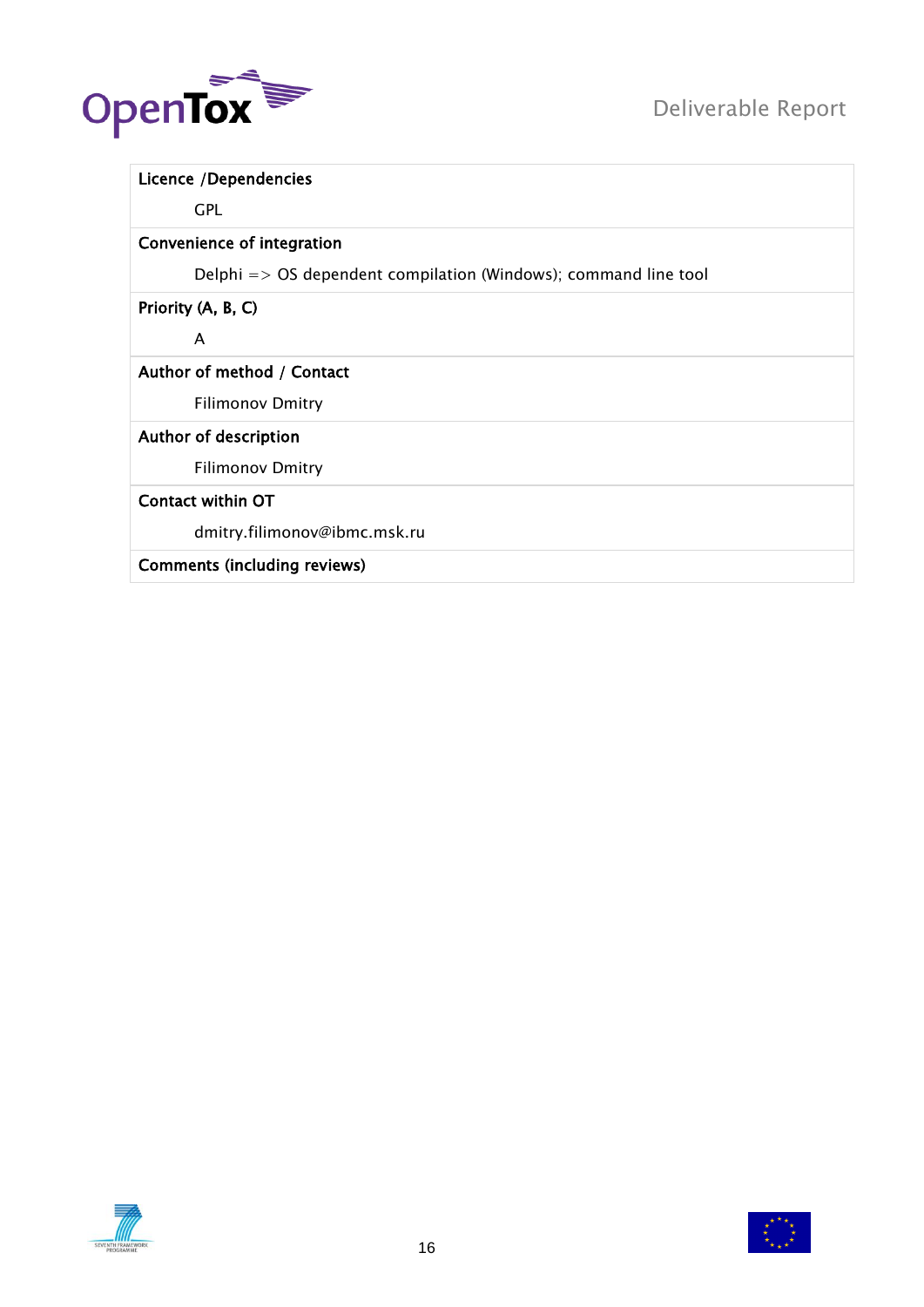

# <span id="page-16-0"></span>3.1.5 MakeQNA (IBMC)

MakeQNA is a software product for generating QNA descriptors.

Quantitative Neighborhoods of Atoms (QNA) descriptors are based on quantities of ionization potential (IP) and electron affinity (EA) of each atom of the molecule. They are calculated as follows:

- Pi =  $Bi-\frac{1}{2}\Sigma k(exp(-\frac{1}{2}C))ikBk-\frac{1}{2},$
- $\bullet$  Qi = Bi-½∑k(exp(-½C))ikBk-½Ak,
- $\bullet$  Ai = ½(IPi + EAi), Bi = IPi EAi,

Where IPi is the ionization potential (the energy required to remove the outermost electron from a neutral gaseous atom), and EAi is the electron affinity (the energy released when an electron is added to a neutral gaseous atom of that element) of atom i.

| <b>MakeQNA</b>                                                                                                                                                   |
|------------------------------------------------------------------------------------------------------------------------------------------------------------------|
| Input                                                                                                                                                            |
| 2D, 3D chemical structure information                                                                                                                            |
| Output                                                                                                                                                           |
| Real values of QNA descriptors                                                                                                                                   |
| Input format                                                                                                                                                     |
| SDfile ISIS V2000 file format                                                                                                                                    |
| <b>Output format</b>                                                                                                                                             |
| SDfile ISIS V2000 file format                                                                                                                                    |
| User-specified parameters                                                                                                                                        |
| None                                                                                                                                                             |
| <b>Reporting information</b>                                                                                                                                     |
| Background (publication date, popularity/level of familiarity, rationale of approach, further<br>comments)                                                       |
| [FIL05], [LAG07]                                                                                                                                                 |
| Type of descriptor (substructural/physico-chemical, expressiveness: paths, trees, subgraphs,<br>wildcards?, suitability for similarity/distance calculations?, ) |
| Numerical reflecting the interatomic interaction for each atom in a molecule.                                                                                    |
| Performance (time/space complexity, running times, memory consumption, )                                                                                         |
| Approximately 1000 chemical compounds at 3.5 seconds.                                                                                                            |
| OT availability                                                                                                                                                  |

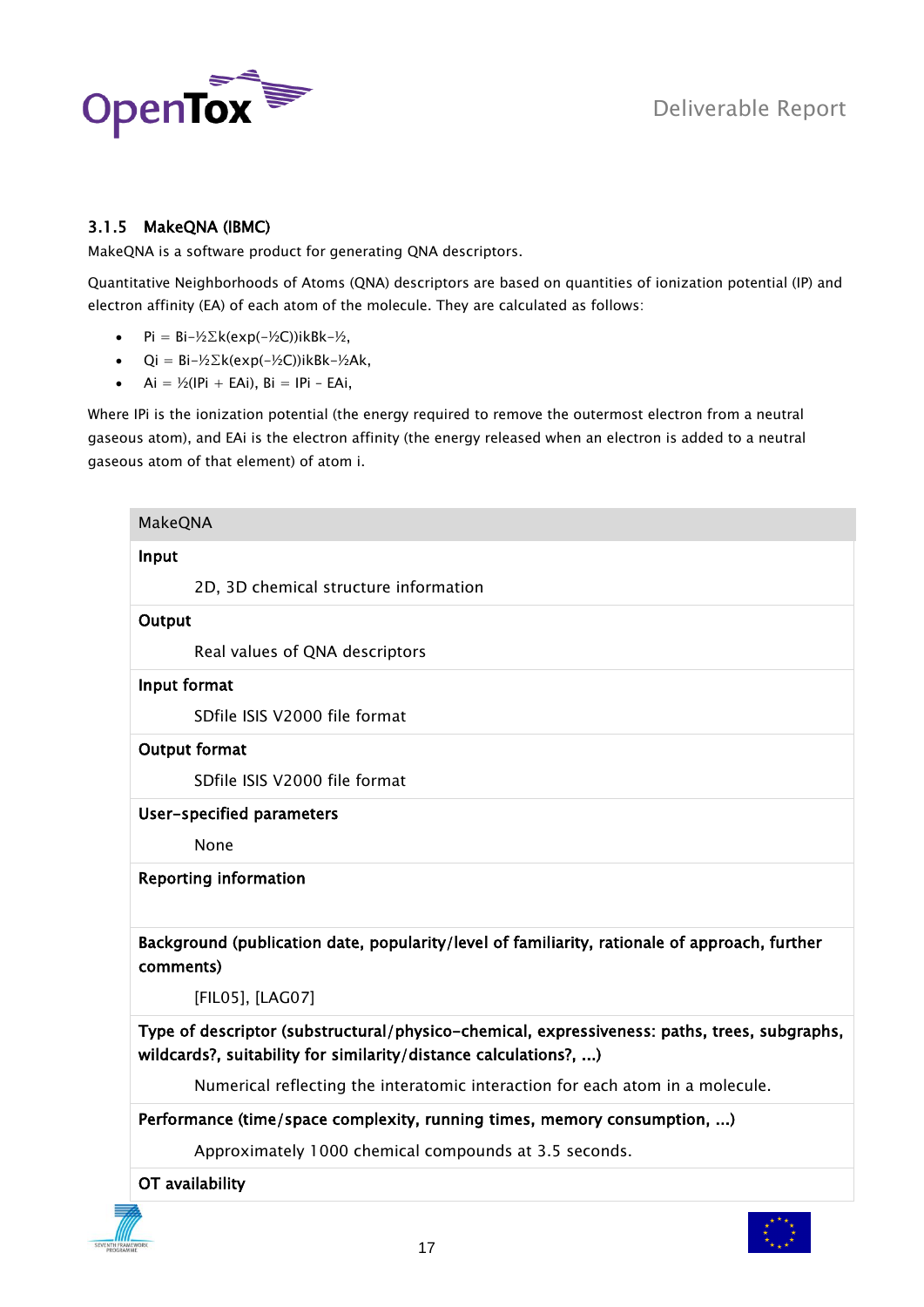

| <b>IBMC</b>                                                                |
|----------------------------------------------------------------------------|
| Licence /Dependencies                                                      |
| <b>GPL</b>                                                                 |
| Convenience of integration                                                 |
| Delphi $\Rightarrow$ OS dependent compilation (Windows); command line tool |
| Priority (A, B, C)                                                         |
| B                                                                          |
| Author of method / Contact                                                 |
| <b>Filimonov Dmitry</b>                                                    |
| Author of description                                                      |
| <b>Filimonov Dmitry</b>                                                    |
| Contact within OT                                                          |
| dmitry.filimonov@ibmc.msk.ru                                               |
| <b>Comments (including reviews)</b>                                        |

# <span id="page-17-0"></span>3.1.6 JOELIB2

JOELIB2 is a platform independent open source computational chemistry package written in Java. JOELIB2 consists of an algorithm library that was designed for prototyping, data mining and graph mining of chemical compounds. JOELib2 is the Java successor of the OELib library from OpenEye.

The software was developed for the Linux and Windows operating system. The JOELIB2 implementation has no dependencies on other software packages. There exists no graphical user interface (GUI) and the program is executed via the command line or via Java code integration.

For further information, we refer to the JOELIB tutorial [JOETUT] and the website [www.ra.cs.uni](http://www.ra.cs.uni-tuebingen.de/software/joelib/index.html)[tuebingen.de/software/joelib/index.html](http://www.ra.cs.uni-tuebingen.de/software/joelib/index.html)

| JOELIB <sub>2</sub> |                                                              |  |
|---------------------|--------------------------------------------------------------|--|
| Input               |                                                              |  |
|                     | 2D, 3D chemical structure information                        |  |
| Output              |                                                              |  |
|                     | Real valued physicochemical descriptors, binary fingerprints |  |
|                     | Input format                                                 |  |
|                     | SMILEs, MDL Molfile/SD format, GAUSSIAN, CML, MOPAC          |  |
|                     | Output format                                                |  |
|                     | Plain text files                                             |  |
|                     |                                                              |  |
|                     | 18                                                           |  |

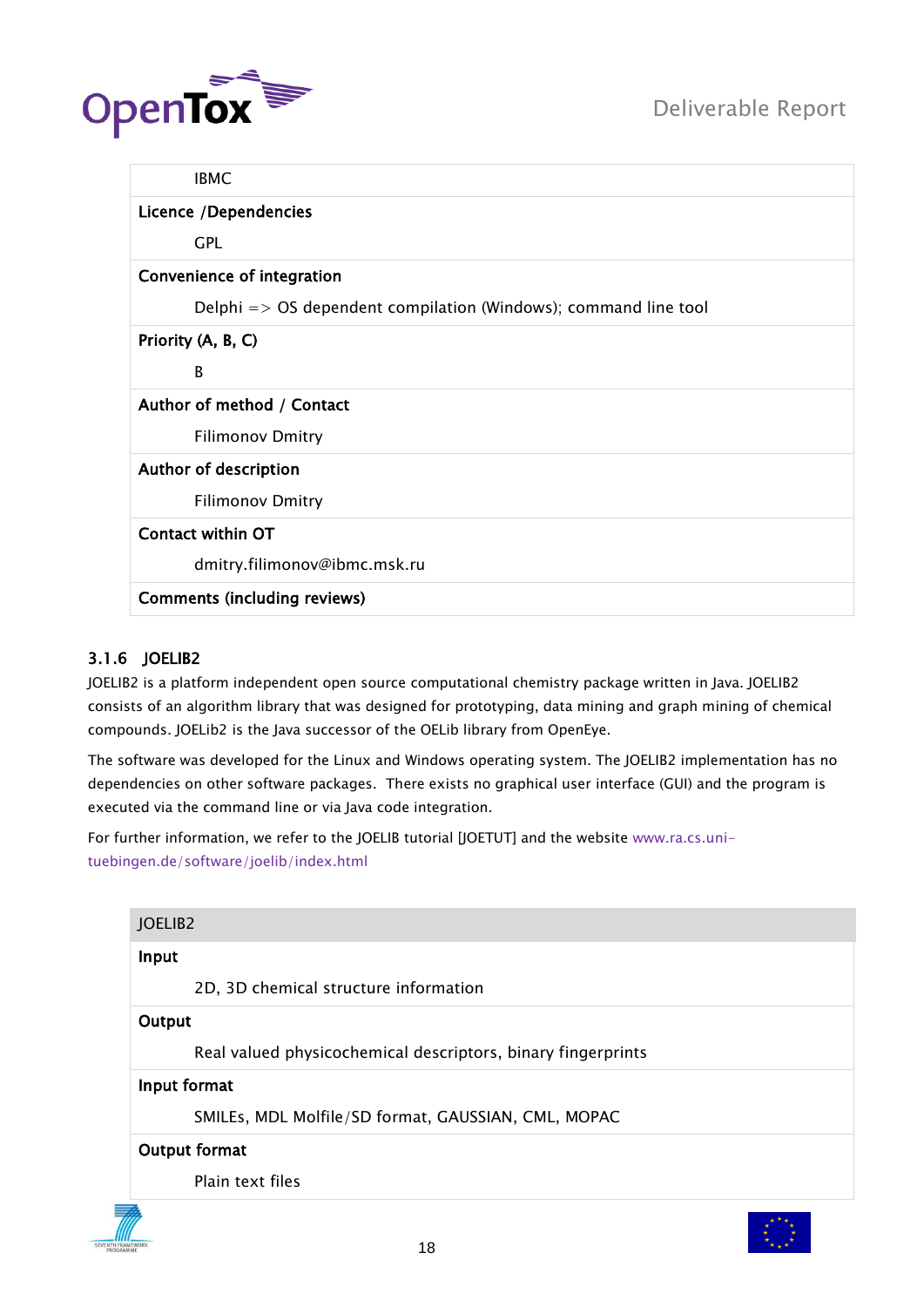

#### User-specified parameters

Descriptors to calculate

#### Reporting information

Numeric or binary (fingerprints) values

# Background (publication date, popularity/level of familiarity, rationale of approach, further comments)

Latest release in March 2007.

# Type of descriptor (substructural/physico-chemical, expressiveness: paths, trees, subgraphs, wildcards?, suitability for similarity/distance calculations?, ...)

Physicochemical, geometrical descriptors, functional groups, atom properties, fingerprints, transformations (see Tutorial pages 24-35 [www.ra.cs.uni](http://www.ra.cs.uni-tuebingen.de/software/joelib/tutorial/JOELibTutorial.pdf)[tuebingen.de/software/joelib/tutorial/JOELibTutorial.pdf\)](http://www.ra.cs.uni-tuebingen.de/software/joelib/tutorial/JOELibTutorial.pdf)

# Performance (time/space complexity, running times, memory consumption, ...)

Dependent on number and size of instances and the number and type of selected descriptors to calculate. Simple atom counts are simpler/faster to calculate than more elaborate topological descriptors.

#### OT availability

TUM

# Licence /Dependencies

**GPL** 

# Convenience of integration

Versions available for Windows and Linux

Priority (A, B, C)

B

# Author of method / Contact

J.K.Wegner (me@joergkurtwegner.de)

# Author of description

Fabian Buchwald, Tobias Girschick

# Contact within OT

kramer@in.tum.de

# Comments (including reviews)



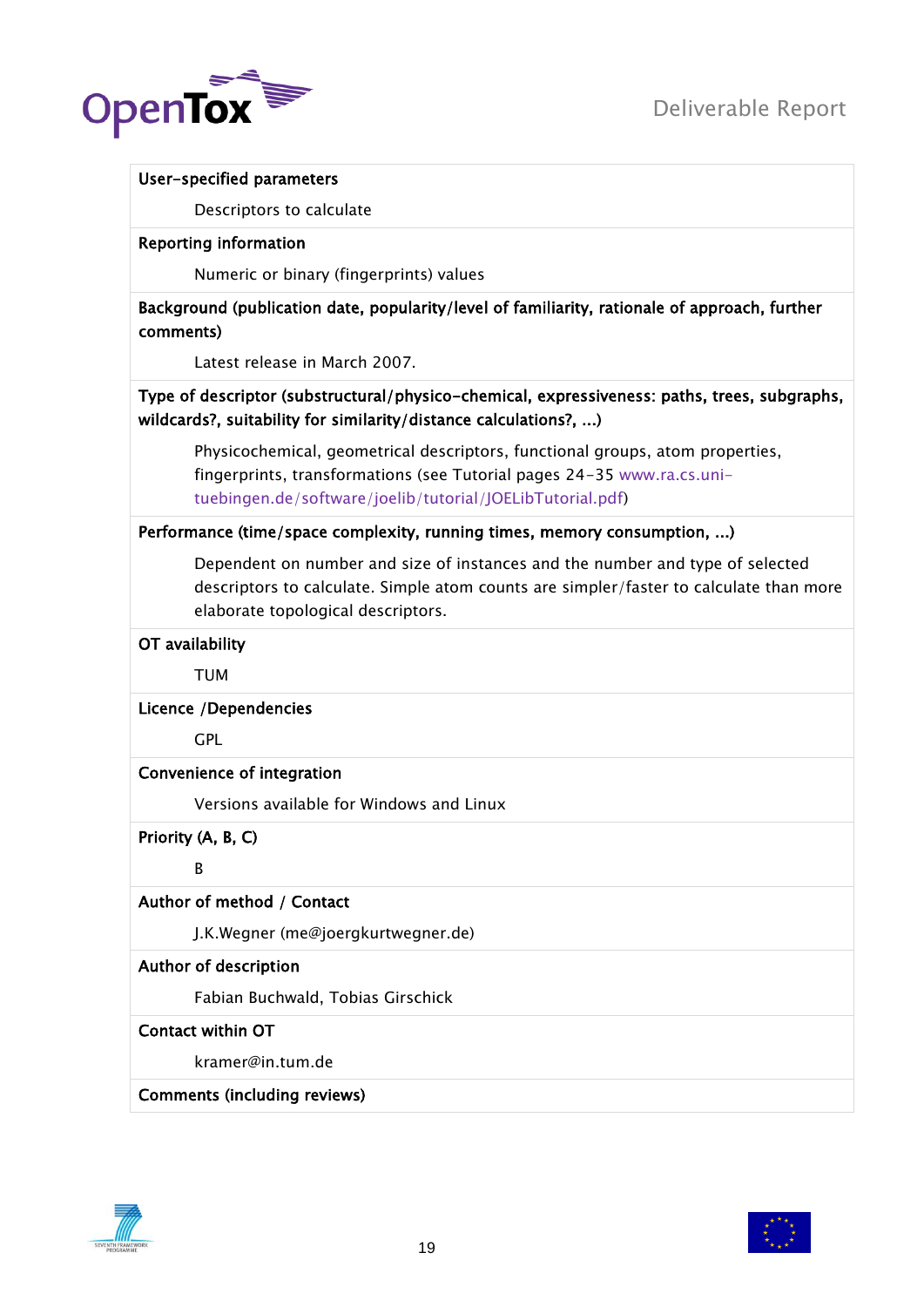



# <span id="page-19-0"></span>3.1.7 OpenBabel

Open Babel is a chemical toolbox designed to speak the many languages of chemical data. It's an open, collaborative project allowing anyone to search, convert, analyze, or store data from molecular modeling, chemistry, solid-state materials, biochemistry, or related areas.

OpenBabel is an open source computational chemistry package written in C++.

The software is available for the Linux, Windows and MAC operating system. The OpenBabel implementation has no dependencies on other software packages.

For further information, we refer to the OpenBabel website [openbabel.org](http://openbabel.org/)

| OpenBabel            |                                                                                                                                                                  |
|----------------------|------------------------------------------------------------------------------------------------------------------------------------------------------------------|
| Input                |                                                                                                                                                                  |
|                      | 2D, 3D chemical structure information                                                                                                                            |
| Output               |                                                                                                                                                                  |
|                      | Real valued physicochemical descriptors, binary fingerprints                                                                                                     |
| Input format         |                                                                                                                                                                  |
|                      | Can read, write and convert over 90 chemical file formats                                                                                                        |
| <b>Output format</b> |                                                                                                                                                                  |
|                      | Can read, write and convert over 90 chemical file formats                                                                                                        |
|                      | User-specified parameters                                                                                                                                        |
|                      | Descriptors to calculate                                                                                                                                         |
|                      | <b>Reporting information</b>                                                                                                                                     |
|                      | Numeric or binary (fingerprints) values                                                                                                                          |
| comments)            | Background (publication date, popularity/level of familiarity, rationale of approach, further                                                                    |
|                      | Current release of OpenBabel is 2.2.0. Further functionalities are under development.                                                                            |
|                      | Type of descriptor (substructural/physico-chemical, expressiveness: paths, trees, subgraphs,<br>wildcards?, suitability for similarity/distance calculations?, ) |
|                      | Performance (time/space complexity, running times, memory consumption, )                                                                                         |
|                      | Dependent on number and size of instances and the number and type of selected<br>descriptors to calculate.                                                       |
|                      | Simple atom counts are simpler/faster to calculate than more elaborate topological<br>descriptors.                                                               |
| OT availability      |                                                                                                                                                                  |

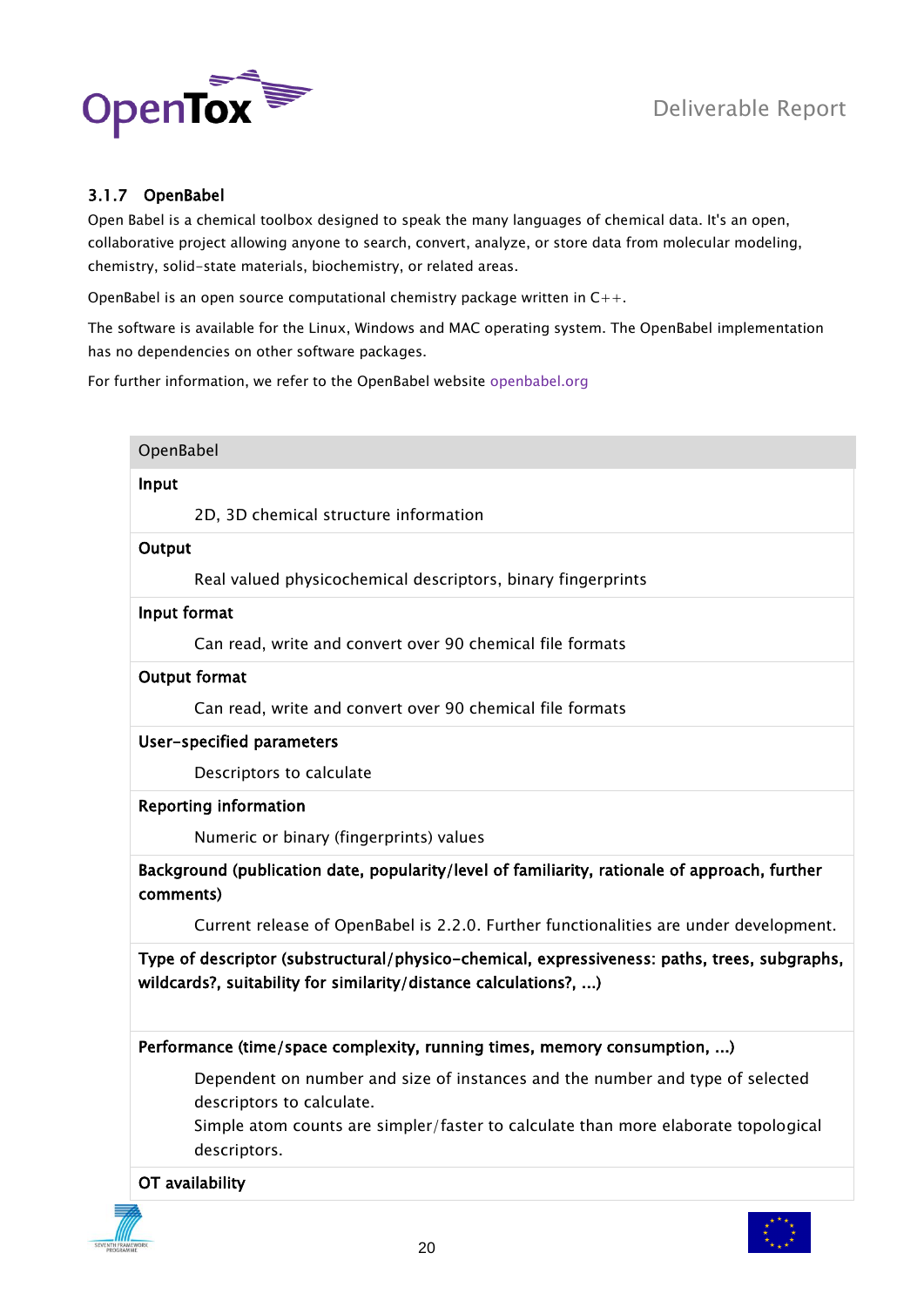



#### TUM

# Licence /Dependencies

GPL

Depends on several  $C/C++$  libraries

#### Convenience of integration

Versions available for Windows and Linux

# Priority (A, B, C)

A

# Author of method / Contact

The original Babel (origin of OpenBabel) was written by Pat Walters and Matt Stahl

# Author of description

Fabian Buchwald, Tobias Girschick

# Contact within OT

kramer@in.tum.de

Comments (including reviews)

# <span id="page-20-0"></span>3.1.8 MOPAC

| <b>MOPAC</b>                        |
|-------------------------------------|
| Input                               |
| Output                              |
| Input format                        |
| Mopac DAT files                     |
| Output format                       |
| Mopac OUT files                     |
| User-specified parameters           |
| MOPAC options, as per specification |
| <b>Reporting information</b>        |

Background (publication date, popularity/level of familiarity, rationale of approach, further

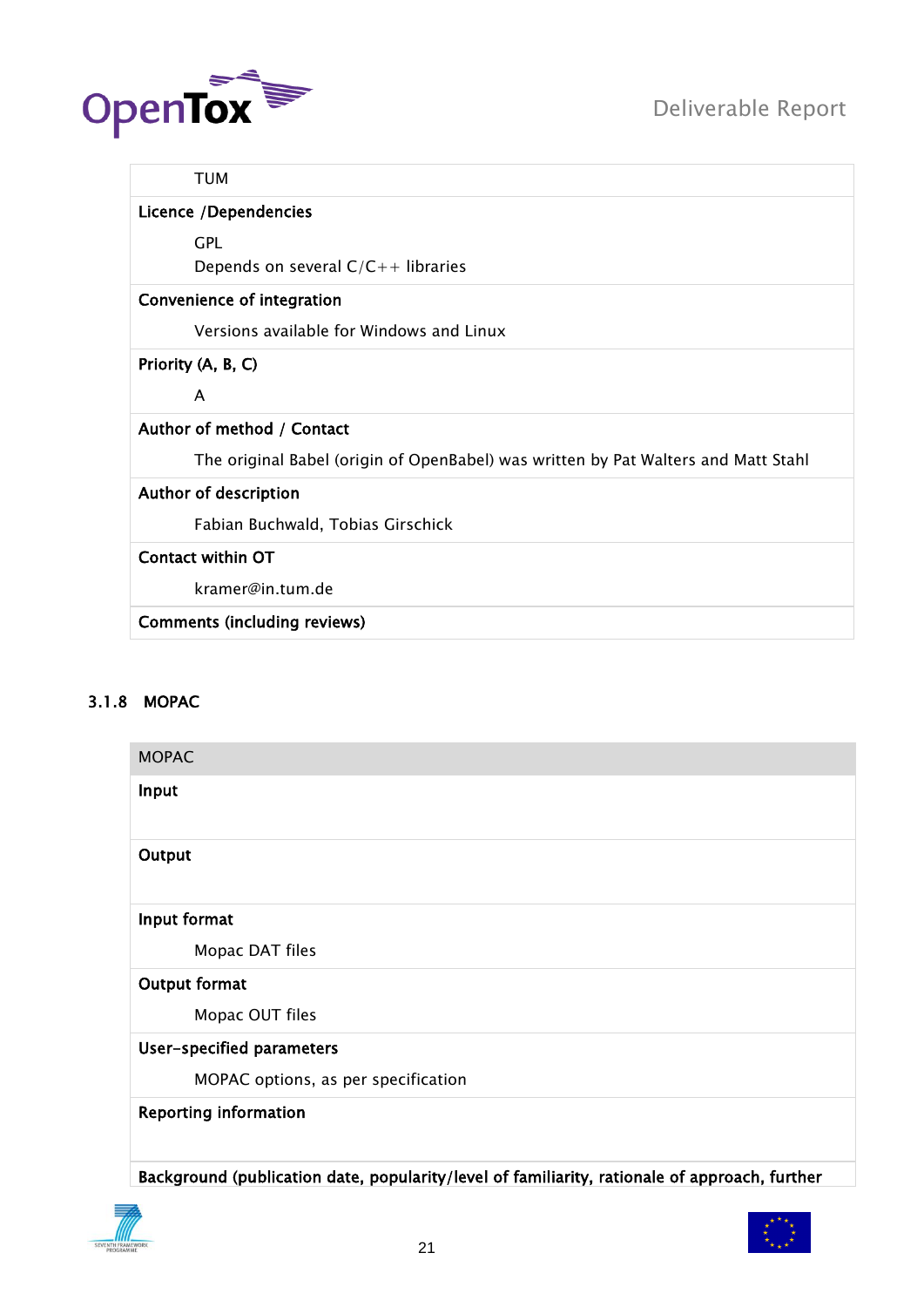

#### comments)

MOPAC (Molecular Orbital PACkage) was started in 1981, and has been under continuous development since then. MOPAC 7.1 is a FORTRAN 90 version of MOPAC 7. It supports the methods: MNDO, AM1, and PM3, as well as Sparkle/AM1 for the lanthanides. All published NDDO parameter sets are supported.

Type of descriptor (substructural/physico-chemical, expressiveness: paths, trees, subgraphs, wildcards?, suitability for similarity/distance calculations?, ...)

Semiempirical quantum chemistry descriptors based on Dewar and Thiel's NDDO approximation.

Performance (time/space complexity, running times, memory consumption, ...)

#### OT availability

[openmopac.net](http://openmopac.net/) source available at [openmopac.net/Downloads/Mopac\\_7.1source.zip](http://openmopac.net/Downloads/Mopac_7.1source.zip)

Integrated within AMBIT, Toxtree, Toxmatch (IDEA)

#### Licence /Dependencies

Public domain

#### Convenience of integration

MOPAC 7.1 is a FORTRAN 90 version of MOPAC 7. Both Windows and Linux versions are supported. Can be integrated as an external executable. AMBIT and Toxtree provide Java classes for such integration.

# Priority (A, B, C)

 $\Gamma$ 

# Author of method / Contact

James Stewart, 15210 Paddington Circle, Colorado Springs, CO 80921

E-mail : MrMOPAC@OpenMOPAC.net

SKYPE: Jimmy.Stewart2 (between 1500 and 2200 GMT)

# Author of description

Nina Jeliazkova

# Contact within OT

nina@acad.bg, David Gallagher

#### Comments (including reviews)

Newer versions with extended functionality are available under dual academic/ commercial licenses.



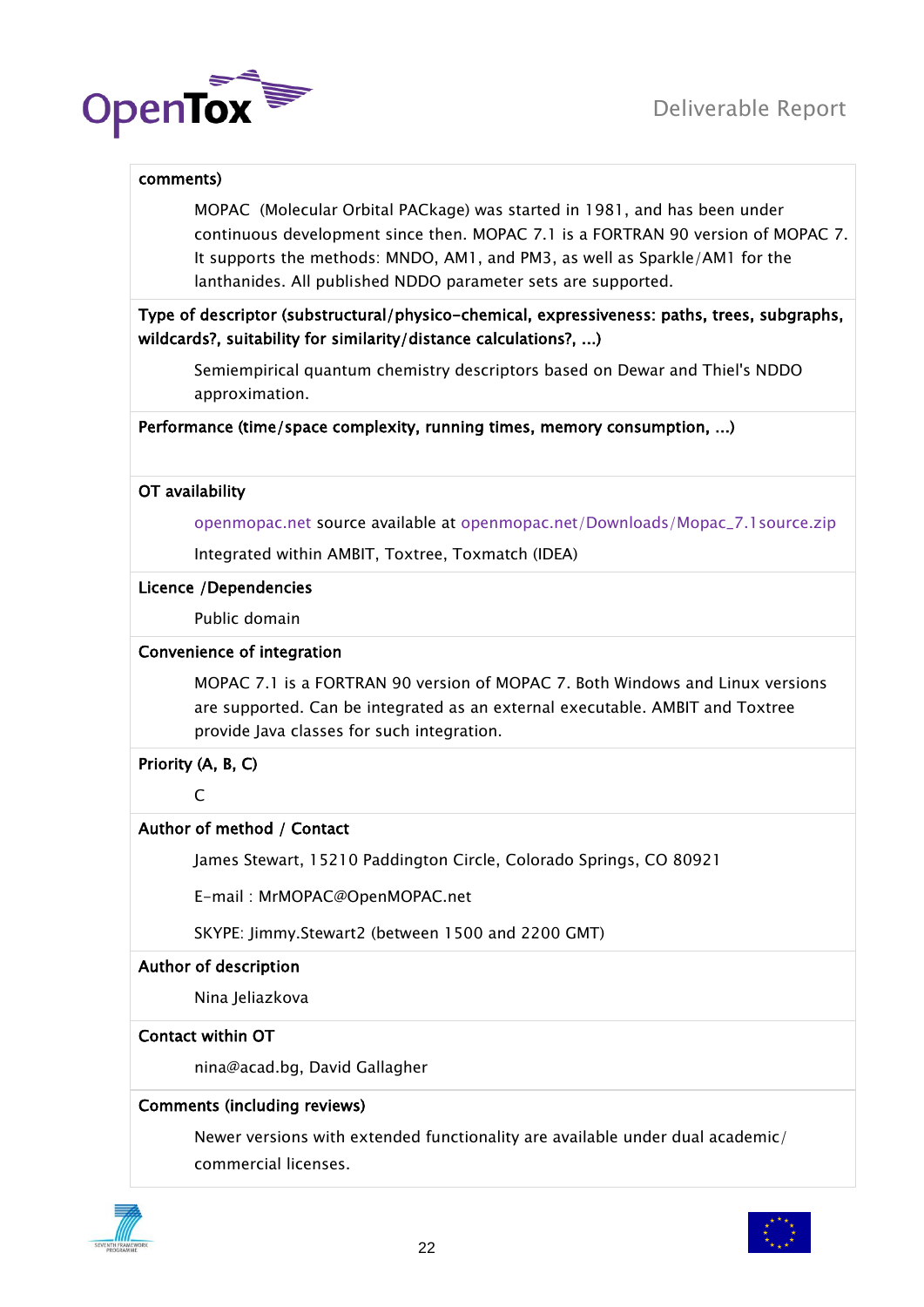

# <span id="page-22-0"></span>3.1.9 The Chemistry Development Kit

The Chemistry Development Kit (CDK) is a Java library for structural chemo- and bioinformatics. It is now developed by more than 50 developers all over the world and used in more than 10 different academic as well as industrial projects world wide. A number of descriptor implementations are available.

|               | Various descriptors implemented by The Chemistry Development Kit (CDK) library                                          |
|---------------|-------------------------------------------------------------------------------------------------------------------------|
| Input         |                                                                                                                         |
|               |                                                                                                                         |
| Output        |                                                                                                                         |
|               |                                                                                                                         |
| Input format  |                                                                                                                         |
|               | A Java class, representing chemical structure in CDK library                                                            |
| Output format |                                                                                                                         |
|               | A Java class, representing descriptor value in CDK library                                                              |
|               | User-specified parameters                                                                                               |
|               | Depends on descriptor                                                                                                   |
|               | <b>Reporting information</b>                                                                                            |
|               |                                                                                                                         |
| comments)     | Background (publication date, popularity/level of familiarity, rationale of approach, further                           |
|               |                                                                                                                         |
|               | Started in 2000, large code base, references : [CDK], [STE03], [STE06]                                                  |
|               | wildcards?, suitability for similarity/distance calculations?, )                                                        |
|               | Substructural, physicochemical, topological, etc:                                                                       |
|               | cdk.qsar.BCUTDescriptor                                                                                                 |
|               | cdk.qsar.CPSADescriptor                                                                                                 |
|               | Type of descriptor (substructural/physico-chemical, expressiveness: paths, trees, subgraphs,<br>cdk.qsar.WHIMDescriptor |
|               | cdk.qsar.APolDescriptor                                                                                                 |
|               | cdk.qsar.AromaticAtomsCountDescriptor                                                                                   |
|               | cdk.qsar.AromaticBondsCountDescriptor                                                                                   |
|               | cdk.qsar.AtomCountDescriptor                                                                                            |
|               | cdk.qsar.AtomDegreeDescriptor                                                                                           |



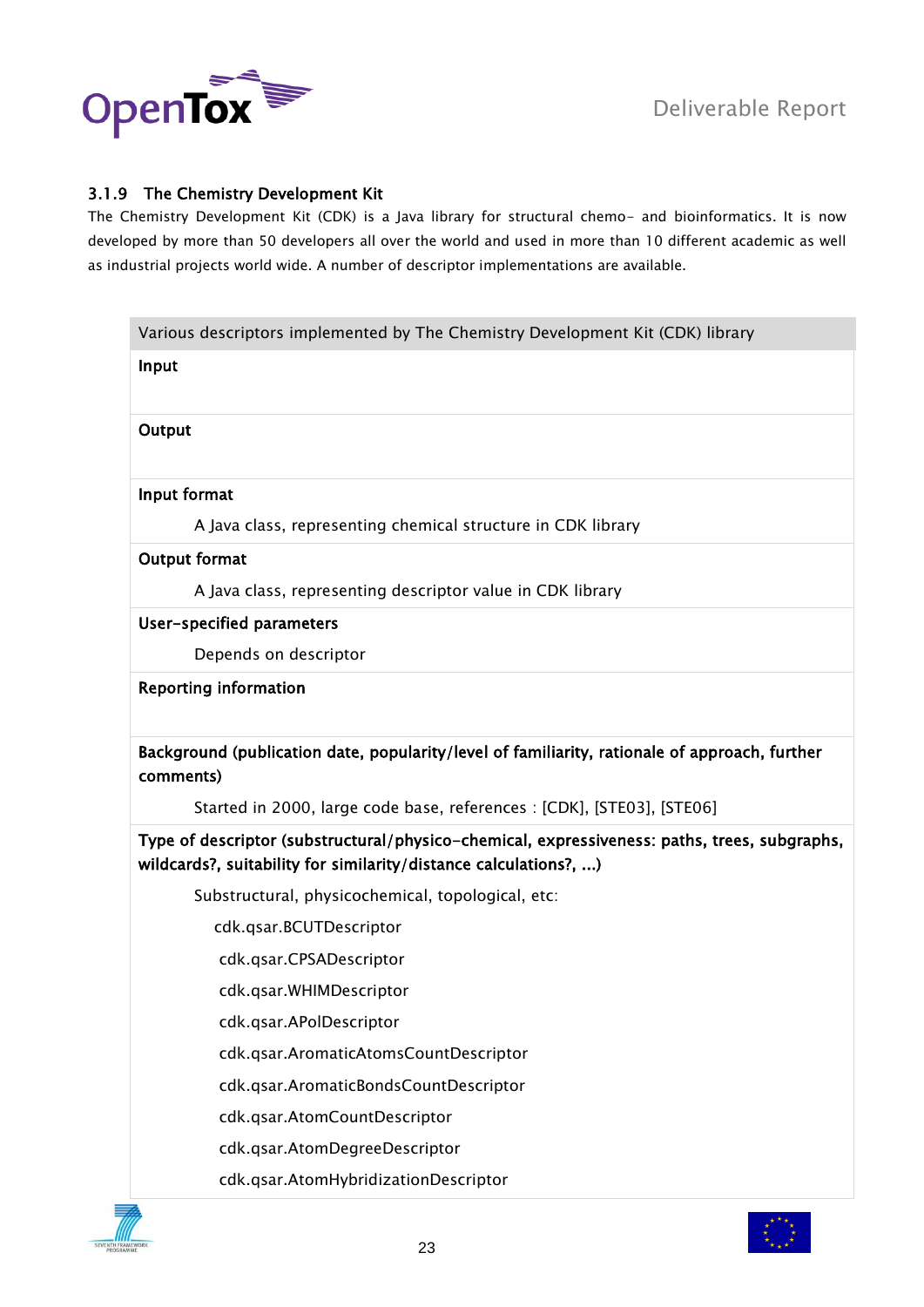

 cdk.qsar.AtomHybridizationVSEPRDescriptor cdk.qsar.AtomValenceDescriptor cdk.qsar.InductiveAtomicHardnessDescriptor cdk.qsar.InductiveAtomicSoftnessDescriptor cdk.qsar.BondCountDescriptor cdk.qsar.BondsToAtomDescriptor cdk.qsar.BPolDescriptor cdk.qsar.ConnectivityOrderZeroDescriptor cdk.qsar.CarbonConnectivityOrderZeroDescriptor cdk.qsar.ValenceConnectivityOrderZeroDescriptor cdk.qsar.ValenceCarbonConnectivityOrderZeroDescriptor cdk.qsar.ConnectivityOrderOneDescriptor cdk.qsar.CarbonConnectivityOrderOneDescriptor cdk.qsar.ValenceConnectivityOrderOneDescriptor cdk.qsar.ValenceCarbonConnectivityOrderOneDescriptor cdk.qsar.DistanceToAtomDescriptor cdk.qsar.EccentricConnectivityIndexDescriptor cdk.qsar.EffectivePolarizabilityDescriptor cdk.qsar.GravitationalIndexDescriptor cdk.qsar.HBondDonorCountDescriptor cdk.qsar.HBondAcceptorCountDescriptor cdk.qsar.IsProtonInAromaticSystemDescriptor cdk.qsar.IsProtonInConjugatedPiSystemDescriptor cdk.qsar.KappaShapeIndicesDescriptor cdk.qsar.RuleOfFiveDescriptor

# Performance (time/space complexity, running times, memory consumption, ...)

# OT availability

[CDK]

# Licence /Dependencies

LGPL



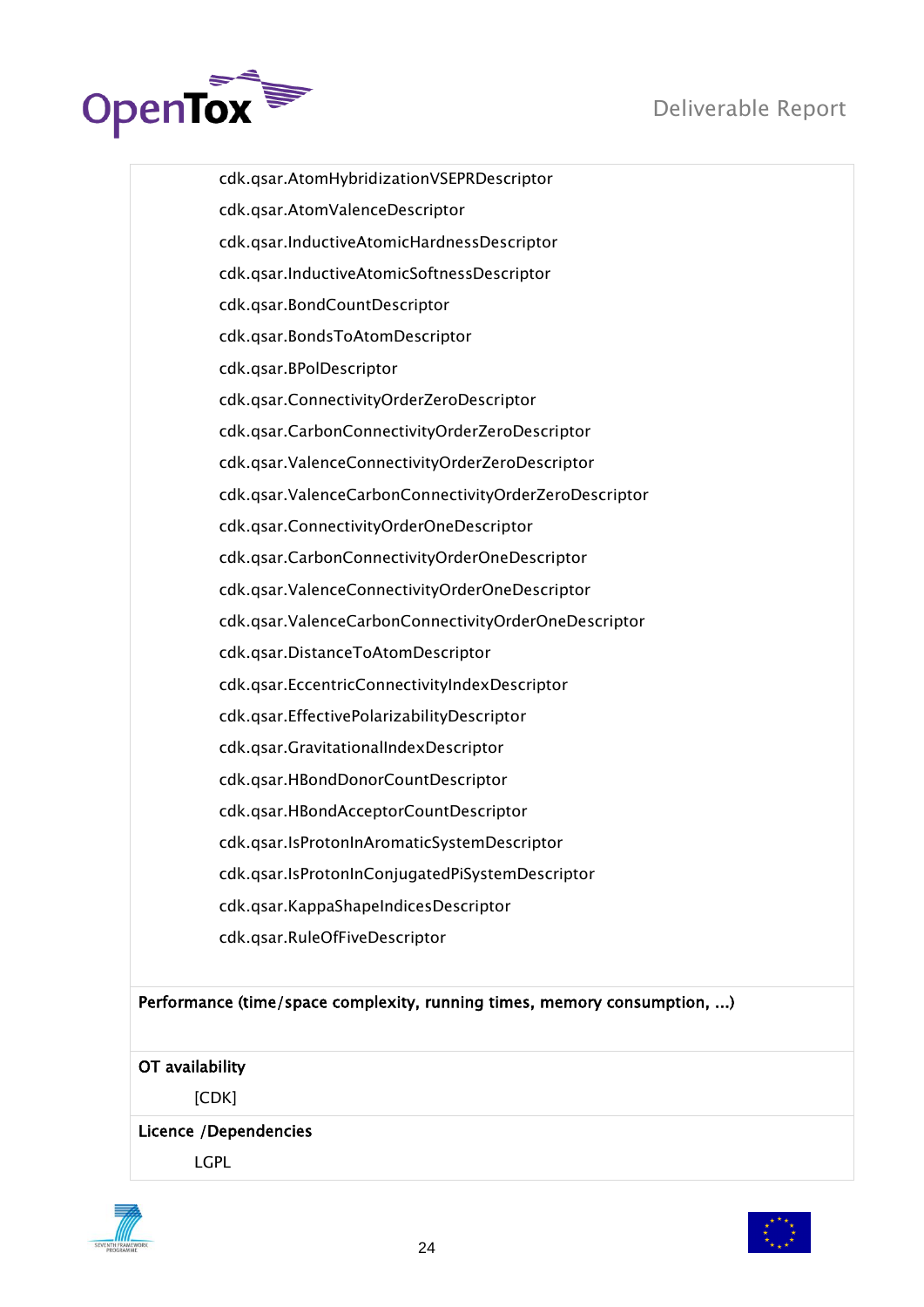

| Convenience of integration                                                                                                   |
|------------------------------------------------------------------------------------------------------------------------------|
| Implemented in Java, easy to integrate                                                                                       |
| Priority (A, B, C)                                                                                                           |
| B                                                                                                                            |
| Author of method / Contact                                                                                                   |
| multiple                                                                                                                     |
| Author of description                                                                                                        |
| Nina Jeliazkova                                                                                                              |
| Contact within OT                                                                                                            |
| nina@acad.bg                                                                                                                 |
| <b>Comments (including reviews)</b>                                                                                          |
| A dictionary of the descriptors with references is available at :<br>qsar.sourceforge.net/dicts/qsar-descriptors/index.xhtml |

# <span id="page-24-0"></span>3.1.10 AMBIT

AMBIT is a software package for chemoinformatic data management, implemented by IDEA. The descriptor calculation relies on CDK library, but also implements several descriptors, listed below, which are not available from the library. The descriptor calculation is a separate module and packaged in ambit2-descriptors.jar, which depends only on CDK library, core ambit module (ambit2-core.jar) and ambit SMARTS (ambit2 smarts.jar) implementation.

| Several descriptor implemented by ambit package              |
|--------------------------------------------------------------|
| Input                                                        |
| Output                                                       |
| Input format                                                 |
| A Java class, representing chemical structure in CDK library |
| Output format                                                |
| A Java class, representing descriptor value in CDK library   |
| User-specified parameters                                    |
| Depend on descriptor                                         |
| <b>Reporting information</b>                                 |

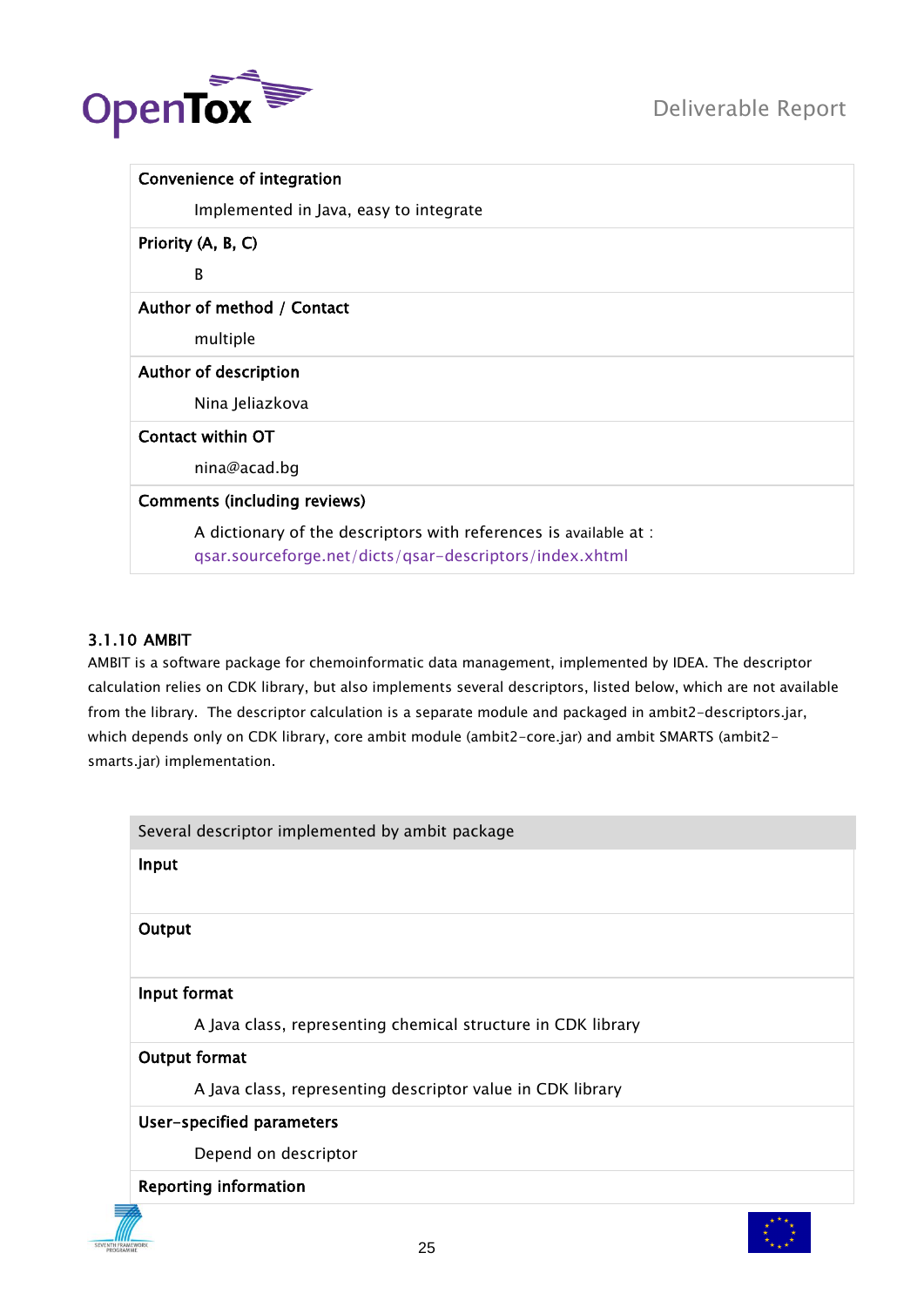

Background (publication date, popularity/level of familiarity, rationale of approach, further comments)

Various publications

Type of descriptor (substructural/physico-chemical, expressiveness: paths, trees, subgraphs, wildcards?, suitability for similarity/distance calculations?, ...)

Various

ambit2.descriptors.PKASmartsDescriptor Acid dissociation constant, [LEE08] ambit2.descriptors.SpherosityDescriptor Spherosity descriptor [TOD00] 7.1ambit2.descriptors.CrossSectionalDiameterDescriptor Crossectional diameter of a molecule . Requires 3D coordinates

ambit2.mopac.DescriptorMopacShell A shell to calculate quantum chemical descriptors by MOPAC ambit2.descriptors.FunctionalGroupDescriptor The presence of arbitrary functional groups, defined as SMARTS pattern. Full support for SMARTS language, including recursive SMARTS.

toxtree.descriptors. SubstituentsDescriptor Partial molar refractivity and Sterimol descriptors of substituents, as found in [HAN95]

Similarity/distance calculations:

ambit2.similarity module encapsulates similarity calculations – all distance classes implement the same interface. Supports pairwise similarity/distance, similarity/distance to a set of points and similarity/distance based on nearest neighbors

Tanimoto Distance, Atom Environments Distance, BinaryKernelDistance, Hamming Distance, Levenstein Distance, MCSSDistance, Hellinger distance, Kullback – Leibler distance between probability distributions

# Performance (time/space complexity, running times, memory consumption, ...)

# OT availability

IDEA, [ambit.sourceforge.net](http://ambit.sourceforge.net/)

# Licence /Dependencies

LGPL

Dependencies : CDK, Jama

MOPAC 7.1 for the quantum chemical descriptors only

# Convenience of integration

Implemented in Java, easy to integrate



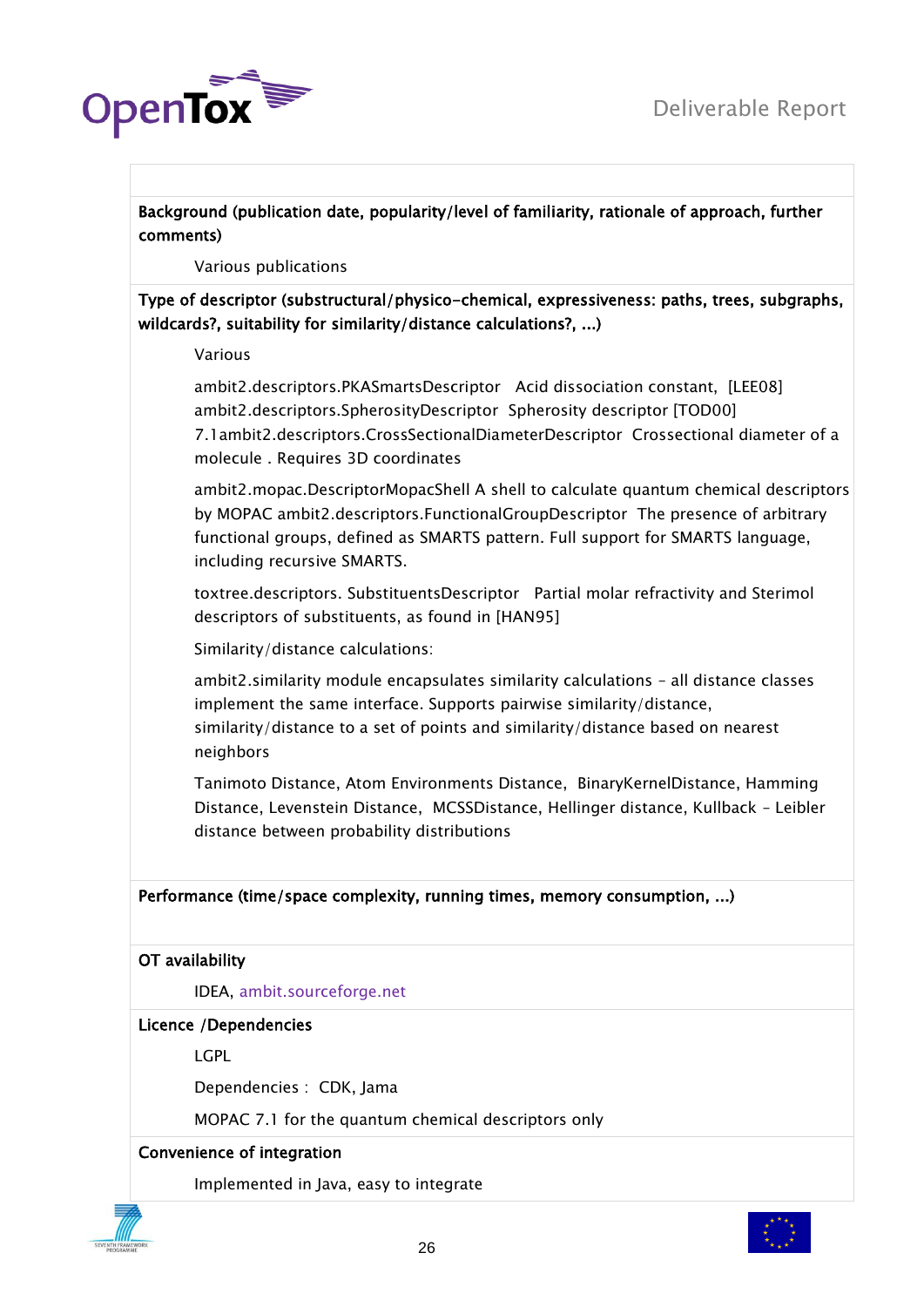

| Priority (A, B, C)                      |
|-----------------------------------------|
| C                                       |
| Author of method / Contact              |
| Various authors, implementation by IDEA |
| Author of description                   |
| Nina Jeliazkova                         |
| <b>Contact within OT</b>                |
| nina@acad.bg                            |
| <b>Comments (including reviews)</b>     |

# <span id="page-26-1"></span><span id="page-26-0"></span>3.2 Classification and regression algorithms

# 3.2.1 Gaussian Processes for Regression

GPR (Gaussian Processes for Regression) is a way of supervised learning. A Gaussian process is a generalization of the Gaussian probability distribution. Whereas a probability distribution describes random variables which are scalars or vectors (for multivariate distributions), a stochastic process governs the properties of functions [RAS05]. Just as a Gaussian distribution is fully specified by its mean and covariance matrix, a Gaussian process is specified by a mean and a covariance function. Here, the mean is a function of x (which we will often take to be the zero function), and the covariance is a function  $C(x, x')$  that expresses the expected covariance between the values of the function y at the points x and x'. The function  $y(x)$  in any one data modeling problem is assumed to be a single sample from this Gaussian distribution.

Gaussian processes are already well established models for various spatial and temporal problems – for example, Brownian motion, Langevin processes and Wiener processes are all examples of Gaussian processes. Gaussian processes are implementations are available via various software packages and in most programming languages, e.g. Weka (Java), R, Matlab, python, C,  $C_{++}$ .

|        | <b>Gaussian Processes</b>                               |
|--------|---------------------------------------------------------|
| Input  |                                                         |
|        | Instances, feature vectors, real-numbered target values |
| Output |                                                         |
|        | Regression model                                        |
|        | Input format                                            |
|        | Dependent on implementation, e.g., Weka's ARFF format   |
|        | Output format                                           |



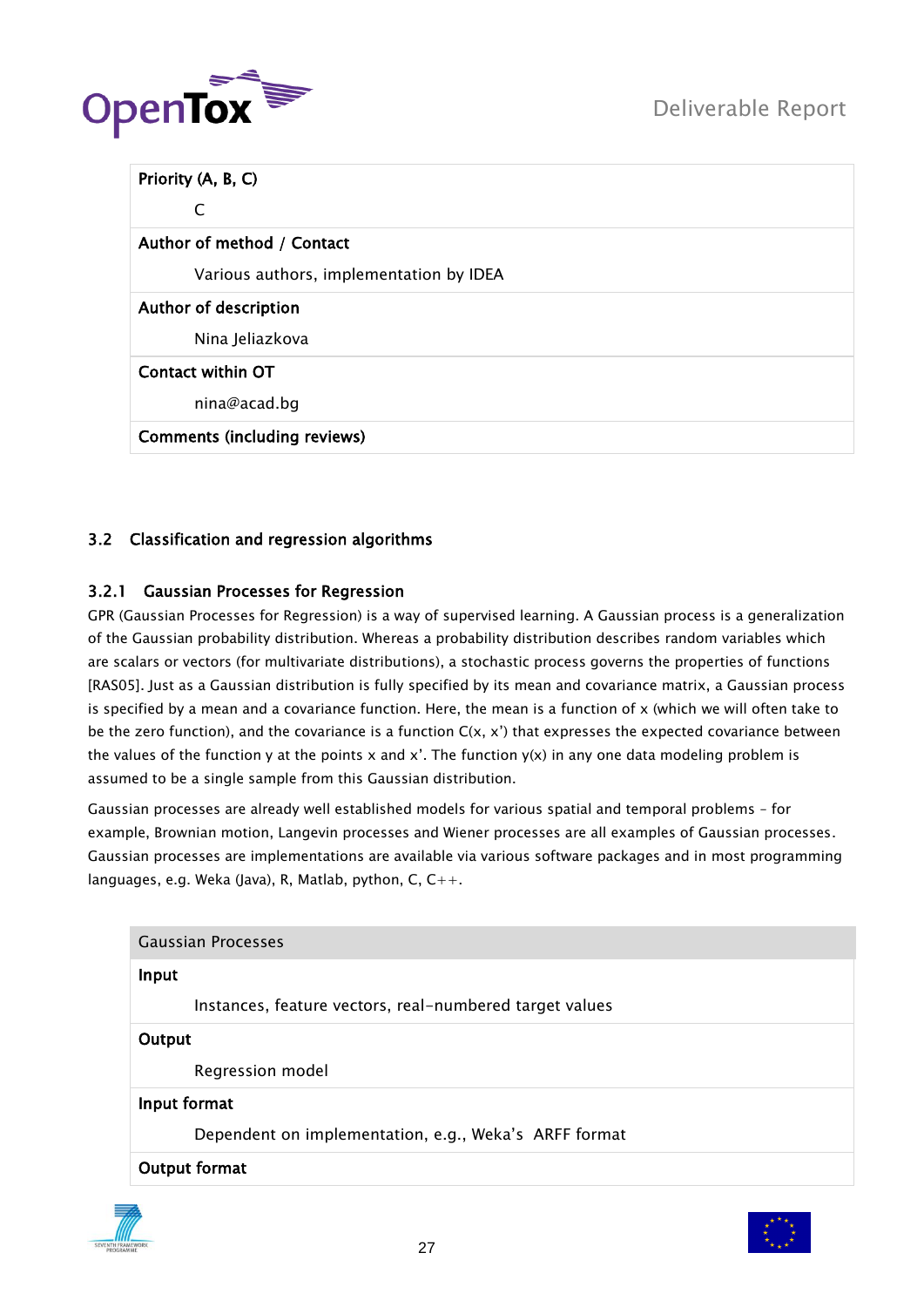

Dependent on implementation, e.g., Weka"s ARFF format

#### User-specified parameters

Kernel

Covariance function, e.g. radial basis function ("squared exponential")

#### Applicability domain

#### Reporting information

Performance measures (Correlation coefficient, mean absolute error, root mean squared error, relative absolute error, root relative squared error)

Background (publication date, popularity/level of familiarity, rationale of approach, further comments)

Bias (instance-selection bias, feature-selection bias, combined instance-selection/featureselection bias, independence assumptions?, ...)

The chosen covariance function, which encodes the assumption about the function we want to learn, is a bias.

# Lazy learning/eager learning

Eager learning

# Interpretability of models (black box model?, ...)

Depends on the covariance function (kernel).

# Performance (time/space complexity, running times, memory consumption, ...)

Gaussian processes typically scale  $O(n^3)$ ; large problems (n >10.000) can be problematic (time and space)

# OT availability

Available in statistical packages, e.g., in the Weka open source data mining workbench

#### Licence /Dependencies

**GPL** 

# Convenience of integration

Webservices: very easy / implemented in Java

Priority (A, B, C)

 $\mathsf{C}$ 

# Author of method / Contact

Matheron, G., "Principles of geostatistics", Economic Geology, 58, pp 1246--1266,

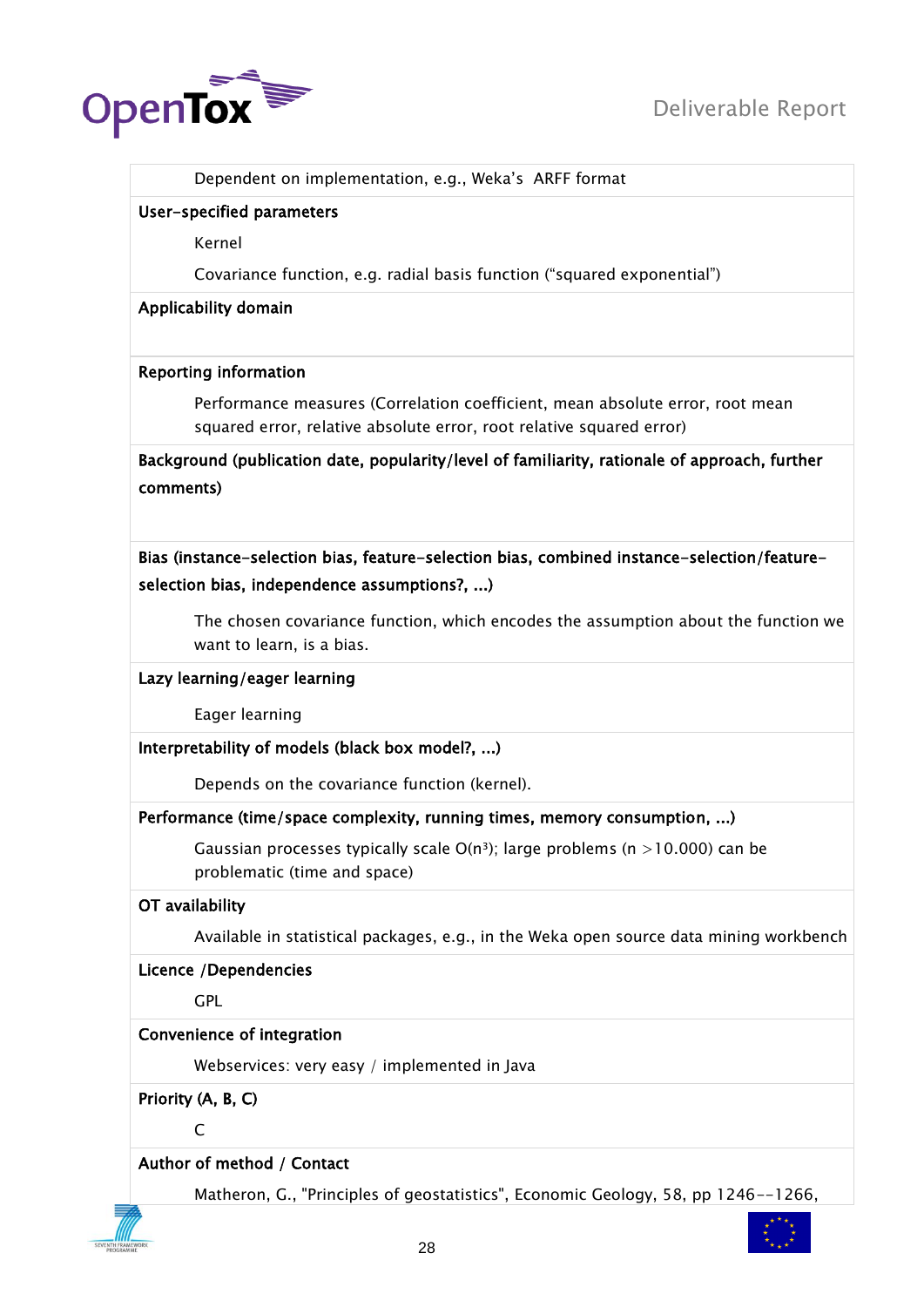



| 1963                                |  |
|-------------------------------------|--|
| Author of description               |  |
| <b>Tobias Girschick</b>             |  |
| Contact within OT                   |  |
| kramer@in.tum.de                    |  |
| <b>Comments (including reviews)</b> |  |

# <span id="page-28-0"></span>3.2.2 MLR

MLR (Multiple Linear Regression) is a simple and popular statistical technique that uses several explanatory (independent) variables to predict the outcome of a response (dependent) variable. The model creates a relationship in the form of a straight line (linear) that best approximates all the individual data points.

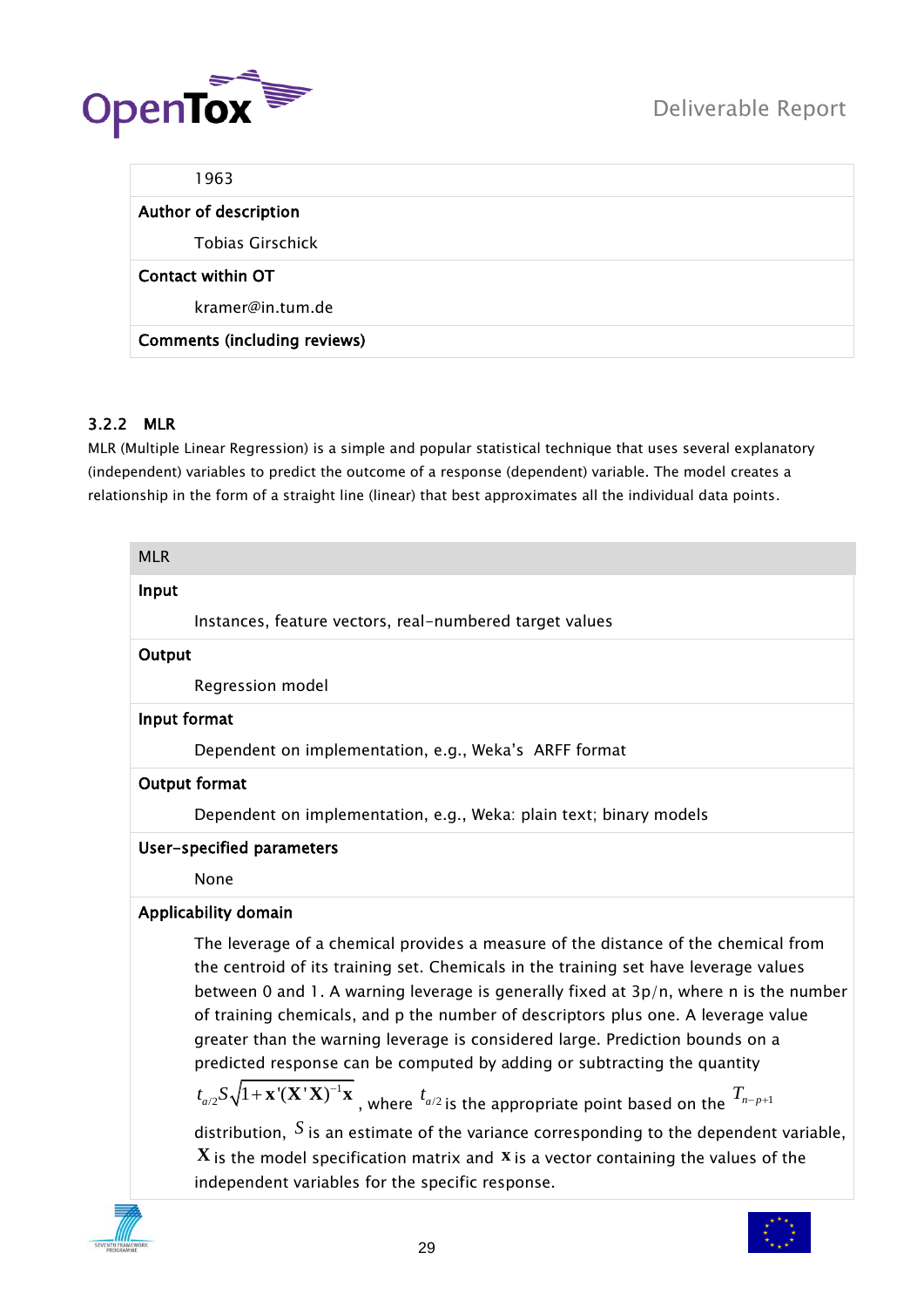

# Reporting information

Apart from the model coefficients, several other statistical results are reported by the MLR method concerning the training data: coefficient of determination, adjusted coefficient of determination, F-statistic, t-statistic for each individual independent variable, confidence intervals, residuals and variance inflation factor.

# Background (publication date, popularity/level of familiarity, rationale of approach, further comments)

Multiple linear regression (MLR) is the most widely used mathematical technique in QSAR analysis.

# Bias (instance-selection bias, feature-selection bias, combined instance-selection/featureselection bias, independence assumptions?, ...)

#### Feature-selection bias

The error is assumed to be a random variable with a mean of zero conditional on the explanatory variables.

The independent variables are error-free.

The predictors must be linearly independent, i.e. it must not be possible to express any predictor as a linear combination of the others.

The errors are uncorrelated, that is, the variance-covariance matrix of the errors is diagonal and each non-zero element is the variance of the error.

# Lazy learning/eager learning

Eager learning

# Interpretability of models (black box model?, ...)

Good (linear model, i.e., produces a simple linear weighting of given features), If the variables are standardized to have mean of zero and standard deviation of one, then the regression coefficients (beta coefficients). Allow the comparison of the relative contribution of each independent variable in the prediction of the dependent variable.

# Performance (time/space complexity, running times, memory consumption, ...)

Regression coefficients in MLR model can be estimated using the least squares procedure, which minimizes the sum of the squared residuals. The aim of this procedure is to give the smallest possible sum of squared differences between the true dependent variable values and the values calculated by the regression model. The least-squares problem can be formulated as an unconstrained quadratic optimization problem and is of low computational complexity, i.e. the method is suitable for large databases. Orthogonal decomposition methods for solving the problem are slower, but more numerically stable. The suitability of the method for deriving QSARs has been



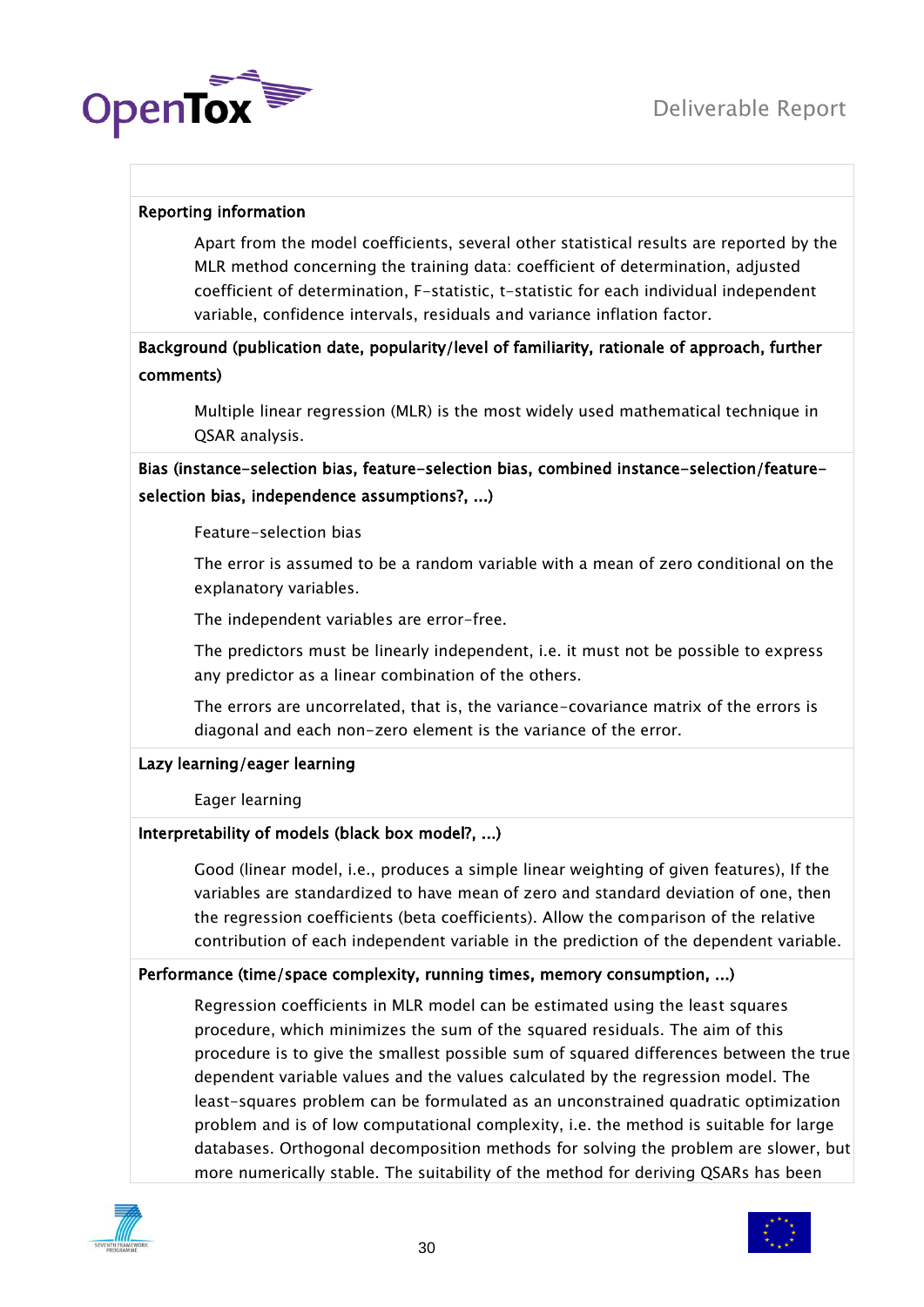

|                            | illustrated in numerous applications.                                           |
|----------------------------|---------------------------------------------------------------------------------|
| OT availability            |                                                                                 |
| workbench                  | Available in any statistical package, e.g., in the Weka open source data mining |
| Licence /Dependencies      |                                                                                 |
| None                       |                                                                                 |
| Convenience of integration |                                                                                 |
|                            | Webservices: very easy / implemented in Java                                    |
| Priority (A, B, C)         |                                                                                 |
| A                          |                                                                                 |
| Author of method / Contact |                                                                                 |
|                            |                                                                                 |
| Author of description      |                                                                                 |
|                            | Haralambos Sarimveis                                                            |
| Contact within OT          |                                                                                 |
|                            | hsarimv@central.ntua.gr                                                         |
|                            | <b>Comments (including reviews)</b>                                             |

# <span id="page-30-0"></span>3.2.3 SVM

Support vector machines (SVM) are a set of supervised learning methods used for classification and regression. In the most widely used two-class SVM classification method, input data are viewed as two sets of vectors in the multi-dimensional input space. The SVM classifier constructs a separating hyperplane in that space, one which maximizes the margin between the two data sets. The method is extended to multi-class and nonlinear classification problems by using nonlinear kernel function. To obtain an optimum classifier for nonseparable data, a penalty is introduced for misclassified data. This penalty is zero for patterns classified correctly, and has a positive value that increases with the distance from the corresponding hyperplane for patterns that are not situated on the correct side of the classifier. Similar concepts are used in the SVM regression problem, where the objective is to identify a function that for all training patterns has a maximum deviation ε from the target (experimental) values.

The LIBSVM library is a popular open-source software tool that has implemented both classification and regression SVM methods. The software has no dependencies, receives input data in plain text format and its output is also plain test.

For further information we refer to the Website: [www.csie.ntu.edu.tw/~cjlin/libsvm/](http://www.csie.ntu.edu.tw/~cjlin/libsvm/)

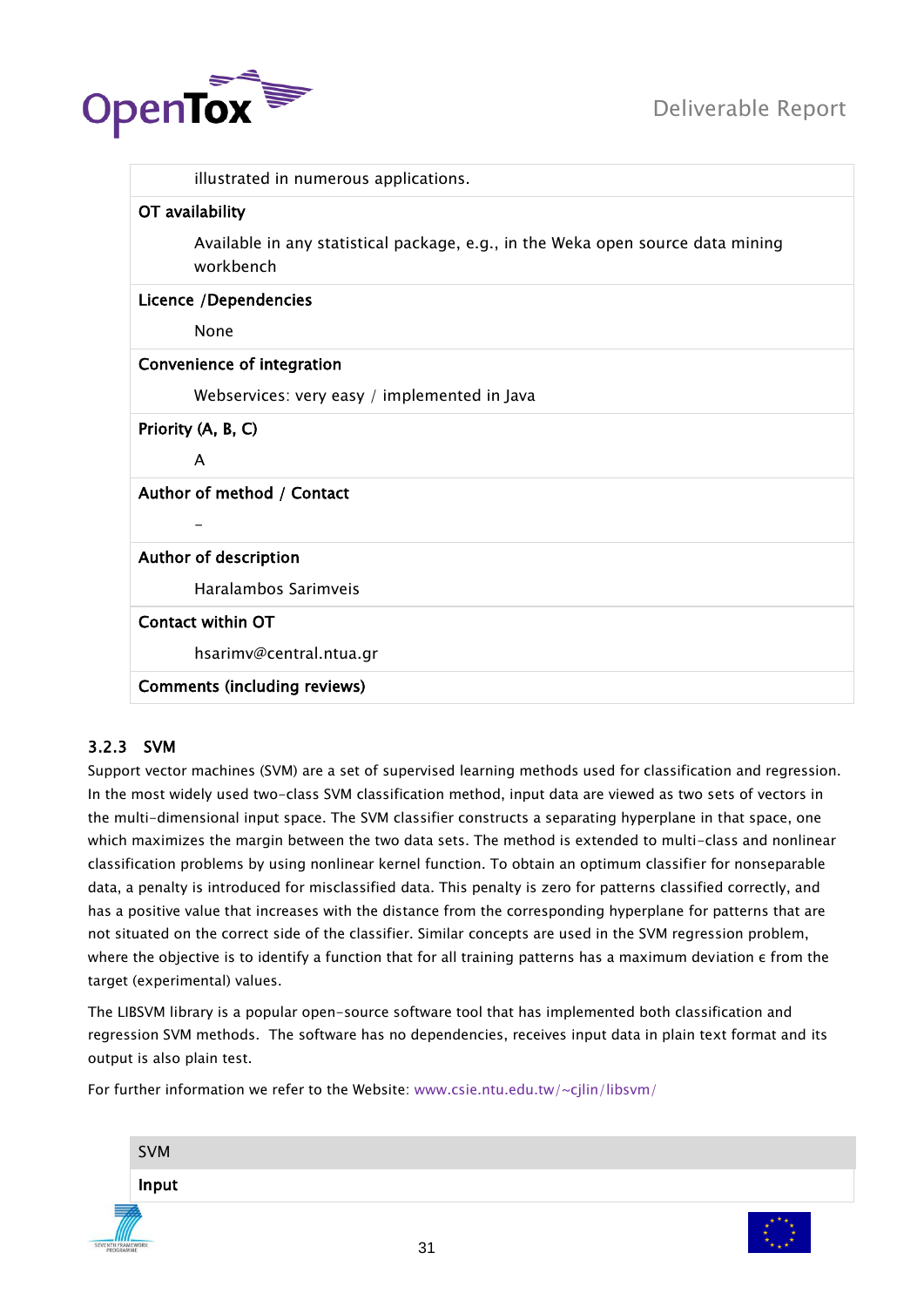

Instances, feature vectors, real-numbered target values / class values

#### **Output**

Regression / classification model

#### Input format

Dependent on implementation, e.g., Weka"s ARFF format

#### Output format

Dependent on implementation, e.g., Weka: plain text; binary models

#### User-specified parameters

The user needs to select the kernel function. The LIBSVM library gives four options: linear, polynomial, radial basis function and sigmoid function. Each kernel function except from the linear kernel is associated with a number of tuning parameters. If the user select the polynomial function, he needs to define three tuning parameters, the radial basis function includes one tuning parameters and two tuning parameters need to be adjusted for the sigmoid function. For classification problems, the user also needs to adjust the parameter C, which controls the penalty for classification errors. For regression problems, the user needs to adjust the parameter ε, which determines the limits of the approximations tube and the parameter C, which controls the penalty associated with deviations larger than ε.

# Applicability domain

The applicability domain can calculated from the distribution of similarities between each compound and its k nearest neighbors in the training set (similarities are computed as Euclidean distances between compounds represented by their multiple chemical descriptors). The standard cutoff value to define the applicability domain for a QSAR model places its boundary at one-half of the standard deviation calculated for the distribution of distances between each compound in the training set and its k nearest neighbors in the same set (assuming a Boltzmann-like distribution of these distances). Thus, if the distance of the test compound from any of its k nearest neighbors in the training set exceeds the threshold, the prediction is considered unreliable. The method is described in [TRO03]

Probability information can be computed using the methods described in Wu et al. (2004) for classification and in Lin and Weng (2004) for regression

# Reporting information

The following information is reported: model parameters, predictions on the training set, (residuals, sum of squared errors, root mean squared error, F- statistic, coefficient of determination in regression problems), (overall %accuracy, %accuracy for each individual class, probability estimates in classification problems)

Background (publication date, popularity/level of familiarity, rationale of approach, further comments)



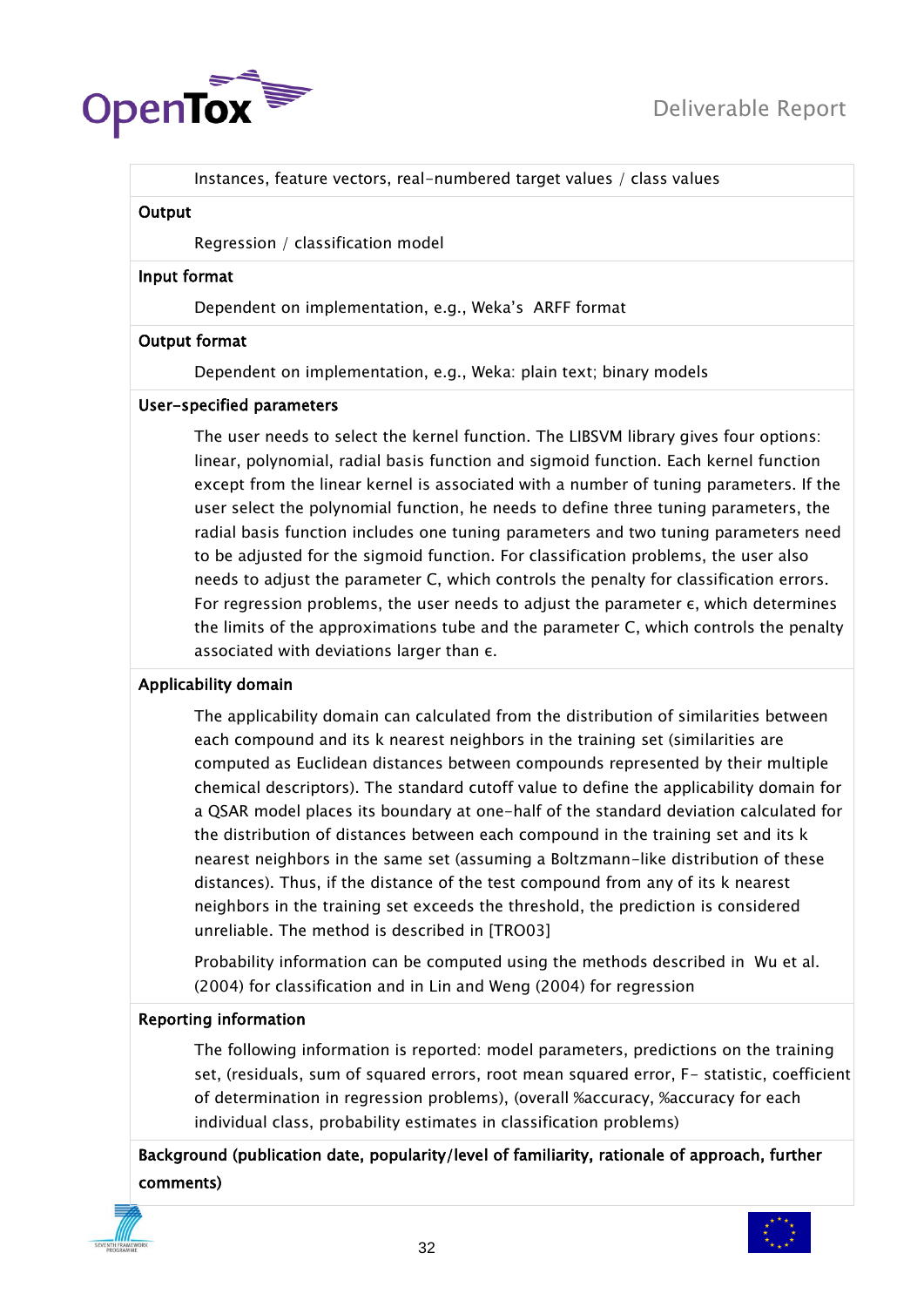

Support vector machines represent an extension to nonlinear models of the generalized portrait algorithm developed by Vapnik and Lerner. The SVM algorithm is based on the statistical learning theory and the Vapnik Chervonenkis (VC) dimension. In the current formulation, the SVM algorithm was developed at AT&T Bell Laboratories by Vapnik et al. [COR95]. The algorithm was extended to tackle regression problems [VAP98]. SVM methods have been applied with success for developing QSAR, where in addition to standard kernel function, molecular similarity kernel, such as the Tanimoto similarity kernel, have been utilized.

# Bias (instance-selection bias, feature-selection bias, combined instance-selection/featureselection bias, independence assumptions?, ...)

Instance-selection bias

# Lazy learning/eager learning

Eager learning

# Interpretability of models (black box model?, ...)

It depends on the kernel function. A linear kernel function produces a linear model, i.e. a simple linear weighting of given features with good interpretability. A nonlinear kernel function generates a nonlinear model, which can be considered as a black box model.

# Performance (time/space complexity, running times, memory consumption, ...)

An SVM classification or regression problem is formulated as a constrained quadratic programming optimization problem. Typically, the dual optimization problem is solved, which allows to easily incorporate nonlinear kernel functions. Solution of the SVM optimization problem is more computationally intensive compared to the unconstrained MLR optimization problem, but it is still suitable for large databases.

# OT availability

Available in many statistical or machine learning packages, e.g., for the LIBSVM library there exist interfaces for Python, R, Splus, Perl, Ruby and Weka languages

# Licence /Dependencies

Use of LIBSVM sources, with or without modification, are permitted provided that redistributions of source code retain the copyright notice, the list of conditions and a disclaimer.

# Convenience of integration

Web services: very easy / implemented in Java and  $C++$ 

Priority (A, B, C)

B

Author of method / Contact



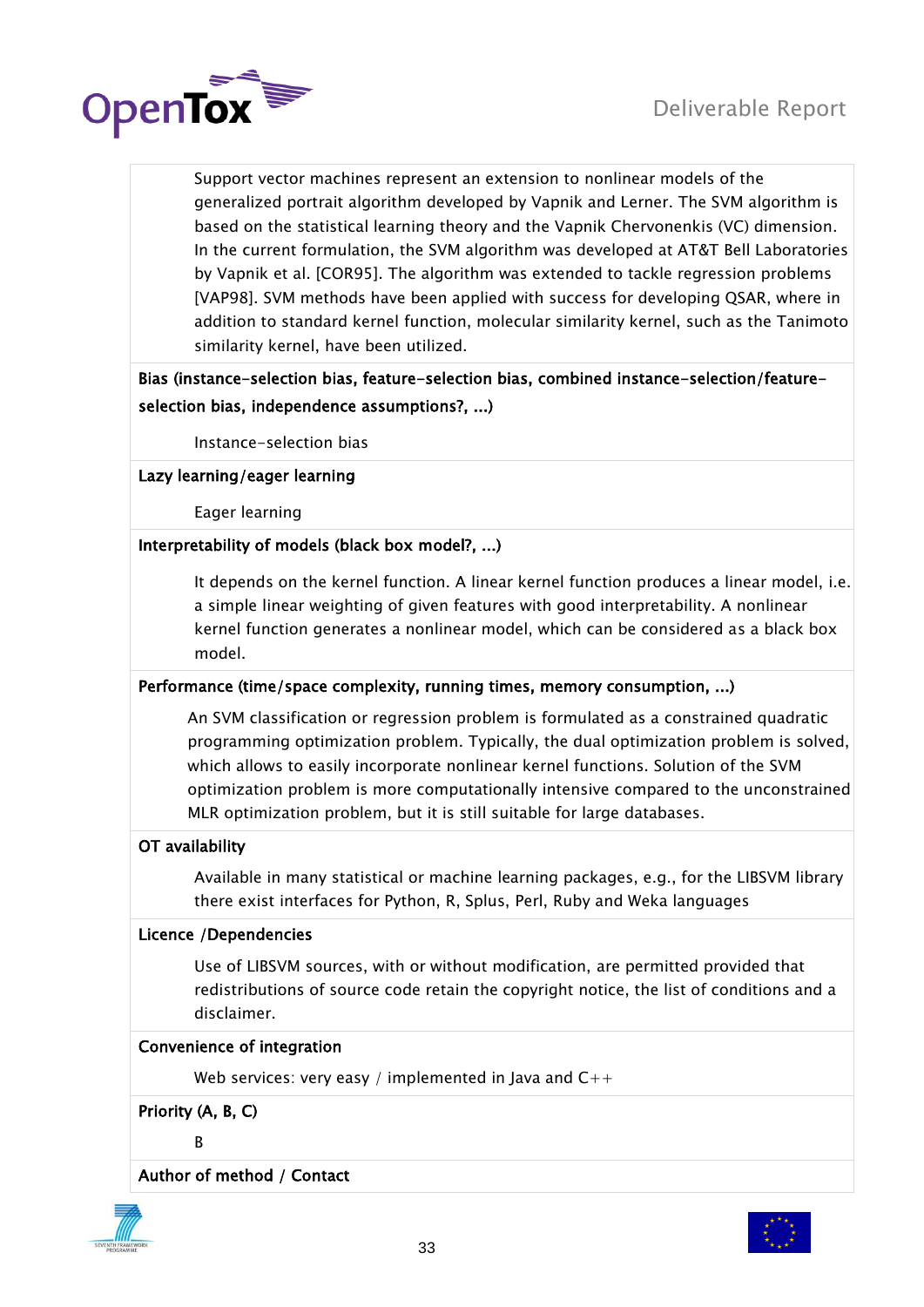

| V. Vapnik                           |  |
|-------------------------------------|--|
| Author of description               |  |
| Haralambos Sarimveis                |  |
| Contact within OT                   |  |
| hsarimv@central.ntua.gr             |  |
| <b>Comments (including reviews)</b> |  |

# <span id="page-33-0"></span>3.2.4 RUMBLE (TUM)

RUMBLE (RUle and Margin Based LEarner) is a statistically motivated rule learning system based on the Margin Minus Variance (MMV) optimization criterion [RUE08]. It can be adapted flexibly to a given dataset: First, different types of data (structures, physico-chemical properties, logical background knowledge, ...) can be handled by different plug-ins of the system (e.g., FTM plugin, Prolog plugin, Meta plugin, ...). Second, the learning algorithm can be adapted to the noise level in the data by two regularization parameters. The main algorithm performs a forward selection of variables as for linear or logistic regression models. The models learned by RUMBLE are linear classifiers, i.e., they provide a linear weighting of the input features.

The software is implemented in the  $C_{++}$  programming language and was developed for the Linux and Mac OS X operating systems. The RUMBLE software is dependent on the OpenBabel [\(www.openbabel.org\)](http://www.openbabel.org/) chemistry toolbox. In case the Prolog plugin is used, there is also a dependency on the specific Prolog system used. RUMBLE provides no graphical user interface (GUI) and is executed via the command line. The input format accepted at the moment is Weka's [WIT99] ARFF format. XML input is under development. RUMBLE's output is plain text.

For further information, we refer to the original publication [RUE08] and the website [wwwkramer.in.tum.de/research/machine\\_learning/margin\\_based](http://wwwkramer.in.tum.de/research/machine_learning/margin_based)

| <b>RUMBLE</b> |                                          |
|---------------|------------------------------------------|
| Input         |                                          |
|               | Instances, feature vectors, class values |
| Output        |                                          |
|               | Classification model                     |
| Input format  |                                          |
|               | Weka's ARFF format plus text; Soon XML   |
|               | Output format                            |
|               | Plain text                               |
|               | User-specified parameters                |
|               | Norm used for learning                   |



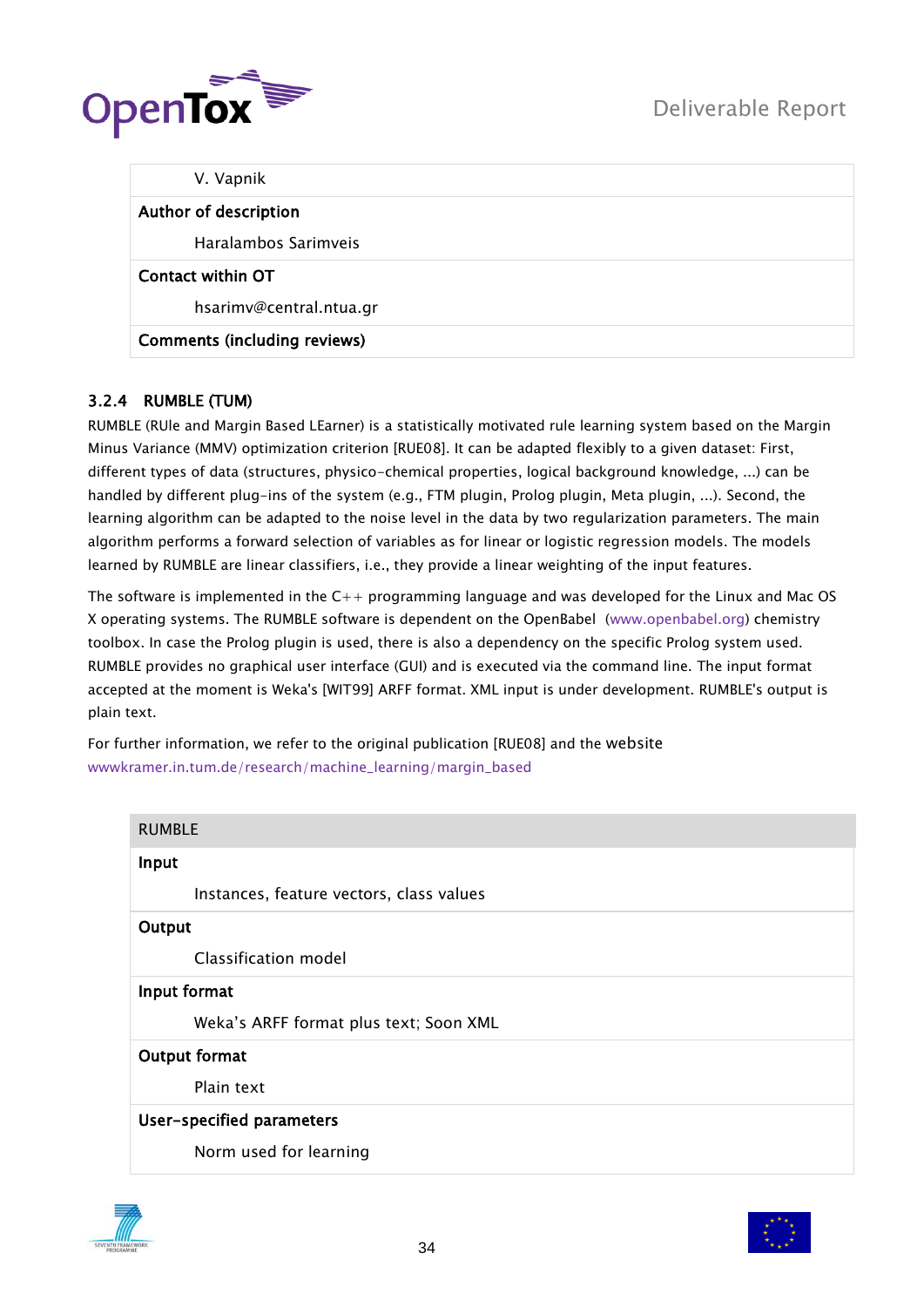

#### Bound constant

#### Applicability domain

#### Reporting information

Performance measures (sensitivity, specificity, AUC, prediction accuracy)

Background (publication date, popularity/level of familiarity, rationale of approach, further comments)

Published 2006-2008, best theory paper award at ILP 2006. Adopts the concept of a margin from the Support Vector Machine (SVM), but focuses on the selection of features instead of the selection of instances. Does not use kernels. Useful tool with regularization parameter for noise handling and plug-ins for various data types (e.g., chemical structures and quantitative descriptors)

Bias (instance-selection bias, feature-selection bias, combined instance-selection/featureselection bias, independence assumptions?, ...)

Feature-selection bias

Lazy learning/eager learning

Eager learning

Interpretability of models (black box model?, ...)

Good (linear classifier, i.e., produces a simple linear weighting of given features)

# Performance (time/space complexity, running times, memory consumption, ...)

Optimization is linear in the number of instances -- thus, theoretically suitable for large datasets -- and cubic in the number of features. Practically reasonable running times on standard (Q)SAR data. Excellent predictive performance in practice (see [RUE08]).

OT availability

TUM

# Licence /Dependencies

OpenBabel (open source), [Prolog (open source)]

# Convenience of integration

 $C++ \implies OS$  dependent compilation (Win vs. Linux); command line tool

Priority (A, B, C)

 $\mathcal{C}$ 

Author of method / Contact



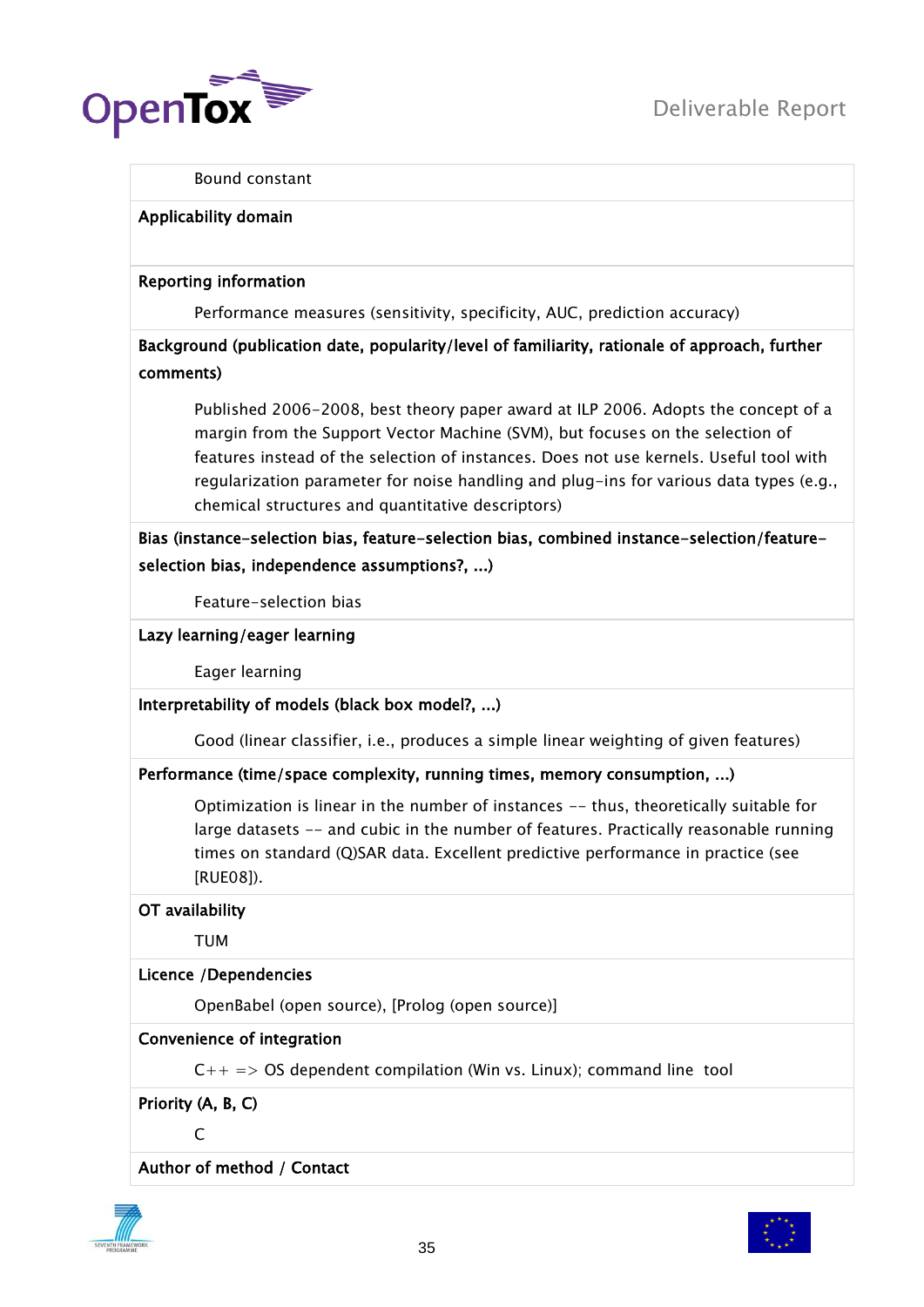

|                       | Ulrich Rückert (rueckert@icsi.berkeley.edu), Stefan Kramer (kramer@in.tum.de) |
|-----------------------|-------------------------------------------------------------------------------|
| Author of description |                                                                               |
|                       | Tobias Girschick                                                              |
| Contact within OT     |                                                                               |
|                       | kramer@in.tum.de                                                              |

# Comments (including reviews)

# <span id="page-35-0"></span>3.2.5 KNN

The k-nearest neighbors algorithm (kNN) is a method for classifying objects based on closest training examples in the feature space. It is a type of instance-based learning, or lazy learning where the function is only approximated locally and all computation is delayed until classification. A majority vote of an object"s neighbors is used for classification, with the object being assigned to the class most common amongst its k (positive integer, typically small) nearest neighbors. If k is set to 1, then the object is simply assigned to the class of its nearest neighbor. The kNN algorithm can also be applied for regression in the same way by simply assigning the property value for the object to be the average of the values of its k nearest neighbors. It can be useful to weight the contributions of the neighbors, so that the nearer neighbors contribute more to the average than the more distant ones. No explicit training step is required since training consists of just storing training instance feature vectors and corresponding class labels. In order to identify neighbors, the objects are represented by position vectors in a multidimensional feature space. It is usual to use the Euclidean distance, but also further distance measures, such as the Manhattan distance could be used instead. In the classification/testing phase, the test sample is represented as a vector in the feature space. Distances from this vector to all stored vectors are computed and the k closest samples are selected to determine the class/realvalue of the test instance.

The k-nearest neighbor algorithm is sensitive to the local structure of the data. The best choice of k depends upon the data; generally, larger values of k reduce the effect of noise on the classification, but make boundaries between classes less distinct. A good k can be selected by various heuristic techniques like crossvalidation. The accuracy of the kNN algorithm can be severely degraded by the presence of noisy or irrelevant features, or if the feature scales are not consistent with their importance.

For further information we refer the reader to the literature [AHA91][MIT97].

| <b>KNN</b>                                                                          |  |
|-------------------------------------------------------------------------------------|--|
| Input                                                                               |  |
| Instances, feature vectors, class values                                            |  |
| Output                                                                              |  |
| Classification model (actually training instances are stored; lazy learning method) |  |
| Input format                                                                        |  |
| Weka's ARFF format                                                                  |  |



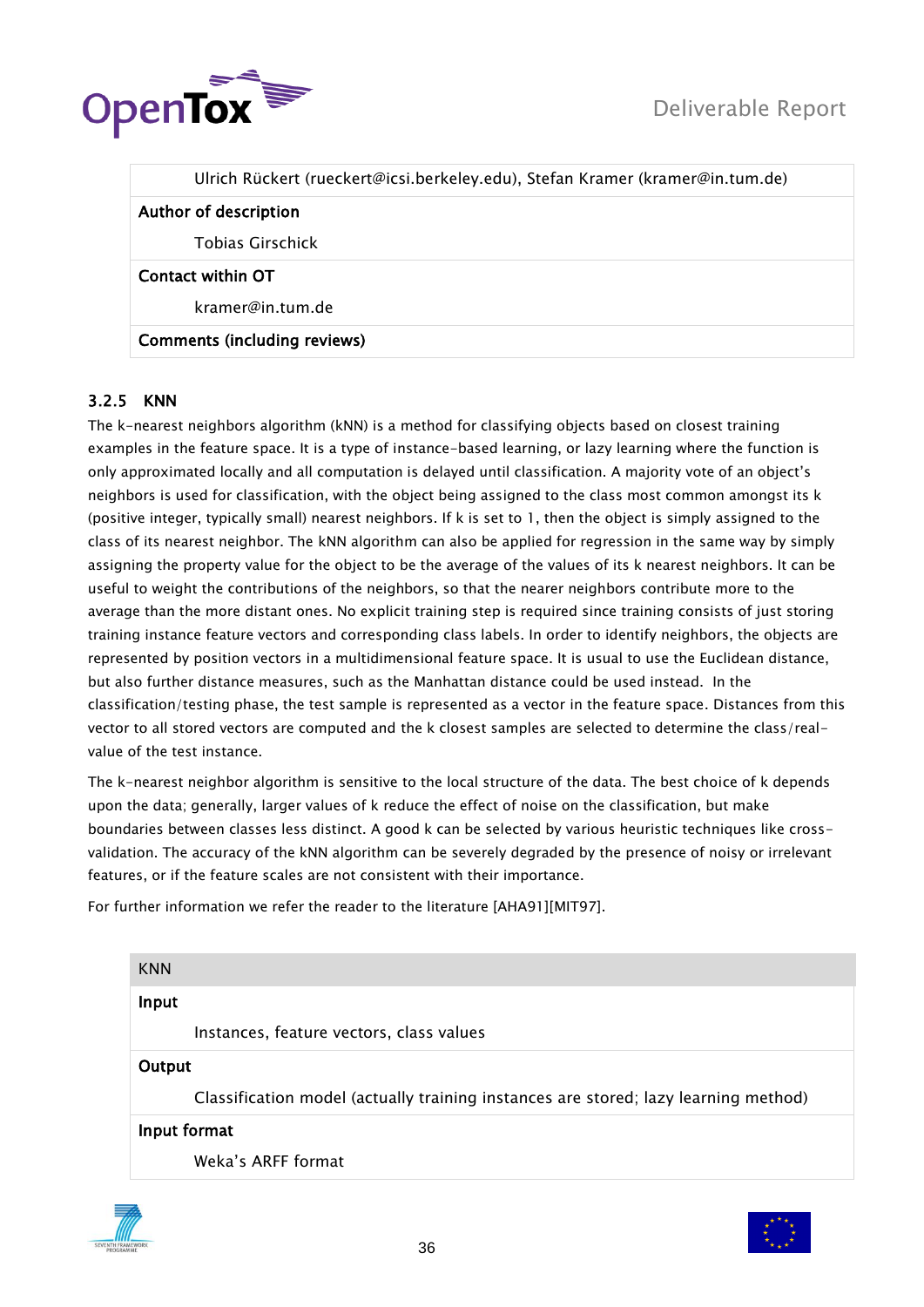

#### Output format

Plain text, model binary

#### User-specified parameters

- $\bullet$  k (the number of neighbors to use)
- whether hold-one-out cross-validation will be used to select the best k value
- whether to use distance weighting
- whether the mean squared error is used rather than mean absolute error when doing cross-validation for regression problems
- distance function.

#### Applicability domain

#### Reporting information

Performance measures (Confusion matrix, precision, recall, AUC, F-measure, true (false) positive rate, prediction accuracy)

Background (publication date, popularity/level of familiarity, rationale of approach, further comments)

Very popular method in the machine learning community. Simple approach that often yields high predictive power. Can be used for classification and regression.

Bias (instance-selection bias, feature-selection bias, combined instance-selection/featureselection bias, independence assumptions?, ...)

Instance-selection bias

Lazy learning/eager learning

Lazy learning

Interpretability of models (black box model?, ...)

Good

# Performance (time/space complexity, running times, memory consumption, ...)

Linear in the number of instances and features -- thus, theoretically suitable for large datasets.

OT availability

TUM

#### Licence /Dependencies

WEKA (open source)

#### Convenience of integration



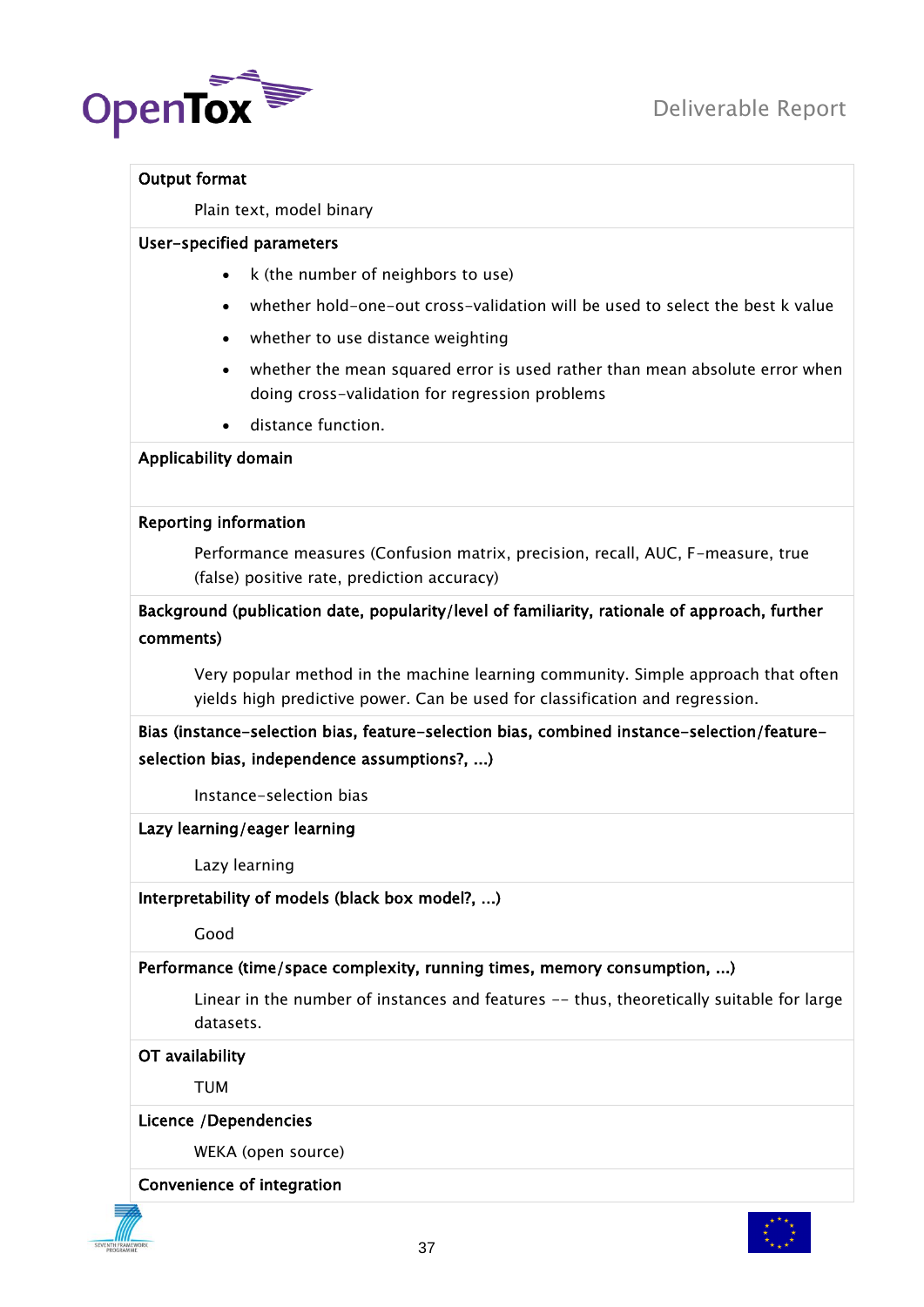

| Webservices: very easy / implemented in Java |
|----------------------------------------------|
| Priority (A, B, C)                           |
| A                                            |
| Author of method / Contact                   |
| Fix E., Hodges J.L., 1951                    |
| Author of description                        |
| <b>Fabian Buchwald</b>                       |
| <b>Contact within OT</b>                     |
| kramer@in.tum.de                             |
| <b>Comments (including reviews)</b>          |

# 3.2.6 Lazar (IST)

Lazar is a k-nearest-neighbor approach to predict chemical endpoints from a training set based on structural fragments. It uses a SMILES file and precomputed fragments with occurrences as well as target class information for each compound as training input. It also features regression, in which case the target activities consist of continuous values. Lazar uses activity-specific similarity (i.e. each fragment contributes with its significance for the target activity) that is the basis for predictions and confidence index for every single prediction.

For classification, a weighted nearest neighbor voting is the standard prediction, whereas for regression a kernel model based on activity-specific similarity is used by default. A kernel model is also available for classification, as well as a multilinear model for regression.

The software is implemented in the  $C_{++}$  programming language and was developed for Linux. Lazar is dependent on the OpenBabel [\(openbabel.org\)](http://openbabel.org/) chemistry toolbox, GNU Scientific Library, as well as on R and the R package kernlab. Lazar is a plugin for Ruby on rails to exhibit its functionality as webservice, in which case it also provides a graphical user interface (GUI), however it can still be executed from the command line. The input format accepted at the moment is flat files, each line a SMILES string / a YAML formatted fragment with occurrence numbers / an id followed by target activity name and value, respectively. Lazar's output is YAML, yielding reach information about query compound, predicted and database activity, neighbors and significant fragments. For further information we refer the reader to the according literature [MAU08,HEL06].

| Lazar        |  |  |  |
|--------------|--|--|--|
| Input        |  |  |  |
| Output       |  |  |  |
| Input format |  |  |  |



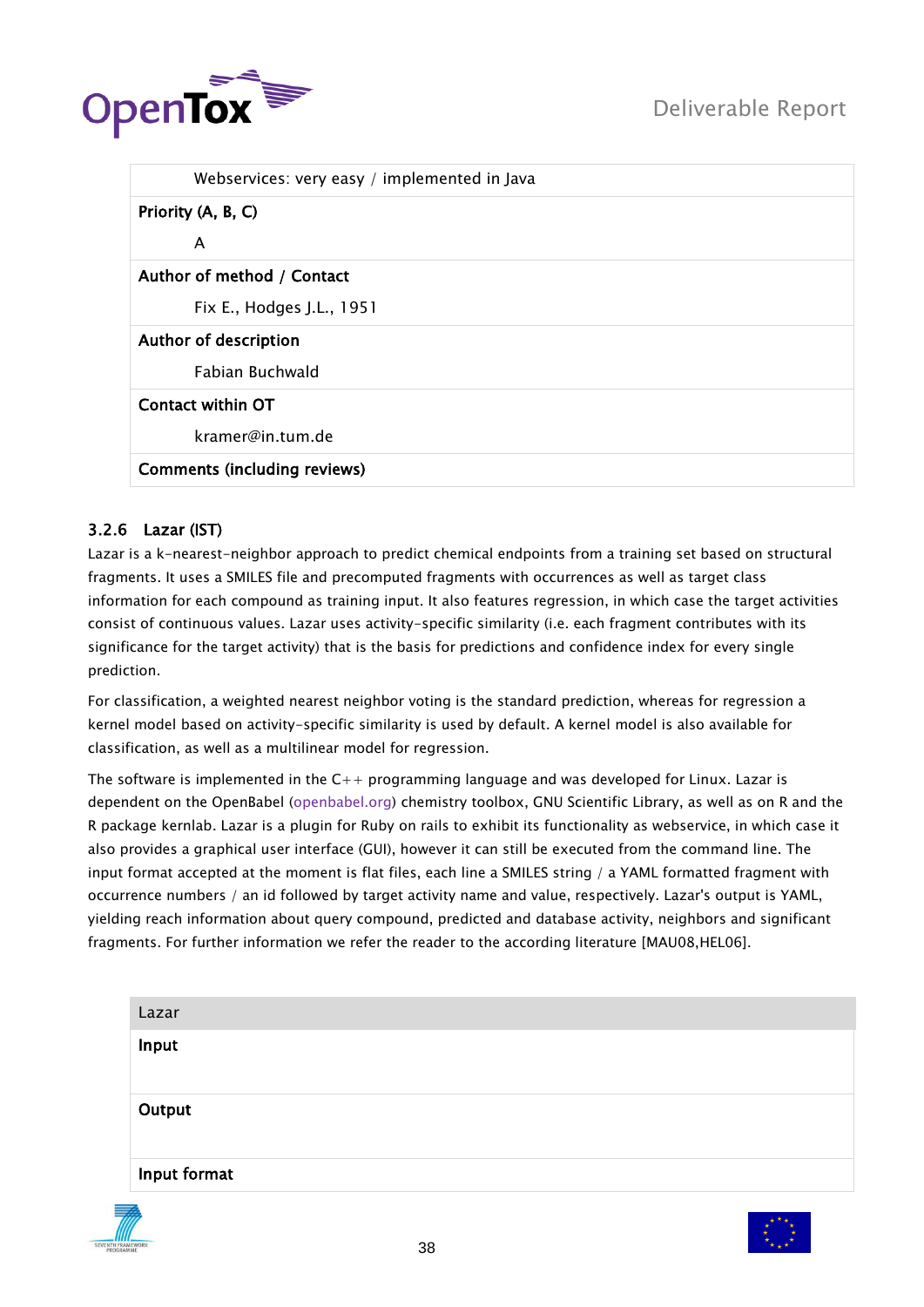

Plain text in custom tab separated format

#### Output format

Plain text in YAML format

User-specified parameters

None

Applicability domain

#### Reporting information

Neighbors and significant features for each prediction

Background (publication date, popularity/level of familiarity, rationale of approach, further comments)

Published 2006 (classification) and 2008 (regression), presently shipped with a lot of classification and regression endpoint datasets. A web-based prototype is available from [lazar.in-silico.de.](http://lazar.in-silico.de/) Provides self-contained, information rich predictions, suitable for one-click interfaces. Usable without expert knowledge, provides automatic applicability domain estimation.

Bias (instance-selection bias, feature-selection bias, combined instance-selection/featureselection bias, independence assumptions?, ...)

Feature-selection bias

Lazy learning/eager learning

Lazy learning

# Interpretability of models (black box model?, ...)

Intuitive (neighbors, significant fragments, visual depiction).

# Performance (time/space complexity, running times, memory consumption, ...)

Linear in the number of neighbors for standard classification, polynomial for regression. Memory consumption has recently been improved

#### OT availability

IST

#### Licence /Dependencies

GPL

# Convenience of integration

 $C_{++}$  => Linux dependent compilation for command line tool, RoR-Webservice platform independent.



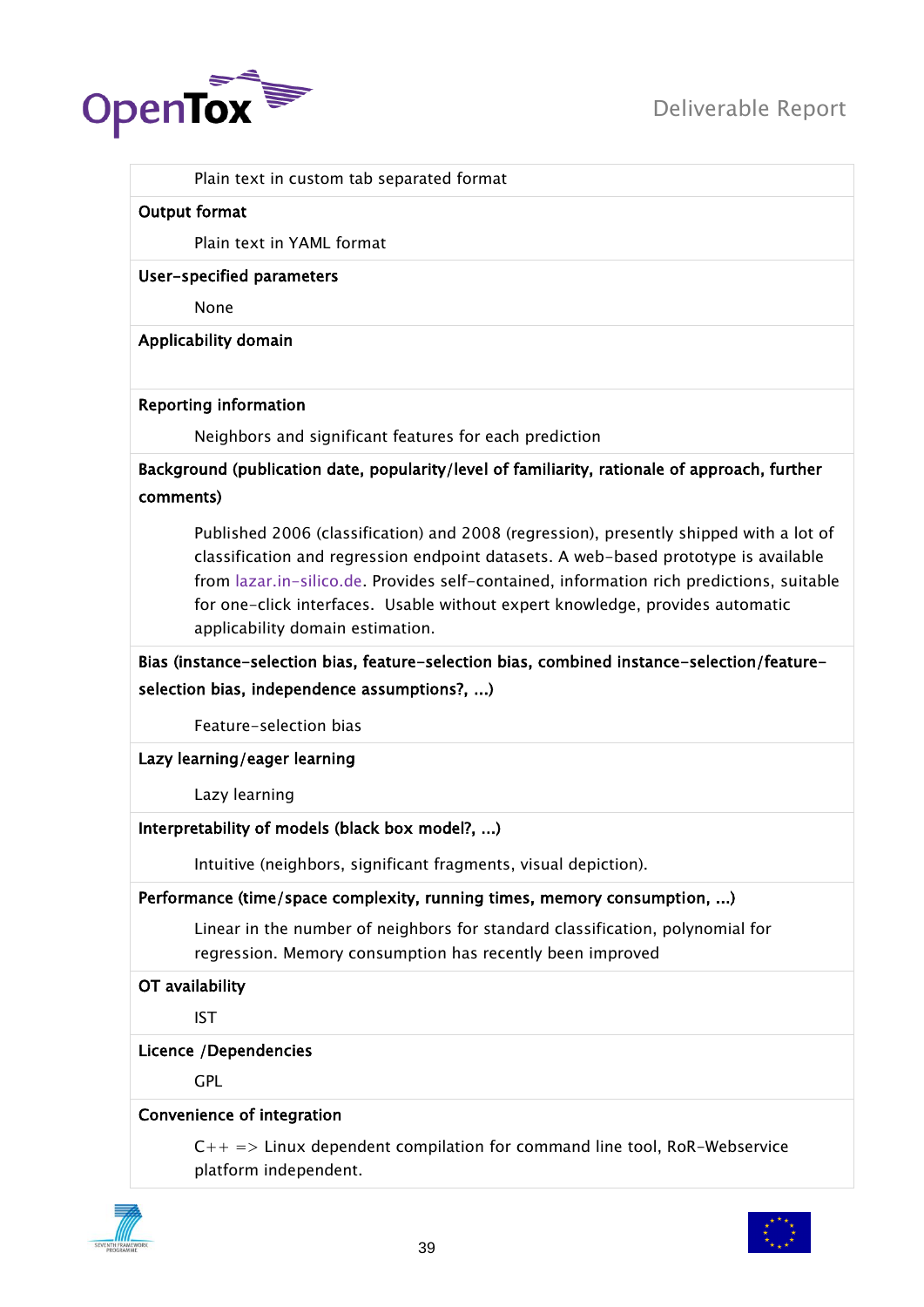

| Priority (A, B, C)                                           |
|--------------------------------------------------------------|
| B                                                            |
| Author of method / Contact                                   |
| Christoph Helma (Classification), Andreas Maunz (Regression) |
| <b>Author of description</b>                                 |
| Andreas Maunz                                                |
| Contact within OT                                            |
| helma@in-silico.de, maunza@fdm.uni-freiburg.de               |
| <b>Comments (including reviews)</b>                          |

# 3.2.7 iSAR(TUM)

iSAR (instance-based structure-activity relationships) is an implementation of a lazy SAR algorithm. In lazy SARs, classifications are particularly tailored for each test compound. Therefore, it is possible to make the most of the structure of a test compound. iSAR uses subgraphs and paths that are generated by e.g., gSpan" [JK05] or unrooted trees that are generated by e.g., Free Tree Miner [RUE04] as features for the classification task. These substructures are derived from a test compound to determine similar structures. In order to obtain a well-balanced and representative set of structural descriptors, this set can be enriched by strongly activating or deactivating fragments from the training set and subsequently redundant fragments (use only closed features) can be removed. Finally, a k-Nearest Neighbor classification with one k or for several values of k is performed and a vote among the resulting predictions is taken. The validation is performed via leave-one-out cross validation (LOOCV).

iSAR is implemented in the Perl programming language. The iSAR software is dependent on a substructural feature generator, e.g., gSpan" or Free Tree Miner (FTM), JOELIB [JOELIB] and Weka [WIT99]. iSAR provides no graphical user interface and is executed via the command line. The input format accepted is an internal iSAR format. Perl scripts that convert the output of FTM or gSpan" to this format are provided. iSARs output is program specific plain text.

For further information, we refer to the original publication [SOM07] and the website [wwwkramer.in.tum.de/research/pubs/articlereference.2008-03-17.2708343675](http://wwwkramer.in.tum.de/research/pubs/articlereference.2008-03-17.2708343675)

| <b>iSAR</b> |                                                                                     |
|-------------|-------------------------------------------------------------------------------------|
| Input       |                                                                                     |
|             | Instances, chemical substructure feature vectors, class values                      |
| Output      |                                                                                     |
|             | Classification model (actually training instances are stored; lazy learning method) |
|             | Input format                                                                        |
|             | lazySAR internal format (.ibf, .fbi, .count)                                        |



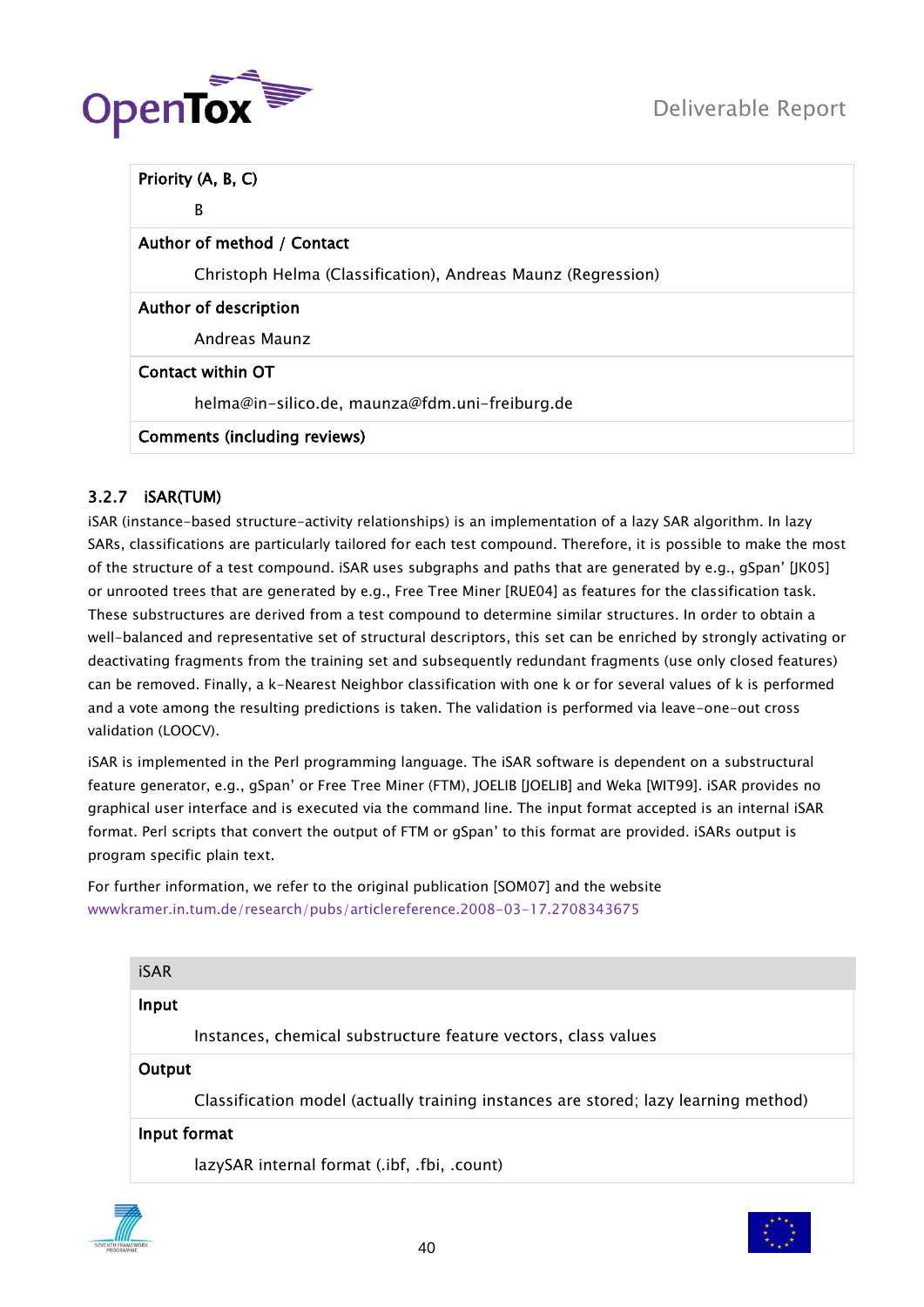

# Output format

Program specific plain text (.result, .info)

# User-specified parameters

The user can choose to use all features, an upper limit for the number of features or to use only closed features. Further he can choose the number of non-occurring substructures to add as features to test instance feature set. Only the most significant (in relation to the class) non-occurring features are added. The method to determine significance can be chosen amongst Chi Square, Cole, G- index and Information Gain.

# Applicability domain

# Reporting information

(Combined) prediction for each instance, overall statistics (confusion matrix)

# Background (publication date, popularity/level of familiarity, rationale of approach, further comments)

Published 2007. Follows the concept of lazy instance-based learning. Similar to lazar. Extends simple instance-based learners by the three techniques: enrichment (use of strongly activating or deactivating fragments from the training set), removing redundancy (use only closed features), and voting (building several KNN-Classifier und vote amongst their predictions). Useful tool for SAR datasets with congeneric and noncongeneric compounds.

# Bias (instance-selection bias, feature-selection bias, combined instance-selection/featureselection bias, independence assumptions?, ...)

Instance-selection bias

# Lazy learning/eager learning

Lazy learning

# Interpretability of models (black box model?, ...)

Good (kNN classifier)

# Performance (time/space complexity, running times, memory consumption, ...)

Linear in the number of instances and features -- thus, theoretically suitable for large datasets. Good predictive performance in relation to more complex models (see [SOM07]).

# OT availability

TUM

# Licence /Dependencies



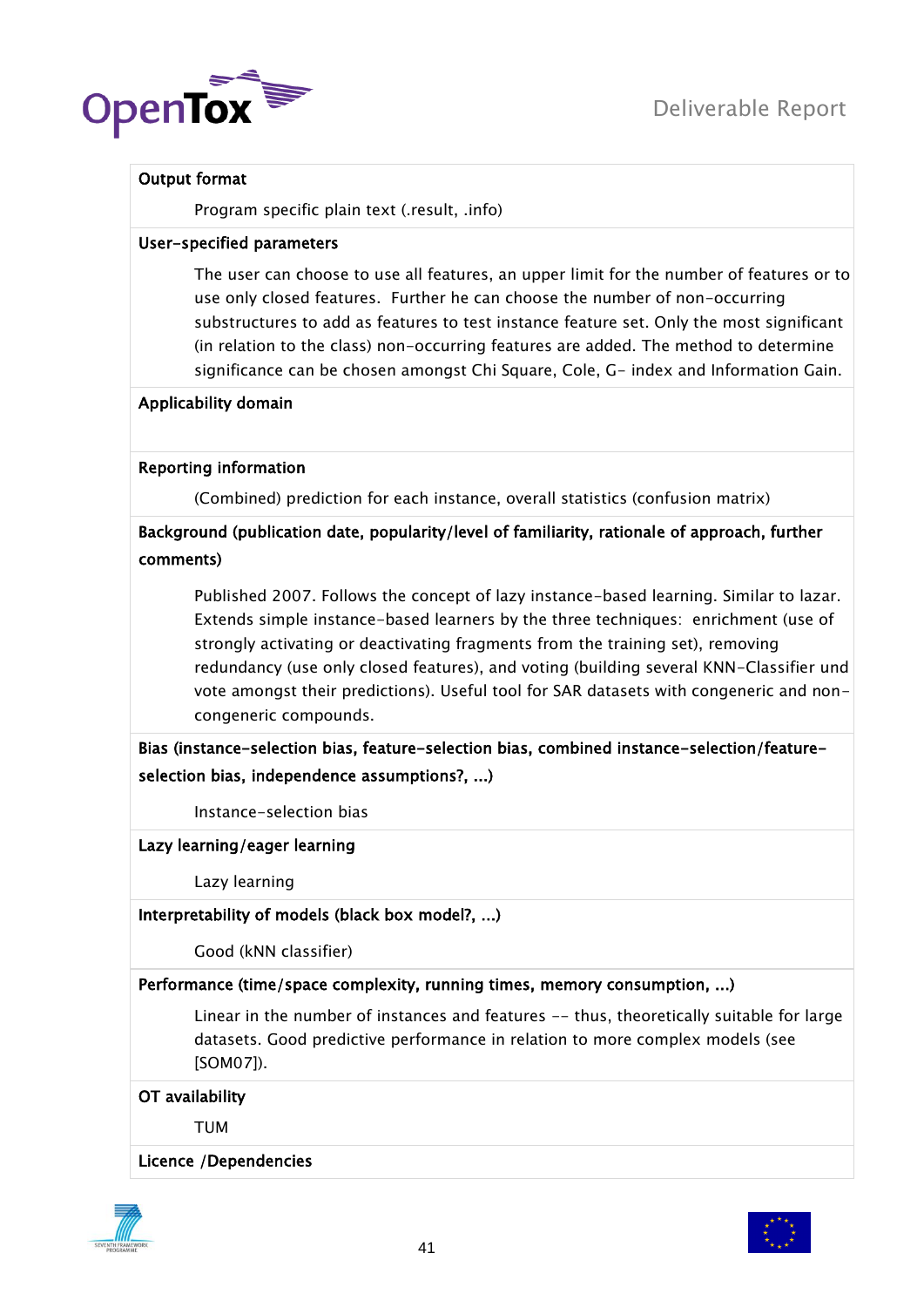

| FTM, gSpan'(open source), JOELIB(open source), WEKA (open source) |
|-------------------------------------------------------------------|
| Convenience of integration                                        |
| FTM, gSpan': $C_{++}$ => OS dependent compilation (Win vs. Linux) |
| JOELIB, WEKA: Java                                                |
| command line tool                                                 |
| Priority (A, B, C)                                                |
| C                                                                 |
| Author of method / Contact                                        |
| Selina Sommer, Stefan Kramer (kramer@in.tum.de)                   |
| Author of description                                             |
| Fabian Buchwald                                                   |
| Contact within OT                                                 |
| kramer@in.tum.de                                                  |
| <b>Comments (including reviews)</b>                               |

# 3.2.8 SMIREP/SMIPPER (ALU-FR)

SMIREP/SMIPPER [KAR06] is based on combining feature generation and rule learning into one integrated package. It constructs features, or sub graphs, by defragmenting the SMILES representations of the training data, and refining these on the fly during the learning process. The underlying learning algorithm is similar to that of the IREP rule learner employing a reduced error pruning approach. SMIREP is able to incorporate external, predefined SMART patterns – like functional groups – as well as able to incorporate physico-chemical properties during rule construction. The resulting models learned by SMIREP are sets of rules. SMIPPER employs essentially a similar approach, by refining the found rule set repeatedly. The system can be run in three modes: train/test, k-fold cross validation, or leave-one-out cross validation. Optionally, for each test set or fold receivers operating characteristic curves are constructed for visualization purposes.

The software is implemented in the Python programming language and was developed for the Linux operating system. The SMIREP software is dependent on the OpenBabel [\(www.openbabel.org\)](http://www.openbabel.org/) chemistry toolbox. SMIREP is executed via a command line interface. The input format accepted are plain SMILES file or Weka's [WIT99] ARFF format – containing the attribute SMILES and the pre-computed physico-chemical properties. The additional SMARTS file for functional groups is a plain ASCII text file, containing the SMARTS pattern as well as a group identifier.

For further information, we refer to the original publication [KAR06] and the website [www.karwath.org/systems/smirep.html.](http://www.karwath.org/systems/smirep.html)

| SMIREP/SMIPPER |  |
|----------------|--|
| Input          |  |



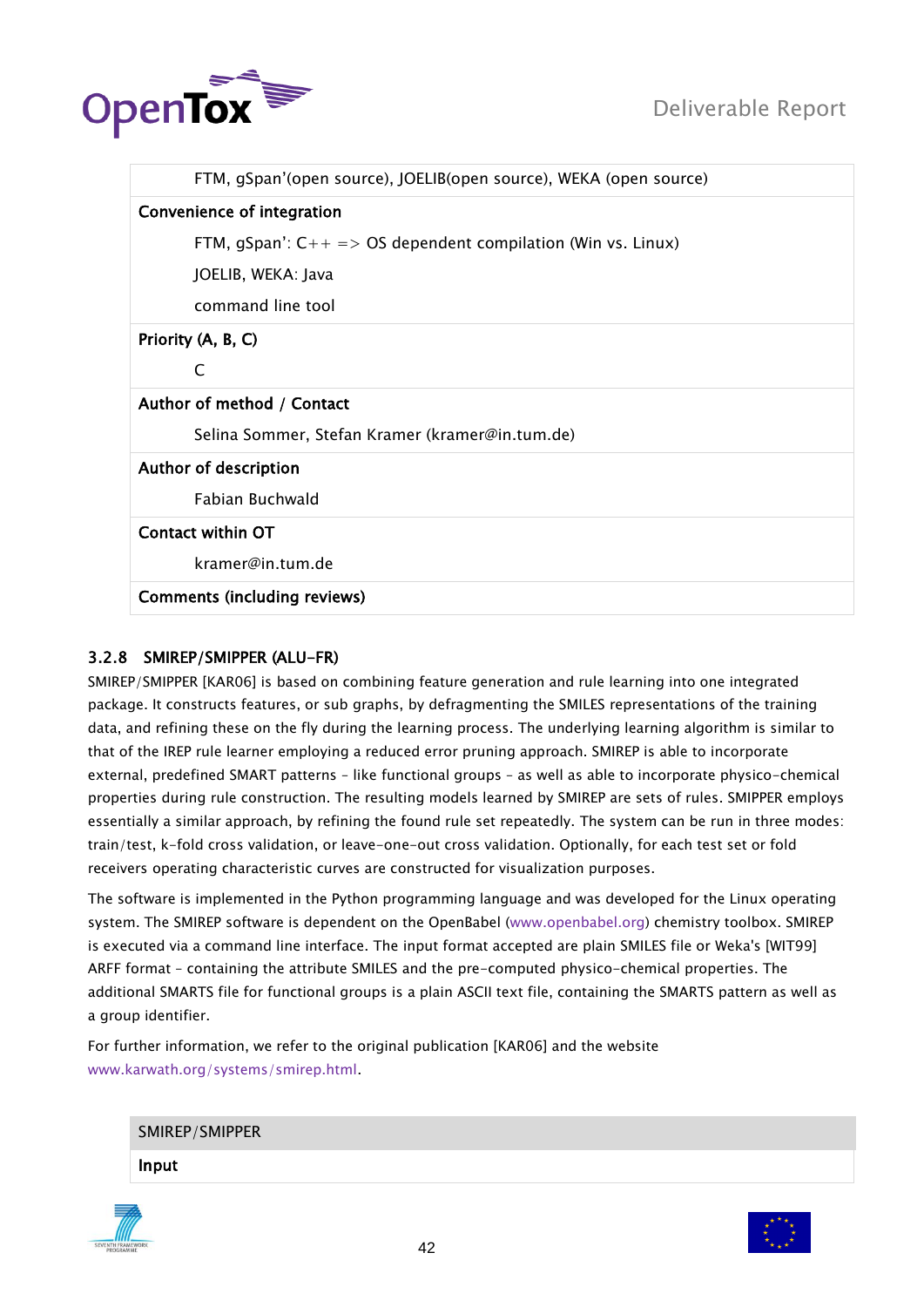

# **Output** Input format SMILES files or Weka"s ARFF format Output format Plain text User-specified parameters Evaluation heuristic: compute\_v or wracc (weighted relative accuracy) Minimum number of instances covered Minimum number of seeds Stopping error rate (default – apriori distribution) Applicability domain None Reporting information Background (publication date, popularity/level of familiarity, rationale of approach, further comments) Published 2006. Employs heuristic way of determining activity by defragmenting SMILES strings of instances and refines the resulting fragments during rule construction. Does not require pre-constructed fragments or features. Bias (instance-selection bias, feature-selection bias, combined instance-selection/featureselection bias, independence assumptions?, ...) Feature-selection bias Lazy learning/eager learning Eager learning Interpretability of models (black box model?, ...) Very good (sets of rules of SMILES string (or constraints based on physico-chemical properties and/or predefined SMARTS pattern)) Performance (time/space complexity, running times, memory consumption, ...) Due to a heuristic selection of possible refinements good running times on standard (Q)SAR data. Comparable predictive performance (see [KAR06]), aimed at a first



investigation tool.

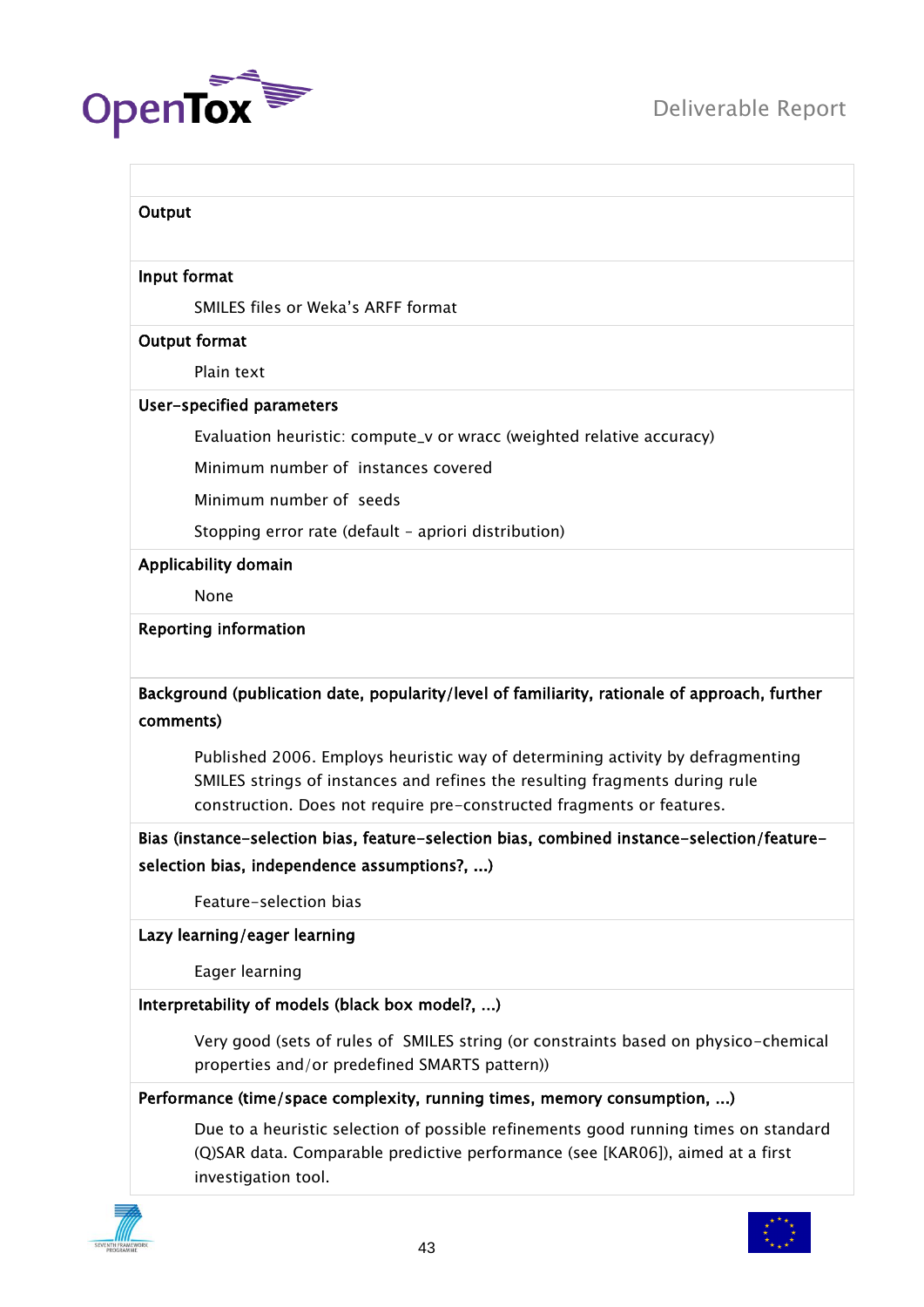

| OT availability                                                                  |
|----------------------------------------------------------------------------------|
| ALU-FR                                                                           |
| Licence /Dependencies                                                            |
| GPL / OpenBabel (open source)                                                    |
| Convenience of integration                                                       |
| Python $\Rightarrow$ OS dependent compilation (Win vs. Linux); command line tool |
| Priority (A, B, C)                                                               |
| B                                                                                |
| Author of method / Contact                                                       |
| Andreas Karwath, Luc De Raedt                                                    |
| Author of description                                                            |
| Andreas Karwath                                                                  |
| Contact within OT                                                                |
| karwath@informatik.uni-freiburg.de                                               |
| <b>Comments (including reviews)</b>                                              |

# 3.2.9 J48

J48 [QUI93] implements Quinlan"s C4.5 algorithm [QUI92] for generating a pruned or unpruned C4.5 decision tree. C4.5 is an extension of Quinlan's earlier ID3 algorithm. The decision trees generated by J48 can be used for classification. J48 builds decision trees from a set of labeled training data using the concept of information entropy. It uses the fact that each attribute of the data can be used to make a decision by splitting the data into smaller subsets. J48 examines the normalized information gain (difference in entropy) that results from choosing an attribute for splitting the data. To make the decision, the attribute with the highest normalized information gain is used. Then the algorithm recurs on the smaller subsets. The splitting procedure stops if all instances in a subset belong to the same class. Then a leaf node is created in the decision tree telling to choose that class. But it can also happen that none of the features give any information gain. In this case J48 creates a decision node higher up in the tree using the expected value of the class.

J48 can handle both continuous and discrete attributes, training data with missing attribute values and attributes with differing costs. Further it provides an option for pruning trees after creation.

For further information, we refer to the original publications [QUI93].

| J48    |                                          |
|--------|------------------------------------------|
| Input  |                                          |
|        | Instances, feature vectors, class values |
| Output |                                          |



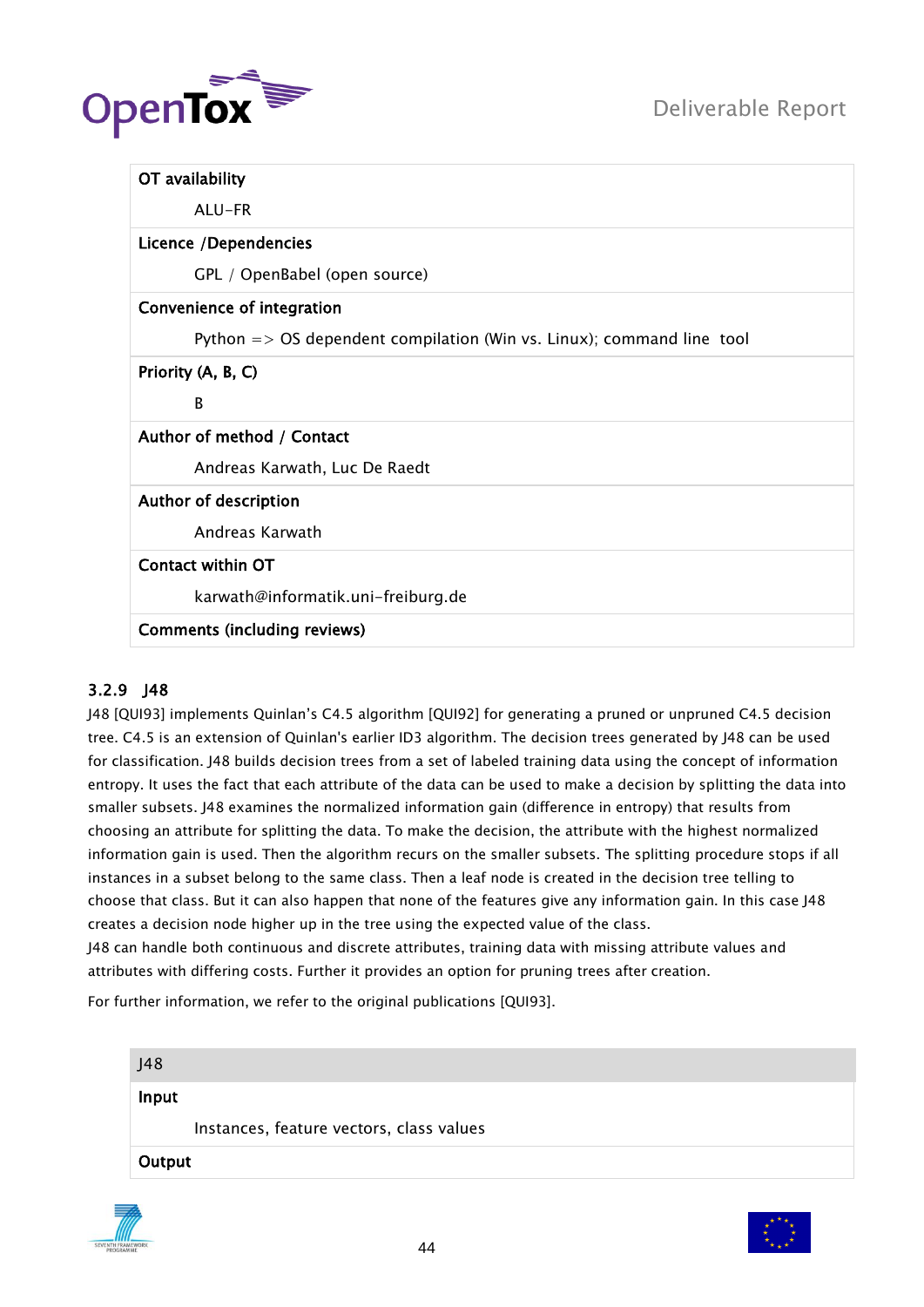

Classification model (decision tree)

#### Input format

Weka"s ARFF format

### Output format

Plain text, model binary

# User-specified parameters

The user can choose whether to use binary splits on nominal attributes when building the trees, the minimum number of instances per leaf, whether counts at leaves are smoothed based on Laplace, whether pruning is performed, whether to consider the subtree raising operation when pruning , the confidence factor used for pruning (smaller values incur more pruning), whether reduced-error pruning is used instead of C.4.5 pruning (amount of data used for reduced-error pruning (one fold is used for pruning, the rest for growing the tree), seed used for randomizing the data when reduced-error pruning is used).

# Applicability domain

# Reporting information

Performance measures (Confusion matrix, precision, recall, AUC, F-measure, true (false) positive rate, prediction accuracy)

Background (publication date, popularity/level of familiarity, rationale of approach, further comments)

Published in 1993. Implementation of the well-known C4.5 decision tree learner. Extends C4.5 by providing besides C4.5pruning reduced error pruning.

Bias (instance-selection bias, feature-selection bias, combined instance-selection/featureselection bias, independence assumptions?, ...)

Feature-selection bias

Lazy learning/eager learning

Eager learning

Interpretability of models (black box model?, ...)

Good (produced is a decision tree)

Performance (time/space complexity, running times, memory consumption, ...)

Fast, applicable to large datasets

OT availability

WEKA



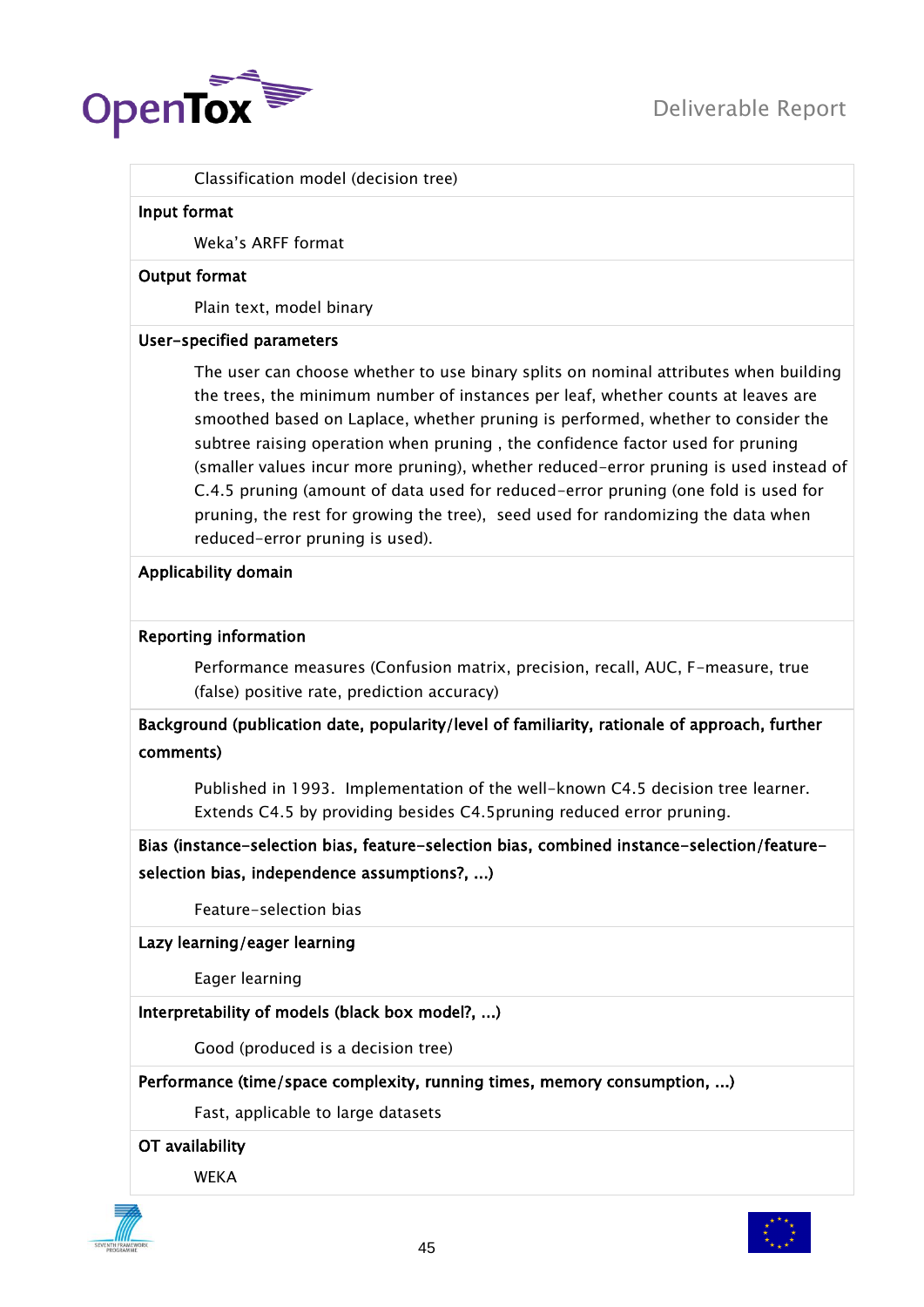

|                    | Licence /Dependencies                        |
|--------------------|----------------------------------------------|
|                    | WEKA (open source)                           |
|                    | Convenience of integration                   |
|                    | Webservices: very easy / implemented in Java |
| Priority (A, B, C) |                                              |
| A                  |                                              |
|                    | Author of method / Contact                   |
|                    | Ross Quinlan [QUI93]                         |
|                    | Author of description                        |
|                    | Fabian Buchwald                              |
|                    | Contact within OT                            |
|                    | kramer@in.tum.de                             |
|                    | <b>Comments (including reviews)</b>          |

# 3.2.10 M5P

M5P [WAN97] is a reconstruction of Quinlan"s M5 algorithm [QUI92] for inducing trees of regression models. M5P combines a conventional decision tree with the possibility of linear regression functions at the nodes.

First, a decision-tree induction algorithm is used to build a tree, but instead of maximizing the information gain at each inner node, a splitting criterion is used that minimizes the intra-subset variation in the class values down each branch. The splitting procedure in M5P stops if the class values of all instances that reach a node vary very slightly, or only a few instances remain.

Second, the tree is pruned back from each leaf. When pruning an inner node is turned into a leaf with a regression plane.

Third, to avoid sharp discontinuities between the subtrees a smoothing procedure is applied that combines the leaf model prediction with each node along the path back to the root, smoothing it at each of these nodes by combining it with the value predicted by the linear model for that node.

Techniques devised by Breiman et al. [BRE84] for their CART system are adapted in order to deal with enumerated attributes and missing values. All enumerated attributes are turned into binary variables so that all splits in M5P are binary. As to missing values, M5P uses a technique called "surrogate splitting" that finds another attribute to split on in place of the original one and uses it instead. During training, M5P uses as surrogate attribute the class value in the belief that this is the attribute most likely to be correlated with the one used for splitting. When the splitting procedure ends all missing values are replaced by the average values of the corresponding attributes of the training examples reaching the leaves. During testing an unknown attribute value is replaced by the average value of that attribute for all training instances that reach the node, with the effect of choosing always the most populous subnode.

M5P generates models that are compact and relatively comprehensible.



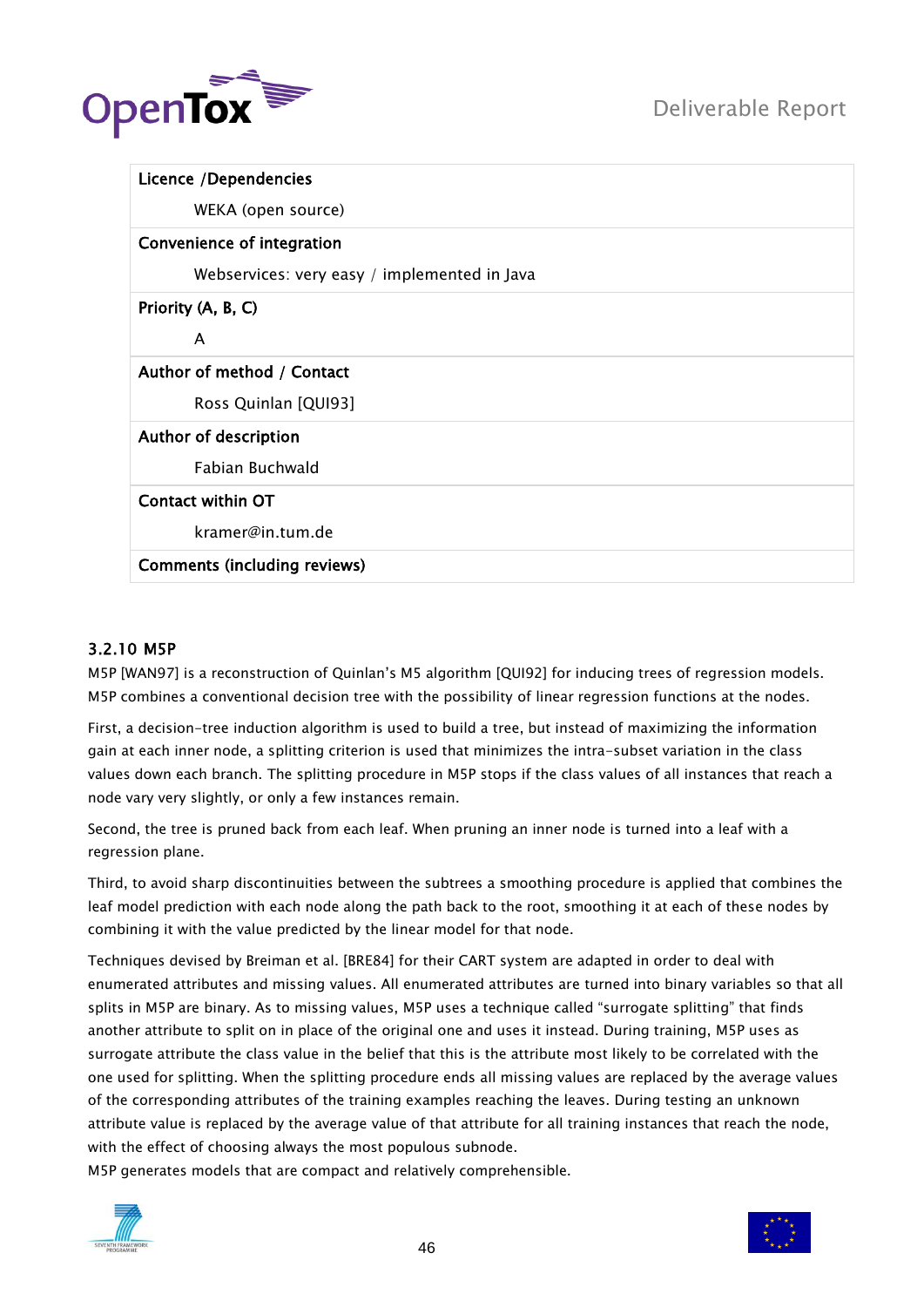

For further information, we refer to the original publications [WAN97], [QUI92], [BRE84].

| M <sub>5</sub> P |                                                                                                                                                                                                                                                                                                            |
|------------------|------------------------------------------------------------------------------------------------------------------------------------------------------------------------------------------------------------------------------------------------------------------------------------------------------------|
| Input            |                                                                                                                                                                                                                                                                                                            |
|                  | Instances, feature vectors, real-numbered target values                                                                                                                                                                                                                                                    |
| Output           |                                                                                                                                                                                                                                                                                                            |
|                  | Tree of regression models                                                                                                                                                                                                                                                                                  |
| Input format     |                                                                                                                                                                                                                                                                                                            |
|                  | Weka's ARFF format                                                                                                                                                                                                                                                                                         |
|                  | Output format                                                                                                                                                                                                                                                                                              |
|                  | Plain text, model binary                                                                                                                                                                                                                                                                                   |
|                  | User-specified parameters                                                                                                                                                                                                                                                                                  |
|                  | The user can choose whether instead of a model tree a regression tree is built, the<br>minimum number of instances to allow at a leaf node, whether the tree should be<br>pruned and whether to use unsmoothed predictions.                                                                                |
|                  | Applicability domain                                                                                                                                                                                                                                                                                       |
|                  | <b>Reporting information</b>                                                                                                                                                                                                                                                                               |
|                  | Performance measures (Correlation coefficient, mean absolute error, root mean<br>squared error, relative absolute error, root relative squared error)                                                                                                                                                      |
| comments)        | Background (publication date, popularity/level of familiarity, rationale of approach, further                                                                                                                                                                                                              |
|                  | Published in 2007. Uses features from the well-known CART system and reimplements<br>Quinlan's well-known M5 algorithm with modifications and seems to outperform it.<br>M5P can deal effectively with enumerated attributes and missing values. Smoothing<br>substantially increases prediction accuracy. |
|                  | Bias (instance-selection bias, feature-selection bias, combined instance-selection/feature-<br>selection bias, independence assumptions?, )                                                                                                                                                                |
|                  | Feature-selection bias                                                                                                                                                                                                                                                                                     |
|                  | Lazy learning/eager learning                                                                                                                                                                                                                                                                               |
|                  | Eager learning                                                                                                                                                                                                                                                                                             |
|                  | Interpretability of models (black box model?, )                                                                                                                                                                                                                                                            |
|                  |                                                                                                                                                                                                                                                                                                            |



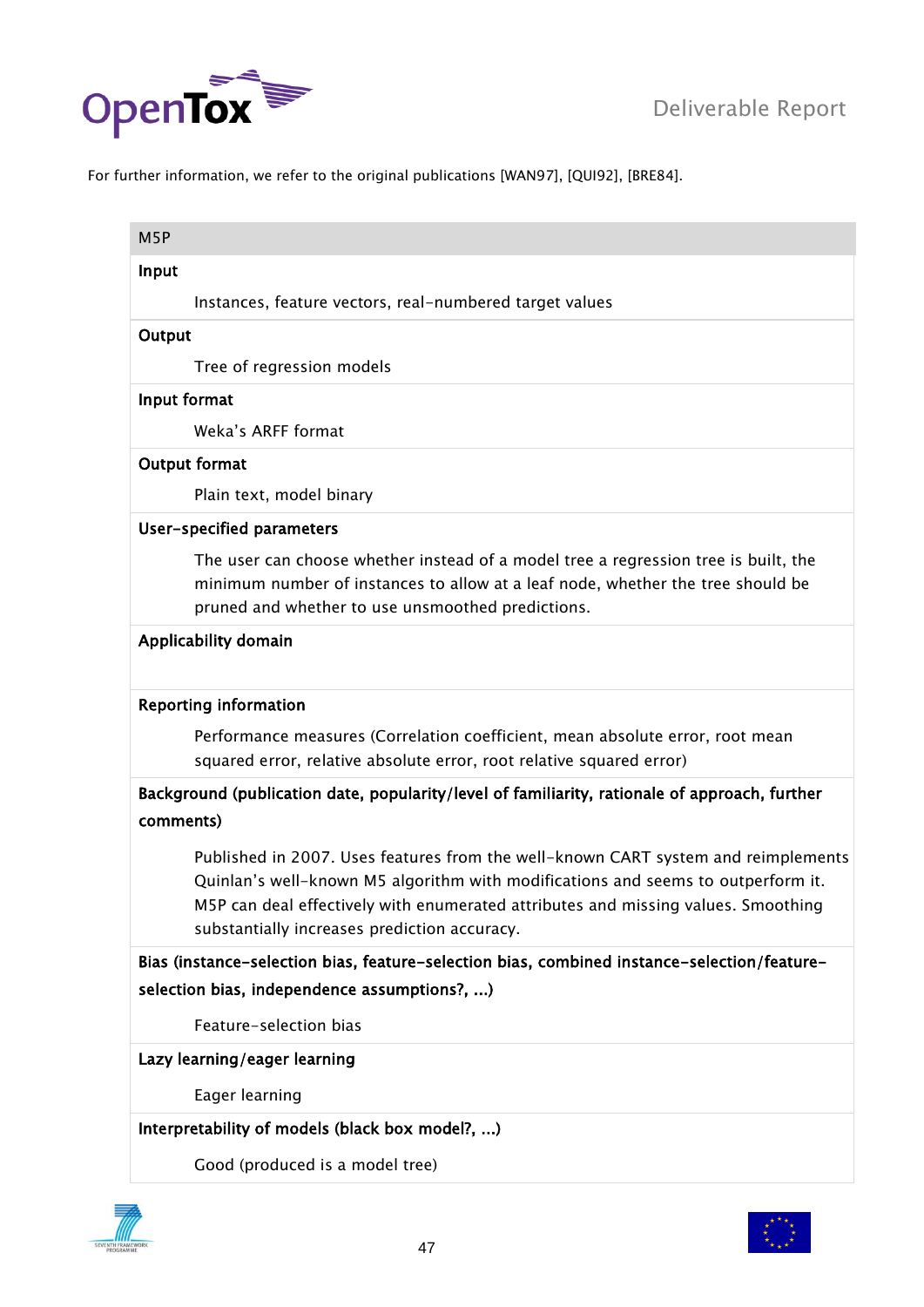

| Performance (time/space complexity, running times, memory consumption, ) |
|--------------------------------------------------------------------------|
| Fast, applicable to large datasets                                       |
| OT availability                                                          |
| <b>WEKA</b>                                                              |
| Licence / Dependencies                                                   |
| WEKA (open source)                                                       |
| Convenience of integration                                               |
| Webservices: very easy / implemented in Java                             |
| Priority (A, B, C)                                                       |
| C                                                                        |
| Author of method / Contact                                               |
| Y. Wang, I. H. Witten (ihw@cs.waikato.ac.nz)                             |
| Author of description                                                    |
| <b>Fabian Buchwald</b>                                                   |
| <b>Contact within OT</b>                                                 |
| kramer@in.tum.de                                                         |
| <b>Comments (including reviews)</b>                                      |

# 3.2.11 Fuzzy-means (NTUA)

Fuzzy-means is a training method for Radial Basis Function (RBF) neural networks and is based on the fuzzy partition of the input space, which is produced by defining a number of triangular fuzzy sets in the domain of each input variable. The centers of these fuzzy sets form a multidimensional grid on the input space. A rigorous selection algorithm chooses the most appropriate vertices on the grid, which are then used as the hidden node centers in the resulting RBF network model. The so called "fuzzy-means" training method does not need the number of centers to be fixed before the execution of the method. Due to the fact that it is a onepass algorithm, it is extremely fast, even in the case of a large database of input-output training data. The method was originally developed for solving nonlinear regression problems. A variant of the method for solving classification problems has also been developed.

The algorithm has been implemented in the Matlab programming environment. Translation into  $C++$ programming language is under development. The input formats accepted are Excel files and plain text. The output is plain text.

For further information, we refer to the original publications [SAR02], [SAR06].

| Fuzzy-means |
|-------------|
| Input       |
|             |

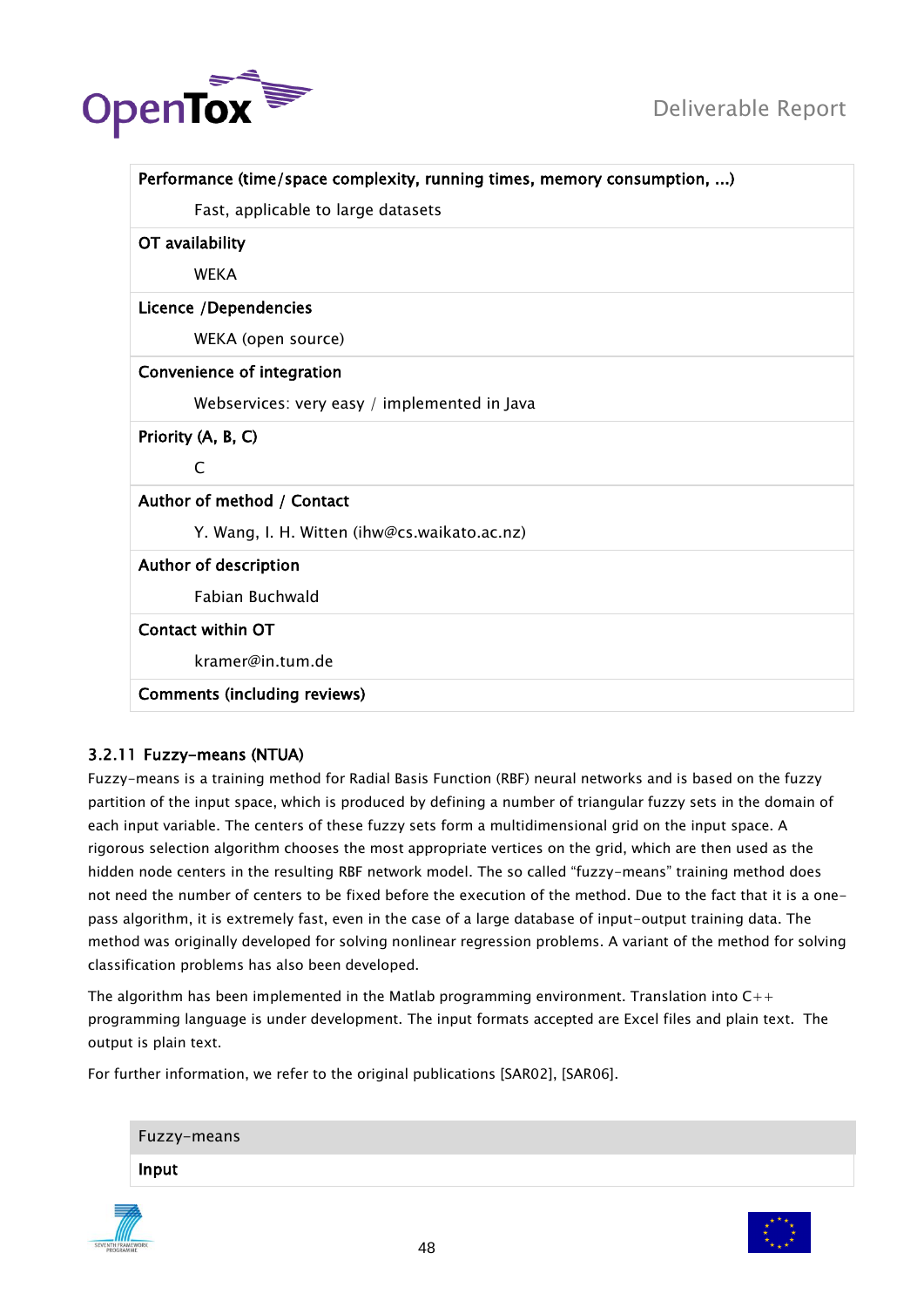

#### **Output**

#### Input format

Plain text or Excel file

#### Output format

Plain text

#### User-specified parameters

The user needs to define one tuning parameter, namely the number of fuzzy sets that are utilized to partition each input dimension.

#### Applicability domain

The interpolation space of the model is defined by computing the smallest convex area that contains the descriptors of the training set. For the classification problem, one output node is used for each possible class. The confidence for a particular prediction is higher when the value of a single output node is closer to 1, while the values of all remaining output nodes are closer to 0.

#### Reporting information

The following information is reported: number of hidden nodes, hidden node centers, widths of Gaussian function, output weights, predictions on the training set, (residuals, sum of squared errors, root mean squared error, F- statistic, coefficient of determination in regression problems), (overall %accuracy and %accuracy for each individual class in classification problems).

# Background (publication date, popularity/level of familiarity, rationale of approach, further comments)

Fuzzy means for regression, published 2002 [SAR02]. Fuzzy means for classification, published 2006 [SAR06]. The idea behind the selection algorithm is to place the centers in the multidimensional input space, so that the distance between any two center locations is guaranteed to be greater than a lower limit, which is defined by the length of the edges on the grid. At the same time, the algorithm assures that for any input example in the training set there is at least one selected hidden node that is close enough, according to an appropriately defined distance criterion.

Bias (instance-selection bias, feature-selection bias, combined instance-selection/featureselection bias, independence assumptions?, ...)

Feature-selection bias

#### Lazy learning/eager learning

Eager learning



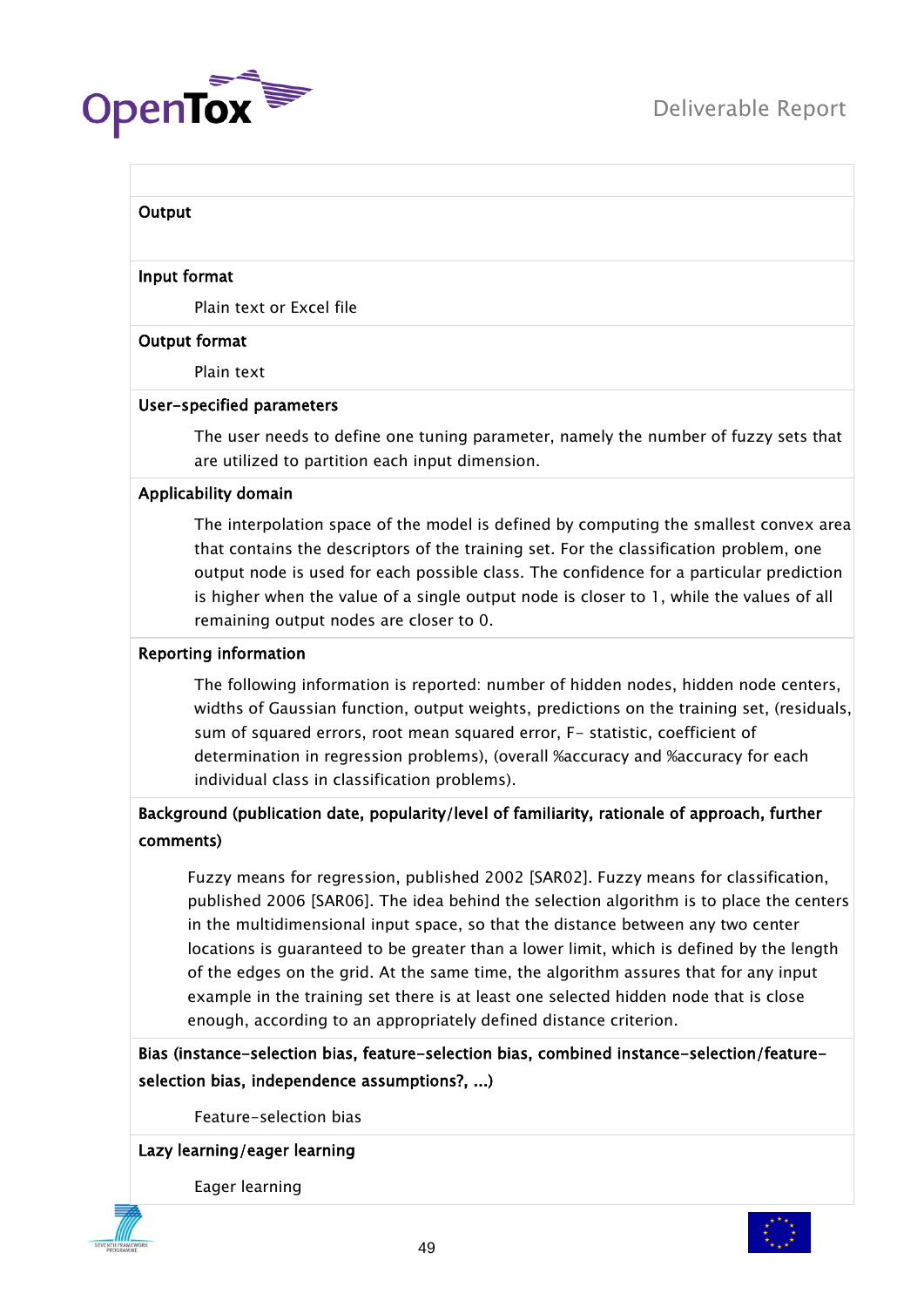

# Interpretability of models (black box model?, ...)

Black box model

# Performance (time/space complexity, running times, memory consumption, ...)

Implementation of the method requires  $n^*$  /-( $n^2$ +n)/2 distance calculations (where n is the number of training chemicals and / is the number of hidden nodes) and the solution of a least-squares problem where the independent variables are equal to  $\ell$ . The method is orders of magnitude faster compared to the standard RBF training algorithms and is suitable for large databases. The method has been successfully tested in various regression and classification problems, including QSAR problems [MEL06].

#### OT availability

NTUA

#### Licence /Dependencies

Matlab

#### Convenience of integration

Translation to  $C++$  is under development

Priority (A, B, C)

<sub>R</sub>

# Author of method / Contact

H. Sarimveis [SAR02]

#### Author of description

Haralambos Sarimveis

#### Contact within OT

hsarimv@central.ntua.gr

Comments (including reviews)

# 3.2.12 MakeSCR (IBMC)

Self-consistent regression (SCR)

Delphi implementation of a self-consistent regression algorithm. Using self-consistent regression one can obtain the best QSAR/QSPR model for the training set with a large number of descriptors. SCR is based on least-squares" regularized method. The main features of SCR are the following:

- variable selection
- model building
- parameters of model calculation (R2, Q2, SD, Fisher)
- validation by LOOCV
- y-scrambling



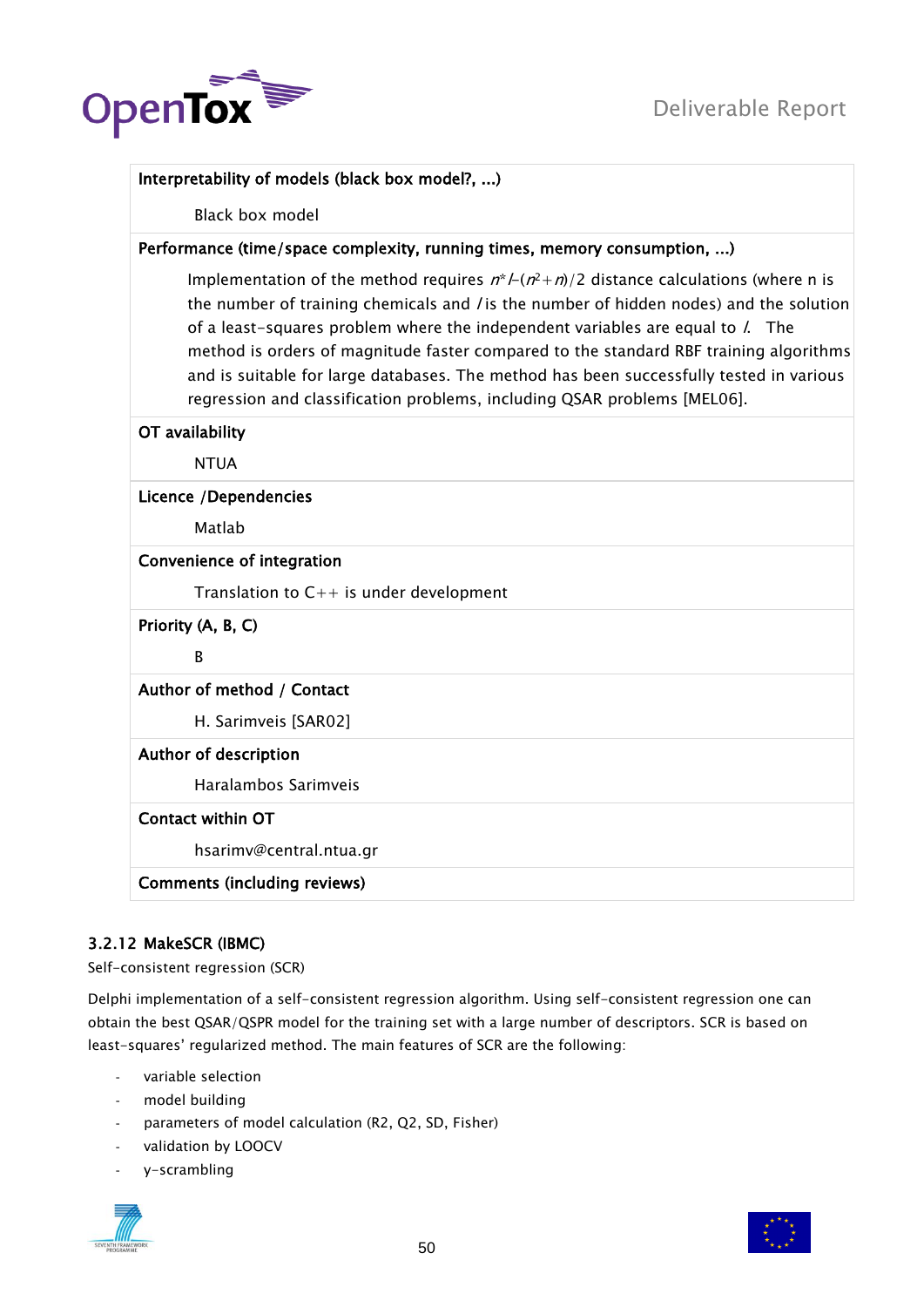

#### Self-consistent regression (SCR)

#### Input

Feature vectors, real-numbered target values

#### **Output**

Regression model

#### Input format

Text file format

#### Output format

Text file format

#### User-specified parameters

None

#### Applicability domain

The leverage of a chemical provides a measure of the distance of the chemical from the centroid of the training set. Chemicals in the training set have leverage values varied from 0 to 1.

#### Reporting information

Performance measures (Correlation coefficient,  $Q<sup>2</sup>$  values, standard deviation, Fisher coefficient, number variables

Background (publication date, popularity/level of familiarity, rationale of approach, further comments)

[LAG07]

Bias (instance-selection bias, feature-selection bias, combined instance-selection/featureselection bias, independence assumptions?, ...)

#### Lazy learning/eager learning

Eager learning

#### Interpretability of models (black box model?, ...)

Good (linear model, i.e., produces a simple linear weighting of given features), If the variables are standardized to have mean of zero and standard deviation of one, then the regression coefficients (beta coefficients) allow the comparison of the relative contribution of each independent variable in the prediction of the dependent variable.

Performance (time/space complexity, running times, memory consumption, ...)



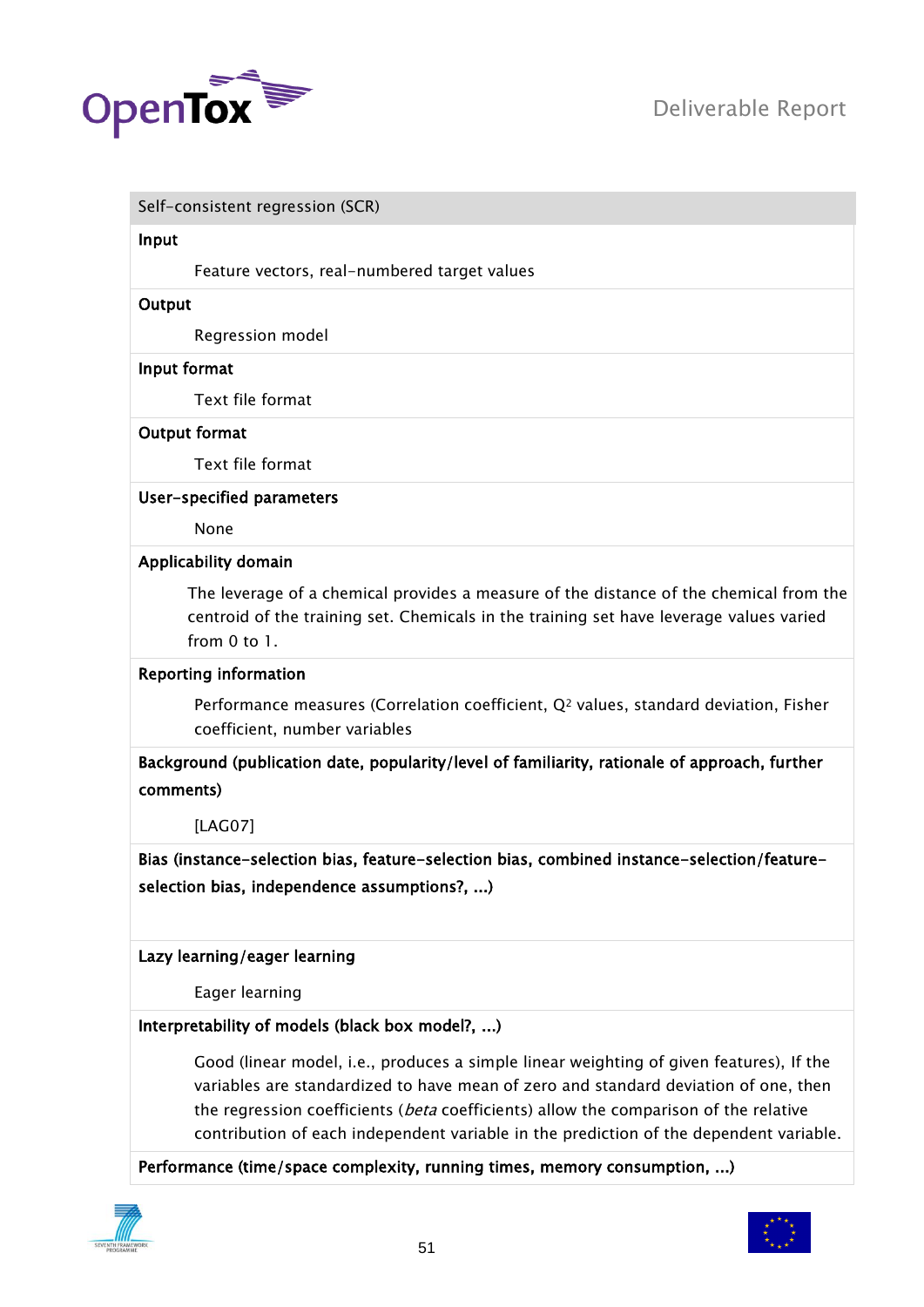

|                                     | Matrix of 1000 $\times$ 500 dimensions is calculated in 5 minutes; while matrix of 12000 $\times$<br>3000 dimensions is calculated in 4 hours (usual PC).                      |
|-------------------------------------|--------------------------------------------------------------------------------------------------------------------------------------------------------------------------------|
| OT availability                     |                                                                                                                                                                                |
| <b>IBMC</b>                         |                                                                                                                                                                                |
| Licence /Dependencies               |                                                                                                                                                                                |
| <b>GPL</b>                          |                                                                                                                                                                                |
| Convenience of integration          |                                                                                                                                                                                |
|                                     | Delphi $\Rightarrow$ OS dependent compilation (Windows); Windows interface.                                                                                                    |
| Priority (A, B, C)                  |                                                                                                                                                                                |
| В                                   |                                                                                                                                                                                |
| Author of method / Contact          |                                                                                                                                                                                |
| <b>Filimonov Dmitry</b>             |                                                                                                                                                                                |
| Author of description               |                                                                                                                                                                                |
| Alexey Zakharov                     |                                                                                                                                                                                |
| <b>Contact within OT</b>            |                                                                                                                                                                                |
|                                     | alexey.zakharov@ibmc.msk.ru                                                                                                                                                    |
| <b>Comments (including reviews)</b> |                                                                                                                                                                                |
|                                     | Good predictivity was demonstrated during the testing of the method in a dozen of<br>case-studies covering different chemical series and diverse types of biological activity. |

# 3.2.13 MaxTox (SIT-JNU)

The algorithm uses 2-D based QSAR to determine toxicity of molecules by comparing to a set of known toxic molecules. The QSAR in this case consists of finding descriptors from the database of toxic molecules using the maximum common substructure determination algorithm and then using these descriptors to develop a predictive model for toxicity. The test molecule is fed to this predictive model to get a score regarding its toxicity.

At every level (mentioned below), the algorithm consists of two parts – screening and rigorous graph matching. The main function of screening is to eliminate those molecules which are beyond some minimum similarity threshold (in terms of their graphs) so that the computationally complex graph matching is optimized. Broadly the algorithm consists of the following steps:

Toxicity Data will be acquired from the other members of the consortium.

Clustering of the molecules within this database based on Toxicity endpoints (EP). Minimum Common Substructure (MCS) scores are generated based on clique detection algorithm [BRO73] within each EP cluster.

Comparing the query molecule to each cluster (EP based) and finding an MCS score with respect to molecules of each cluster [JWR02].



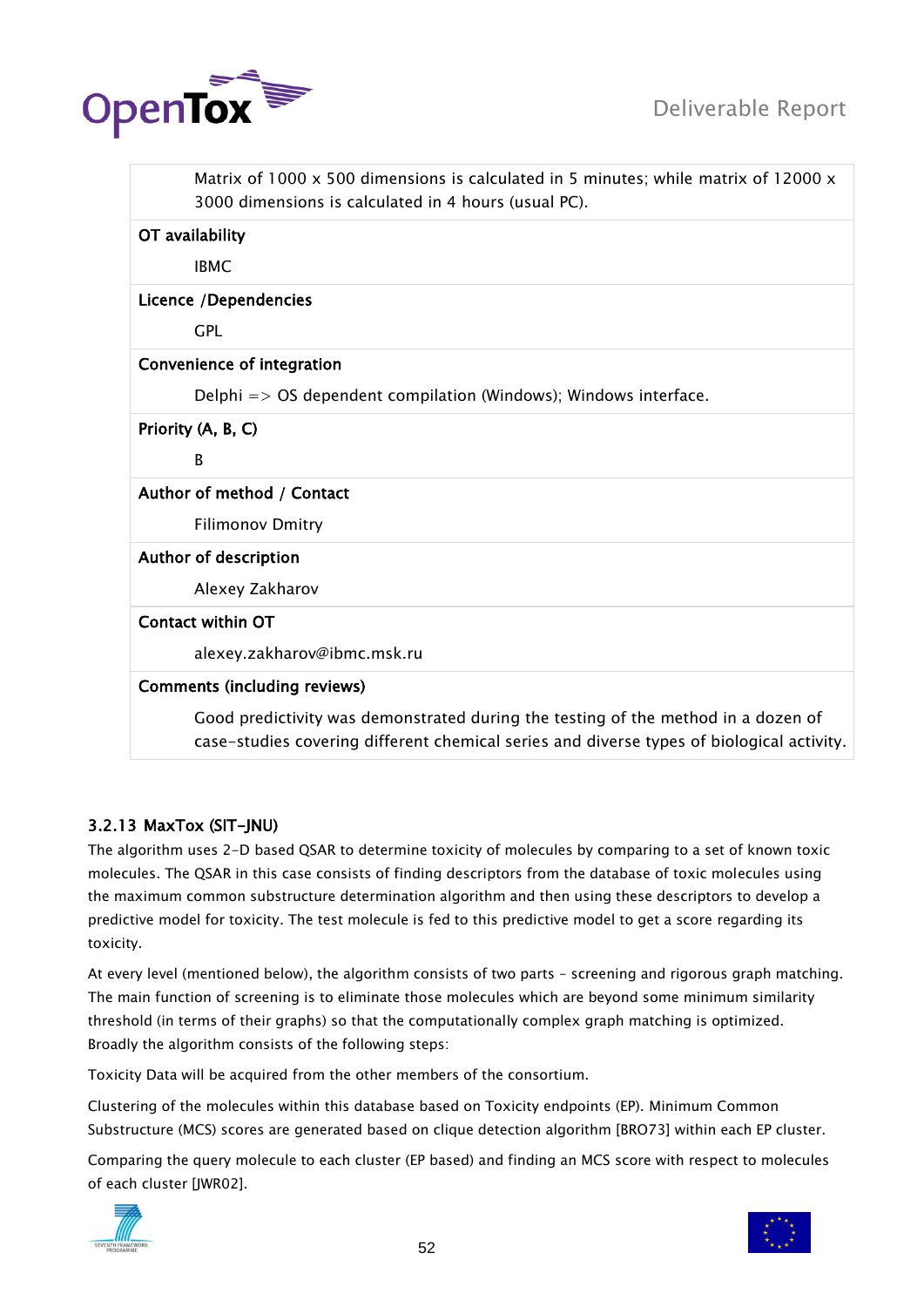

Using MCS score(s) in a Machine Learning algorithm, to generate predictive models.

The software is primarily implemented in the JAVA and will be developed for a Linux based system. MaxTox software is dependent on the open source chemistry development kit (CDK) [\(sourceforge.net/projects/cdk\)](http://sourceforge.net/projects/cdk) and OpenBabel [\(openbabel.org\)](http://openbabel.org/). MaxTox may provide a basic graphical user interface (GUI) in future. Currently it is executed via the command line.

The input format accepted by MaxTox is the widely used MDL file format [\(www.symyx.com/downloads/public/ctfile/ctfile.jsp\)](http://www.symyx.com/downloads/public/ctfile/ctfile.jsp). MaxTox output formats are program specific plain text files and MCS in format SDF format.

| SDF files containing structure $+$ activity (toxicity)                                                                                                                                                                                                                                                                                                                                                                                                                                                              |
|---------------------------------------------------------------------------------------------------------------------------------------------------------------------------------------------------------------------------------------------------------------------------------------------------------------------------------------------------------------------------------------------------------------------------------------------------------------------------------------------------------------------|
|                                                                                                                                                                                                                                                                                                                                                                                                                                                                                                                     |
|                                                                                                                                                                                                                                                                                                                                                                                                                                                                                                                     |
|                                                                                                                                                                                                                                                                                                                                                                                                                                                                                                                     |
|                                                                                                                                                                                                                                                                                                                                                                                                                                                                                                                     |
| <b>MCS Score</b>                                                                                                                                                                                                                                                                                                                                                                                                                                                                                                    |
| Input format                                                                                                                                                                                                                                                                                                                                                                                                                                                                                                        |
| SDF(MDL)                                                                                                                                                                                                                                                                                                                                                                                                                                                                                                            |
| <b>Output format</b>                                                                                                                                                                                                                                                                                                                                                                                                                                                                                                |
| Comma separated values and SDF                                                                                                                                                                                                                                                                                                                                                                                                                                                                                      |
| User-specified parameters                                                                                                                                                                                                                                                                                                                                                                                                                                                                                           |
| minimum number of matching atoms and bonds                                                                                                                                                                                                                                                                                                                                                                                                                                                                          |
| minimum number of ring atoms, hetero-atoms                                                                                                                                                                                                                                                                                                                                                                                                                                                                          |
| Applicability domain                                                                                                                                                                                                                                                                                                                                                                                                                                                                                                |
| Can be applied on diverse(non-congeneric) chemical structures                                                                                                                                                                                                                                                                                                                                                                                                                                                       |
| <b>Reporting information</b>                                                                                                                                                                                                                                                                                                                                                                                                                                                                                        |
| MCS, similarity matrices for building model                                                                                                                                                                                                                                                                                                                                                                                                                                                                         |
| Background (publication date, popularity/level of familiarity, rationale of approach, further<br>comments)                                                                                                                                                                                                                                                                                                                                                                                                          |
| Published in 2006, [PRA06] elaborates the scope of the hypothesis, that<br>it may be possible to find a set of common scaffold(s) from diverse compound set<br>which contribute significantly (positively/negatively) towards the biological activity. In<br>the present algorithm, we propose to extend this hypothesis to derive a predictive<br>toxicity score. This score will be based on MCS (Maximum Common Substructure)<br>score with respect to clusters of compounds (based on toxicological endpoints). |
| Type of descriptor (substructural/physico-chemical, expressiveness: paths, trees, subgraphs,                                                                                                                                                                                                                                                                                                                                                                                                                        |

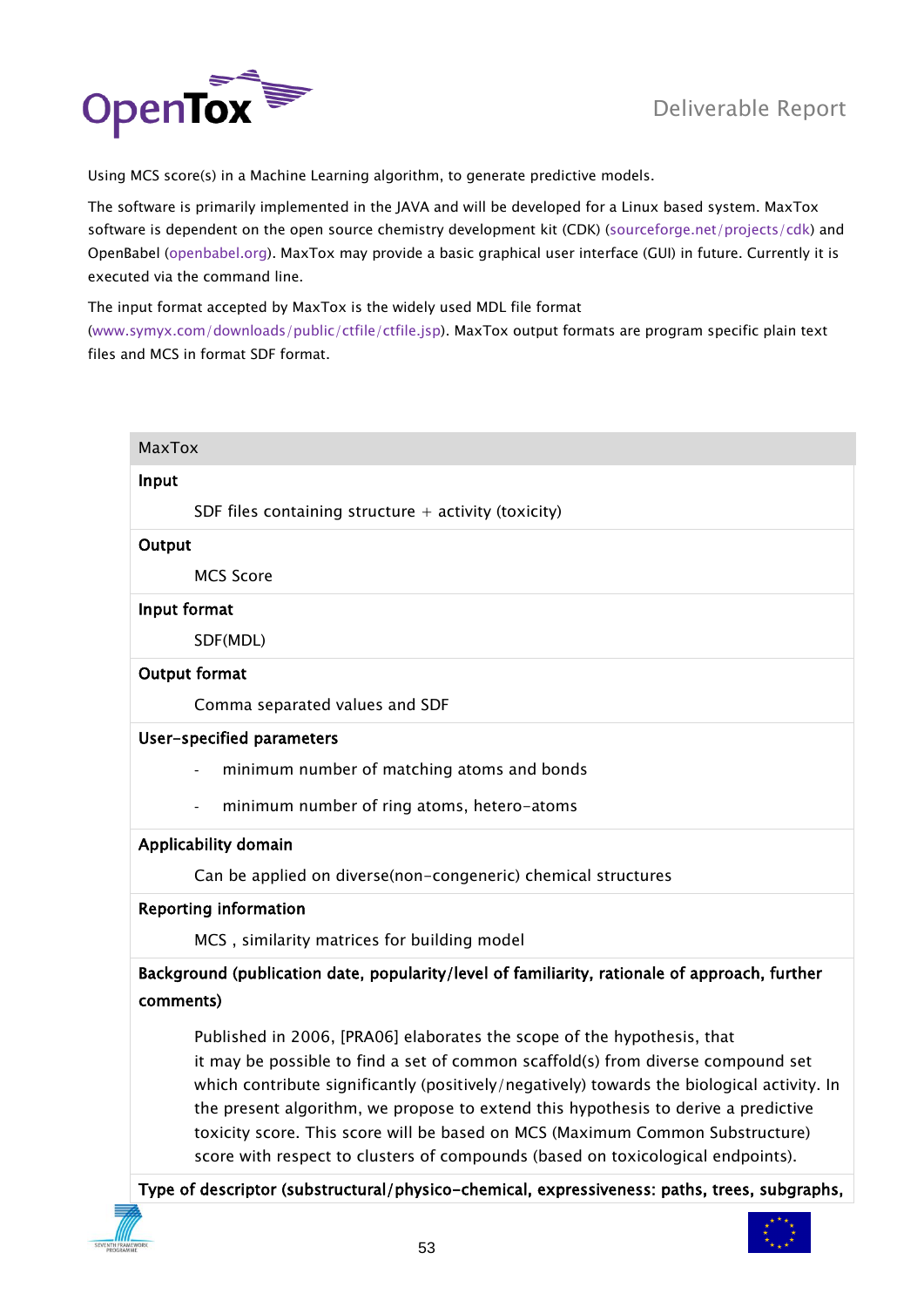

| wildcards?, suitability for similarity/distance calculations?, )                                                                           |
|--------------------------------------------------------------------------------------------------------------------------------------------|
| MCS and similarities                                                                                                                       |
| Performance (time/space complexity, running times, memory consumption, )                                                                   |
| Dependent on number, size and structural complexity of molecules. Multi-threading<br>algorithm may also be used to decrease the run times. |
| OT availability                                                                                                                            |
| SIT-JNU: Being Developed for OpenTox specifically                                                                                          |
| Licence /Dependencies                                                                                                                      |
| GPL, CDK (Chemistry Development Kit) (open source), OpenBabel (open source), R<br>(statistical modeling tool), python, $C++$               |
| Convenience of integration                                                                                                                 |
| JAVA and $C_{++}$ => OS dependent compilation (Win vs. Linux); command line tool;<br>Webservices: tentatively AJAX based implementation.   |
| Priority (A, B, C)                                                                                                                         |
| $\mathsf{C}$                                                                                                                               |
| Author of method / Contact                                                                                                                 |
| Indira Ghosh                                                                                                                               |
| Author of description                                                                                                                      |
| Surajit Ray                                                                                                                                |
| <b>Contact within OpenTox</b>                                                                                                              |
| Indira Ghosh <indirag@mail.jnu.ac.in>, sunil@seascapelearning.com</indirag@mail.jnu.ac.in>                                                 |
| <b>Comments (including reviews)</b>                                                                                                        |

# 3.2.14 ToxTree (IDEA)

Toxtree is a full-featured and flexible user-friendly open source application, which is able to estimate toxic hazard by applying a decision tree approach. Currently it includes the following modules:

- 1. Cramer rules [CRA78]
- 2. Verhaar scheme for predicting toxicity mode of actions [VER92]
- 3. A decision tree for estimating skin irritation and corrosion potential, based on rules published in [WAL05]
- 4. A decision tree for estimating eye irritation and corrosion potential, based on rules published in [GER05]
- 5. A decision tree for estimating carcinogenicity and mutagenicity [BEN07], [BEN08]



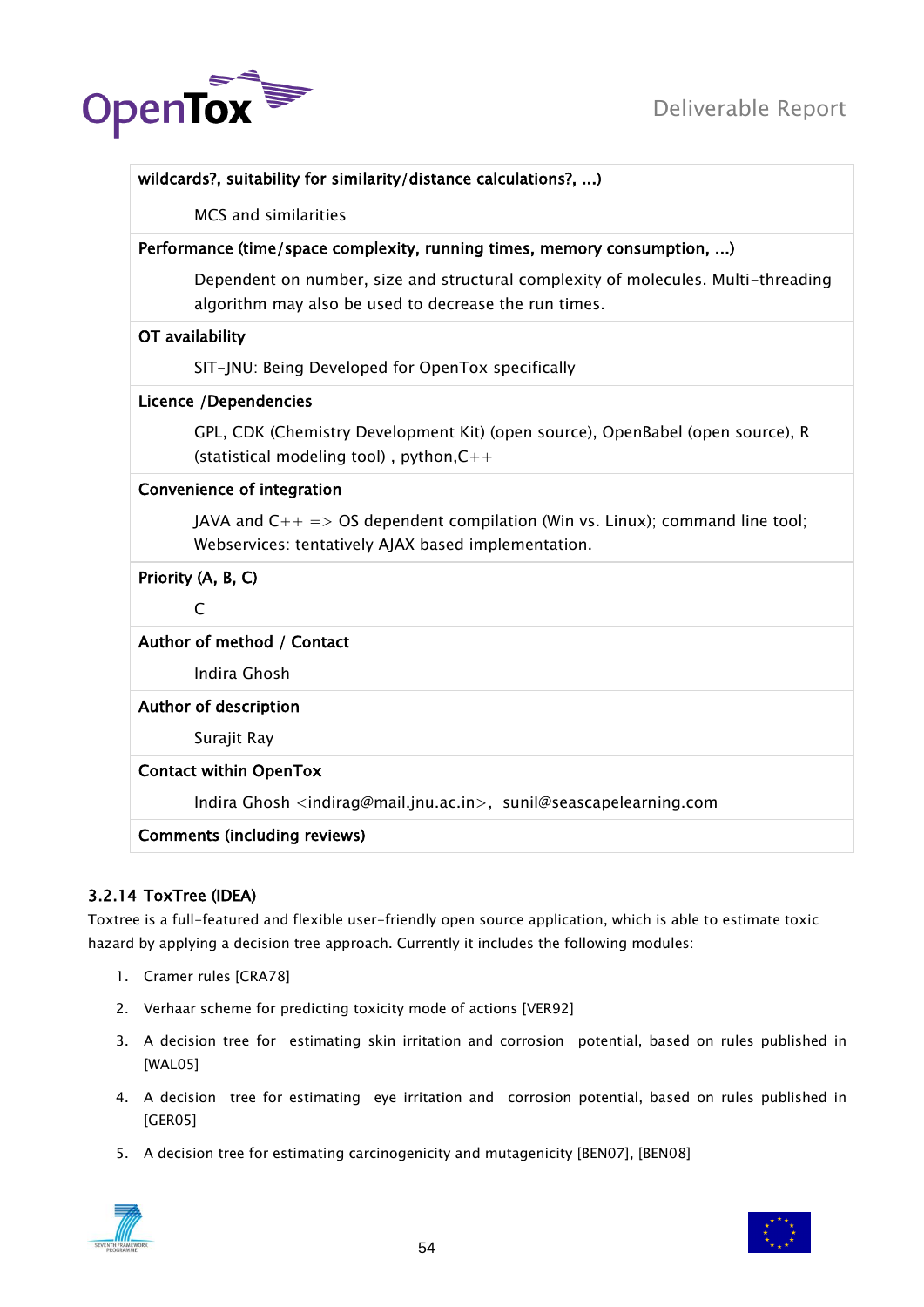

Toxtree could be applied to datasets from various compatible file types. User-defined molecular structures are also supported - they could be entered by SMILES, or by using the built-in 2D structure diagram editor.

The Toxtree has been designed with flexible capabilities for future extensions in mind (e.g. other classification schemes that could be developed at a future date). New decision trees with arbitrary rules can be built with the help of graphical user interface or by developing new plug-ins.

|                      | Structural alerts and property conditions arranged as a decision tree                                                                       |
|----------------------|---------------------------------------------------------------------------------------------------------------------------------------------|
| Input                |                                                                                                                                             |
| Output               |                                                                                                                                             |
| Input format         |                                                                                                                                             |
|                      | MOL, SDF, CSV, TXT, SMILES, CML file or Java class, representing the chemical<br>structure in CDK library                                   |
| <b>Output format</b> |                                                                                                                                             |
|                      | MOL, SDF, CSV, TXT, SMILES, CML file or Java class, representing the assigned<br>categorical value                                          |
|                      | User-specified parameters                                                                                                                   |
|                      | None                                                                                                                                        |
|                      | Applicability domain                                                                                                                        |
|                      | Implicit applicability domain                                                                                                               |
|                      | <b>Reporting information</b>                                                                                                                |
| comments)            | Background (publication date, popularity/level of familiarity, rationale of approach, further                                               |
|                      | [PAT08], [CRA78], [VER92], [WAL05], [GER05], [BEN07], [BEN08]                                                                               |
|                      | Bias (instance-selection bias, feature-selection bias, combined instance-selection/feature-<br>selection bias, independence assumptions?, ) |
|                      | Predefined rules, based on publications. No learning phase, no feature selection.                                                           |
|                      | Lazy learning/eager learning                                                                                                                |
|                      | Predefined rules; does not involve a learning phase                                                                                         |
|                      | Interpretability of models (black box model?, )                                                                                             |
|                      | Highly interpretable, structural alerts and properties                                                                                      |
|                      |                                                                                                                                             |

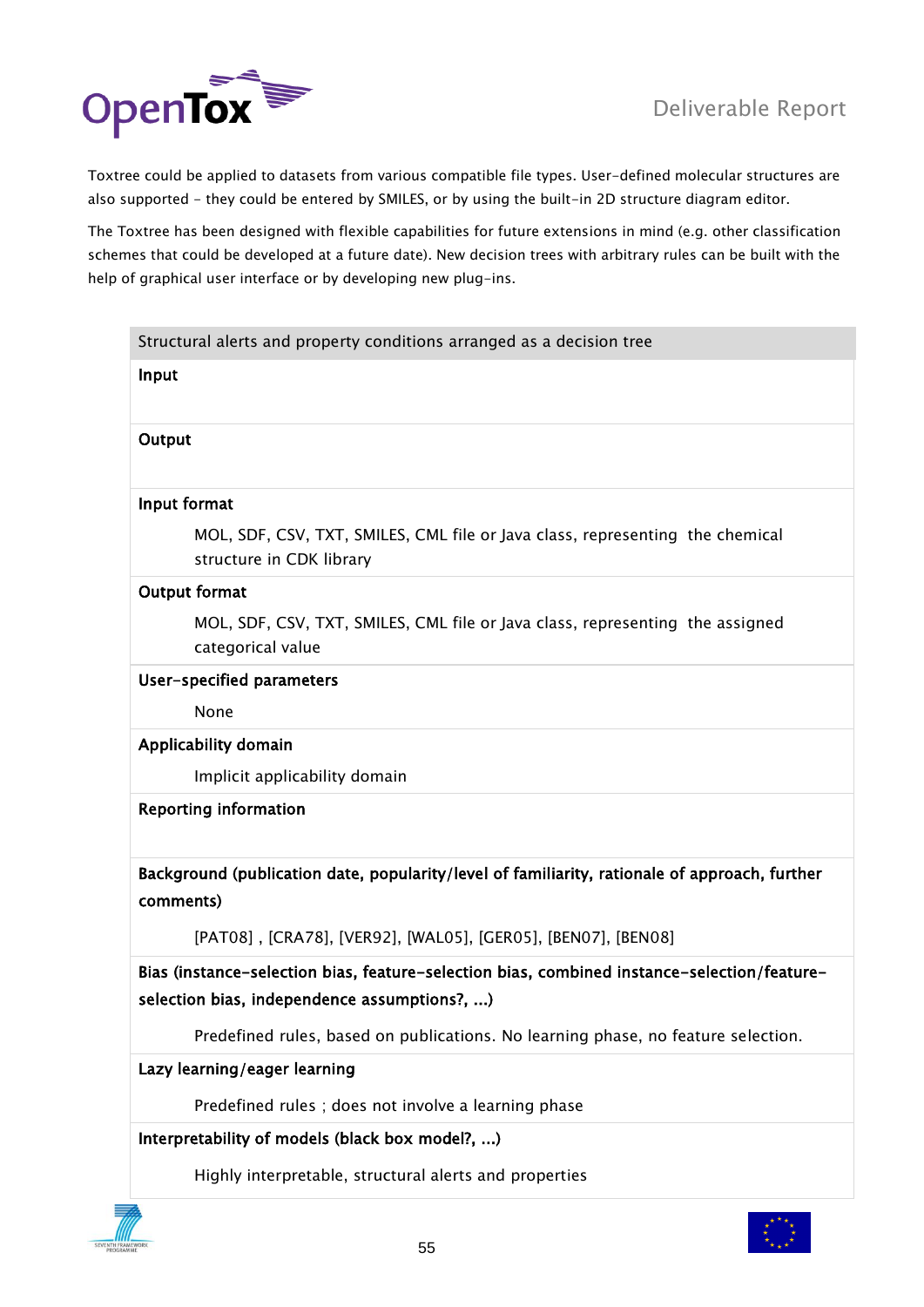



| Performance (time/space complexity, running times, memory consumption, )              |
|---------------------------------------------------------------------------------------|
| Fast                                                                                  |
| OT availability                                                                       |
| toxtree.sourceforge.net                                                               |
| <b>Licence /Dependencies</b>                                                          |
| <b>GPL</b>                                                                            |
| Dependencies: CDK                                                                     |
| MOPAC 7.1 for the Benigni/Bossa rules for predicting carcinogenicity and mutagenicity |
| <b>Convenience of integration</b>                                                     |
| Implemented in Java, easy to integrate                                                |
| Priority (A, B, C)                                                                    |
| B                                                                                     |
| Author of method / Contact                                                            |
| Various authors or original decision trees, Implementation by IDEA [PAT08]            |
| Author of description                                                                 |
| Nina Jeliazkova                                                                       |
| <b>Contact within OT</b>                                                              |
| nina@acad.bg                                                                          |

# 3.2.15 PLS

One way to understand Partial-least squares regression (PLS) is that it simultaneously projects the x and y variables onto the same subspace in such a way that there is a good relationship between the predictor and response data. Another way to see PLS is that it forms "new" x variables as linear combinations of the old ones, and subsequently uses these new linear combinations as predictors of y.

Hence, as opposed to MLR PLS can handle correlated variables, which are noisy and possibly also incomplete. An easy open source implementation of PLS is available in the latest WEKA release.

PLS



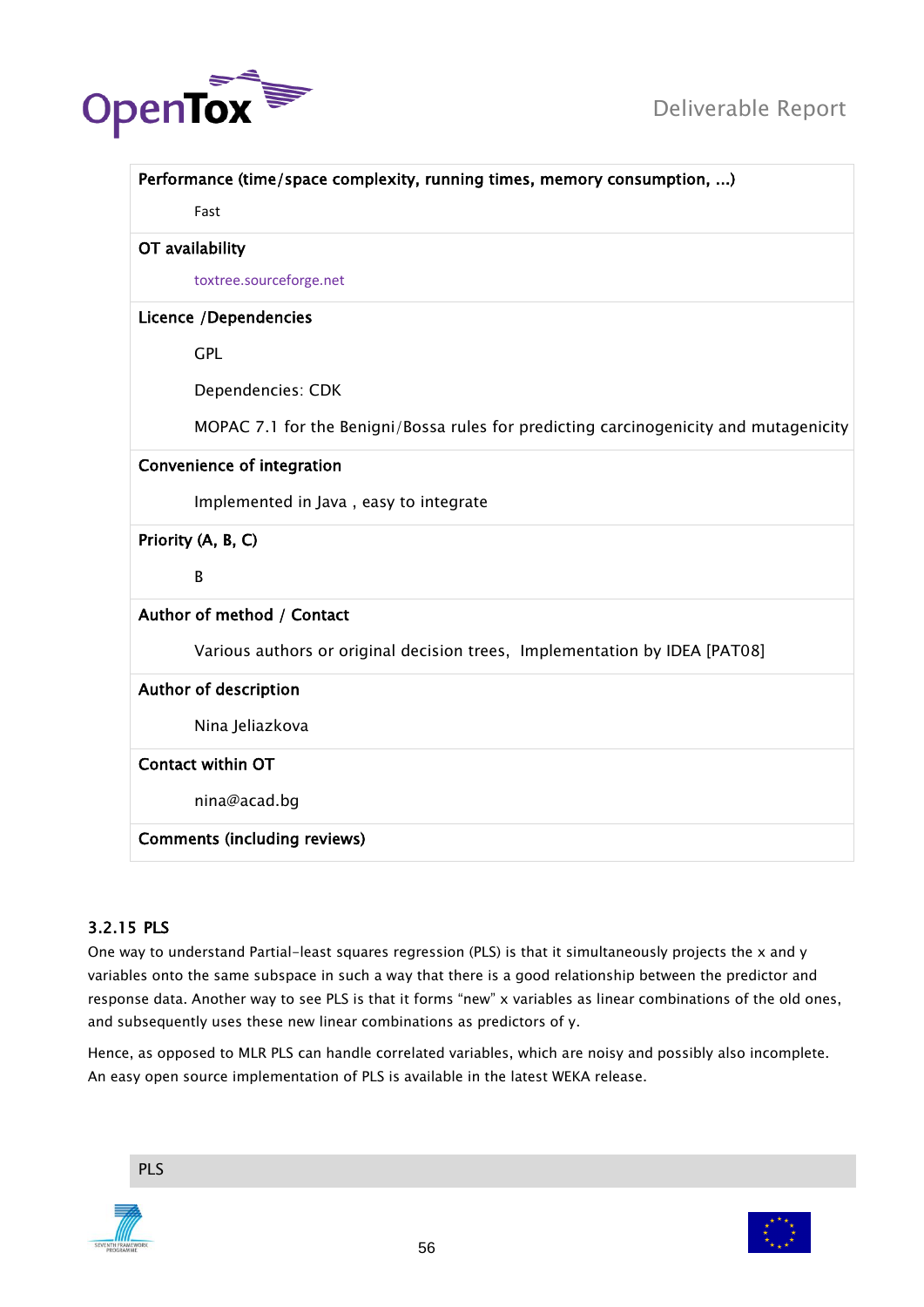

| Input                                                                                                      |
|------------------------------------------------------------------------------------------------------------|
| Output                                                                                                     |
| Input format                                                                                               |
| Weka's ARFF format                                                                                         |
| <b>Output format</b>                                                                                       |
| Weka's ARFF format                                                                                         |
| User-specified parameters                                                                                  |
|                                                                                                            |
| Applicability domain                                                                                       |
| <b>Reporting information</b>                                                                               |
| Statistical measures of performance; number of components                                                  |
| Background (publication date, popularity/level of familiarity, rationale of approach, further<br>comments) |
| Standard statistical based method. Belongs to the family of NILES (Non-linear iterative<br>least squares)  |
| Bias (instance-selection bias, feature-selection bias, combined instance-selection/feature-                |
| selection bias, independence assumptions?, )                                                               |
| Lazy learning/eager learning                                                                               |
| Eager learning                                                                                             |
| Interpretability of models (black box model?, )                                                            |
| Performance (time/space complexity, running times, memory consumption, )                                   |
| OT availability                                                                                            |
| Open source implementation in Weka;                                                                        |
| <b>Licence /Dependencies</b>                                                                               |
| <b>GPL</b>                                                                                                 |
| Convenience of integration                                                                                 |

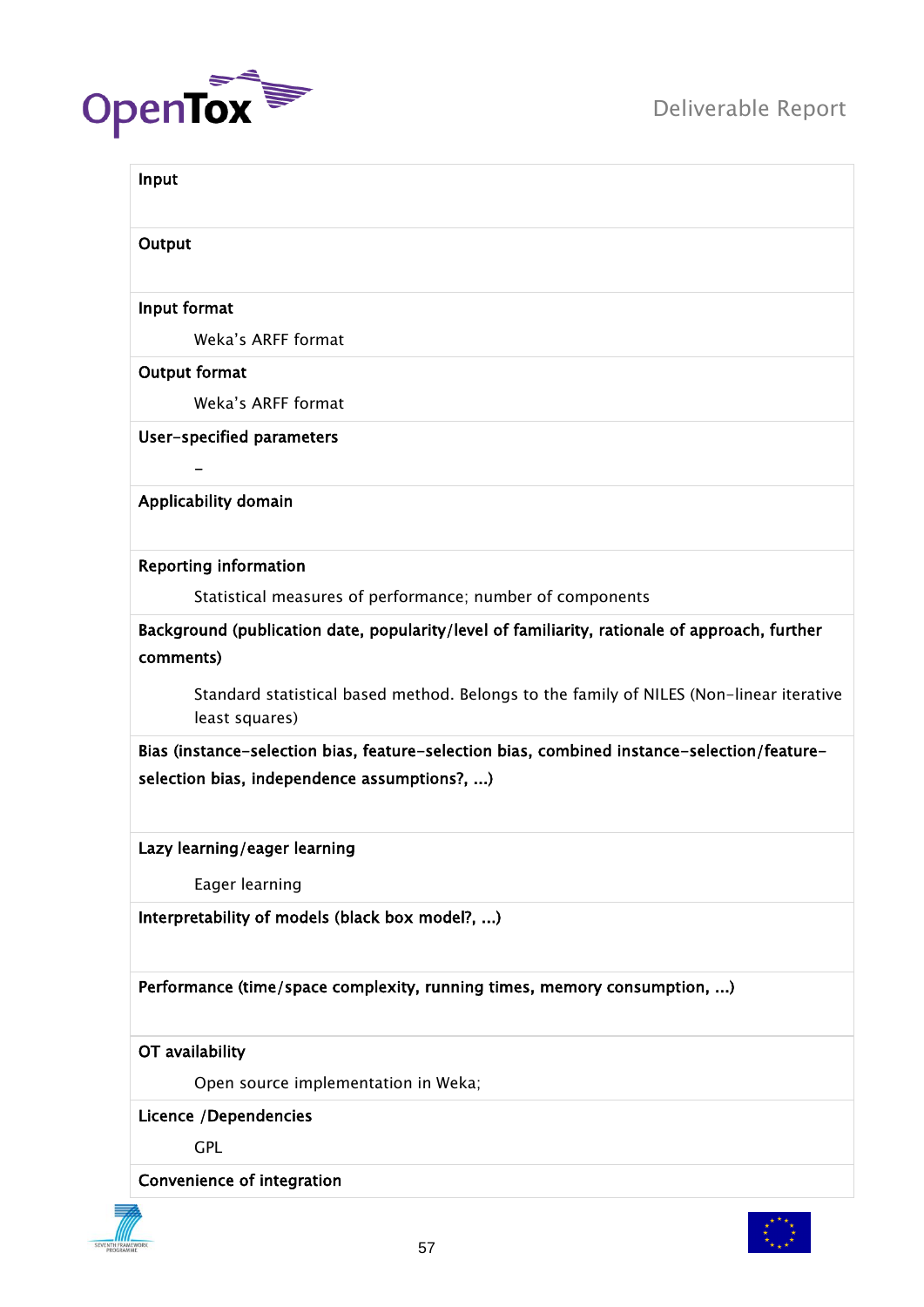

| Easy because of Java implementation (considering WebServices) |
|---------------------------------------------------------------|
| Priority (A, B, C)                                            |
| A                                                             |
| Author of method / Contact                                    |
| H. Wold (1966)                                                |
| Author of description                                         |
| <b>Tobias Girschick</b>                                       |
| Contact within OT                                             |
| kramer@in.tum.de                                              |
| <b>Comments (including reviews)</b>                           |

# 3.3 Feature selection algorithms

# 3.3.1 Information Gain Attribute Evaluation

InfoGainAttributeEval evaluates the worth of an attribute by measuring the information gain with respect to the class.

```
InfoGain(Class,Attribute) = H(Class) – H(Class | Attribute),
```
where H is the information entropy.

| <b>InfoGainAttrivuteEval</b>                 |  |  |
|----------------------------------------------|--|--|
| Input                                        |  |  |
| Instances, feature vectors, class values     |  |  |
| Output                                       |  |  |
| Instances, feature vectors, class values     |  |  |
| Input format                                 |  |  |
| Weka's ARFF format                           |  |  |
| Output format                                |  |  |
| Weka's ARFF format                           |  |  |
| User-specified parameters                    |  |  |
| Number of features to select (non-mandatory) |  |  |
| Information Gain Threshold (non-mandatory)   |  |  |
| <b>Reporting information</b>                 |  |  |



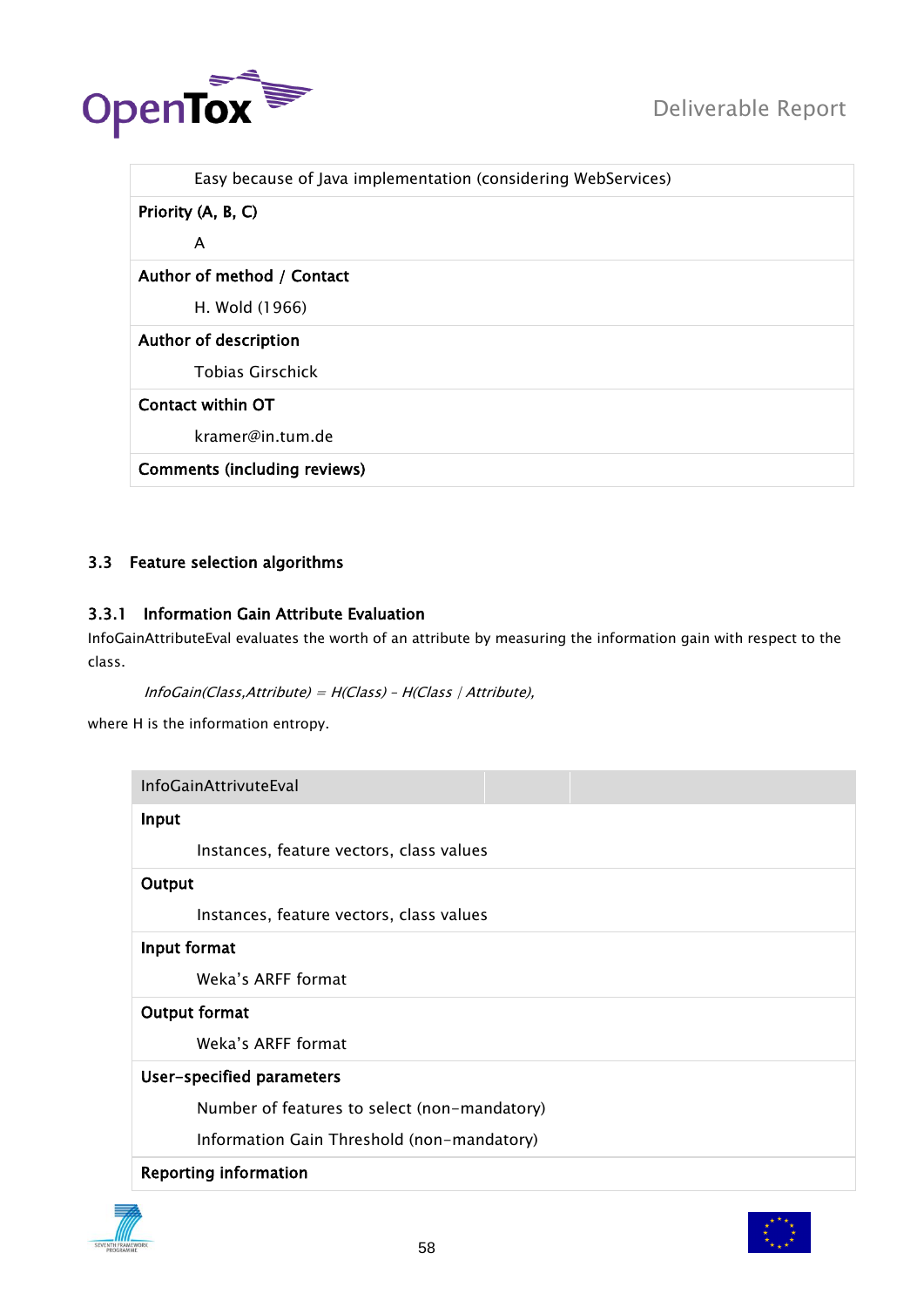

Attributes ranked by Information Gain

Background (publication date, popularity/level of familiarity, rationale of approach, further comments)

Widely used standard feature selection method, disadvantage: does not take into account feature interaction

#### Class-blind/class-sensitive feature selection

Class-sensitive feature selection

# Type (optimal, greedy, randomized)

Optimal

#### Filter/wrapper/hybrid approach

Filter

#### Performance (time/space complexity, running times, memory consumption, ...)

Fast. Each feature is compared against the target variable. As it is a filter approach, the evaluation of feature sets is computationally cheap.

#### OT availability

Available, e.g., in the Weka open source data mining workbench. Java source code is provided free of charge

#### Licence /Dependencies

GPL (see OT availability)

# Convenience of integration

Webservices: very easy / implemented in Java

Priority (A, B, C)

A

-

# Author of method / Contact

Author of description

Tobias Girschick

# Contact within OT

kramer@in.tum.de

#### Comments (including reviews)



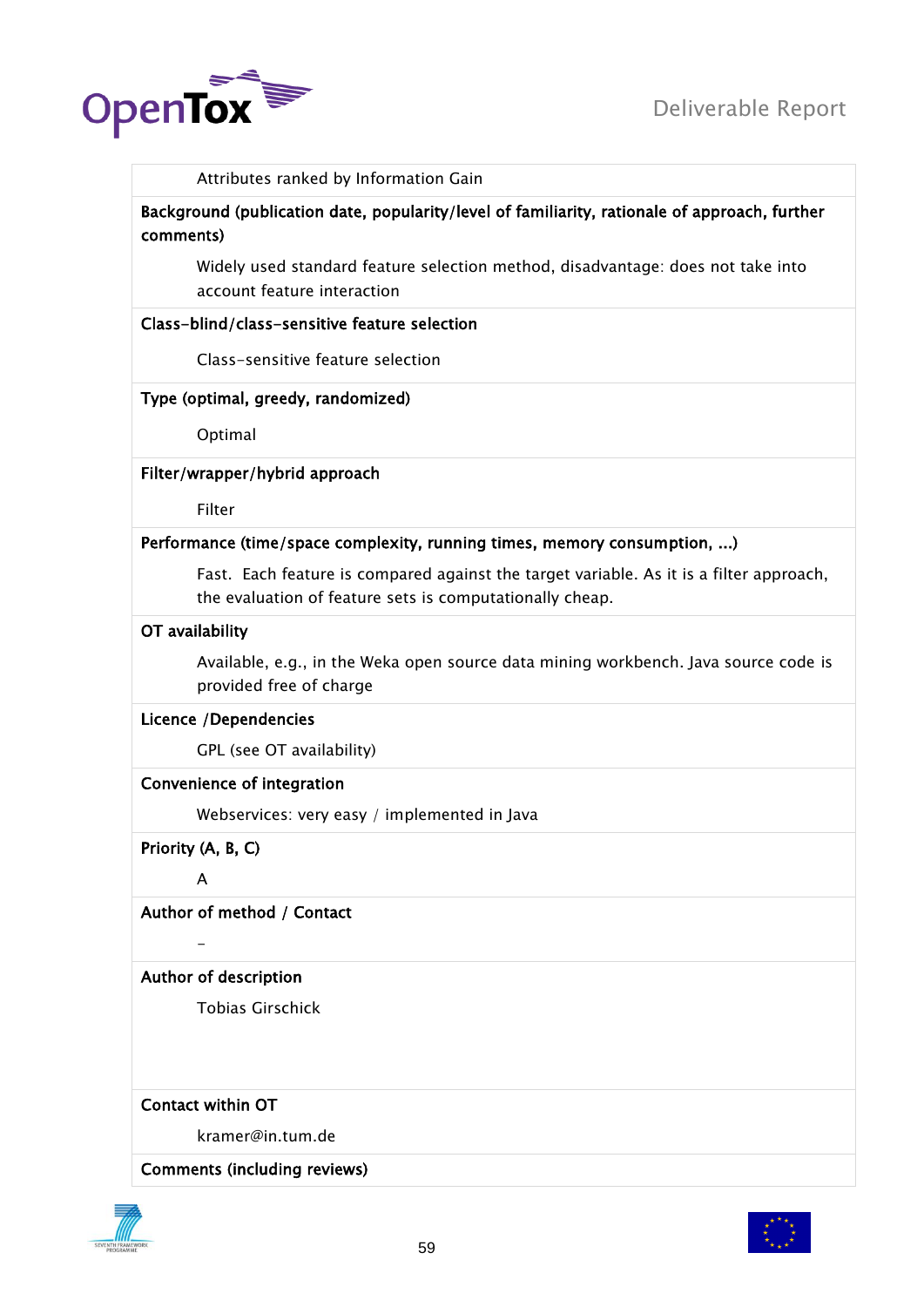

# 3.3.2 FCBF

The FCBF (Fast Correlation-Based Filter) algorithm consists of two stages: the first one is a relevance analysis, aimed at ordering the input variables depending on a relevance score, which is computed as the symmetric uncertainty with respect to the target output. This stage is also used to discard irrelevant variables, which are those whose ranking score is below a predefined threshold. The second stage is a redundancy analysis, aimed at selecting predominant features from the relevant set obtained in the first stage. This selection is an iterative process that removes those variables which form an approximate Markov blanket. The method is described in details in [YUL04].

More information can be found in the following Web page: [www.public.asu.edu/~huanliu/FCBF/FCBFsoftware.html](http://www.public.asu.edu/~huanliu/FCBF/FCBFsoftware.html)

| FCBF (Fast Correlation Based Filter)                                                                       |
|------------------------------------------------------------------------------------------------------------|
| Input                                                                                                      |
|                                                                                                            |
| Output                                                                                                     |
|                                                                                                            |
| Input format                                                                                               |
| Weka's ARFF format                                                                                         |
| <b>Output format</b>                                                                                       |
| Weka's ARFF format                                                                                         |
| User-specified parameters                                                                                  |
| A predefined threshold                                                                                     |
| <b>Reporting information</b>                                                                               |
| The optimal subset of variables                                                                            |
| Background (publication date, popularity/level of familiarity, rationale of approach, further<br>comments) |
| Widely used standard feature selection method, disadvantage: the input variables                           |
| should be discretized                                                                                      |
| Class-blind/class-sensitive feature selection                                                              |
| Class-sensitive feature selection                                                                          |
| Type (optimal, greedy, randomized)                                                                         |
| Optimal                                                                                                    |



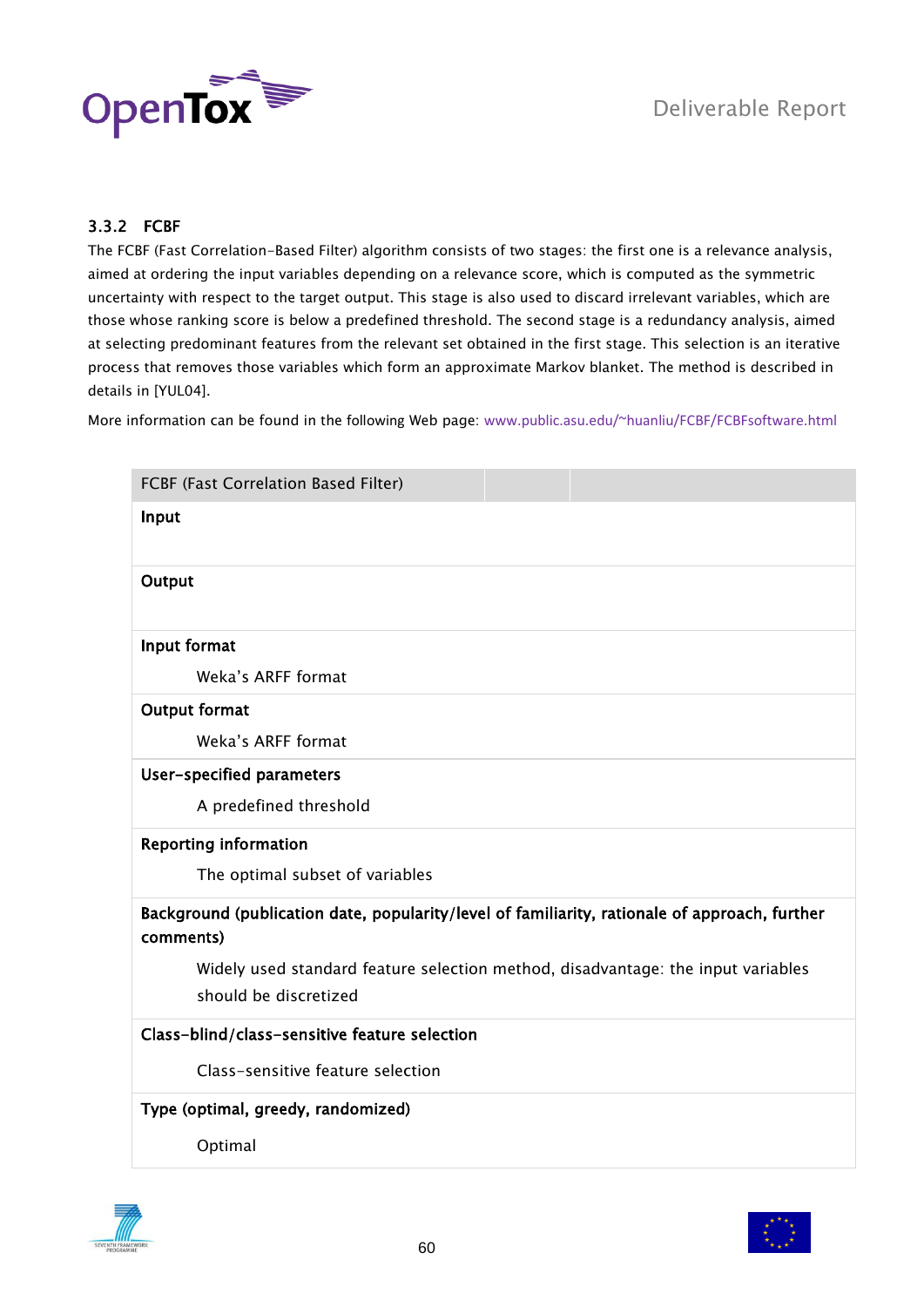

| Filter/wrapper/hybrid approach                                                                                 |  |
|----------------------------------------------------------------------------------------------------------------|--|
| Filter                                                                                                         |  |
| Performance (time/space complexity, running times, memory consumption, )                                       |  |
| Fast. FCBF compares only individual features with each other                                                   |  |
| OT availability                                                                                                |  |
| Available, e.g., in the Weka open source data mining workbench. Java source code is<br>provided free of charge |  |
| Licence /Dependencies                                                                                          |  |
| GPL (see OT availability)                                                                                      |  |
| Convenience of integration                                                                                     |  |
| Webservices: very easy / implemented in Java                                                                   |  |
| Priority (A, B, C)                                                                                             |  |
| <sub>B</sub>                                                                                                   |  |
| Author of method / Contact                                                                                     |  |
| Yu and Liu                                                                                                     |  |
| Author of description                                                                                          |  |
| Haralambos Sarimveis                                                                                           |  |
| <b>Contact within OT</b>                                                                                       |  |
| hsarimv@central.ntua.gr                                                                                        |  |
| <b>Comments (including reviews)</b>                                                                            |  |

# 3.3.3 PCA

The Principle Component Analysis (PCA) is mathematically defined as an orthogonal linear transformation that transforms the data to a new coordinate system such that the greatest variance by any projection of the data comes to lie on the first coordinate, the second greatest variance on the second coordinate and so forth. The coordinates are here called principal components.

|        | PCA (Principal component analysis) |  |
|--------|------------------------------------|--|
| Input  |                                    |  |
|        |                                    |  |
| Output |                                    |  |
|        |                                    |  |



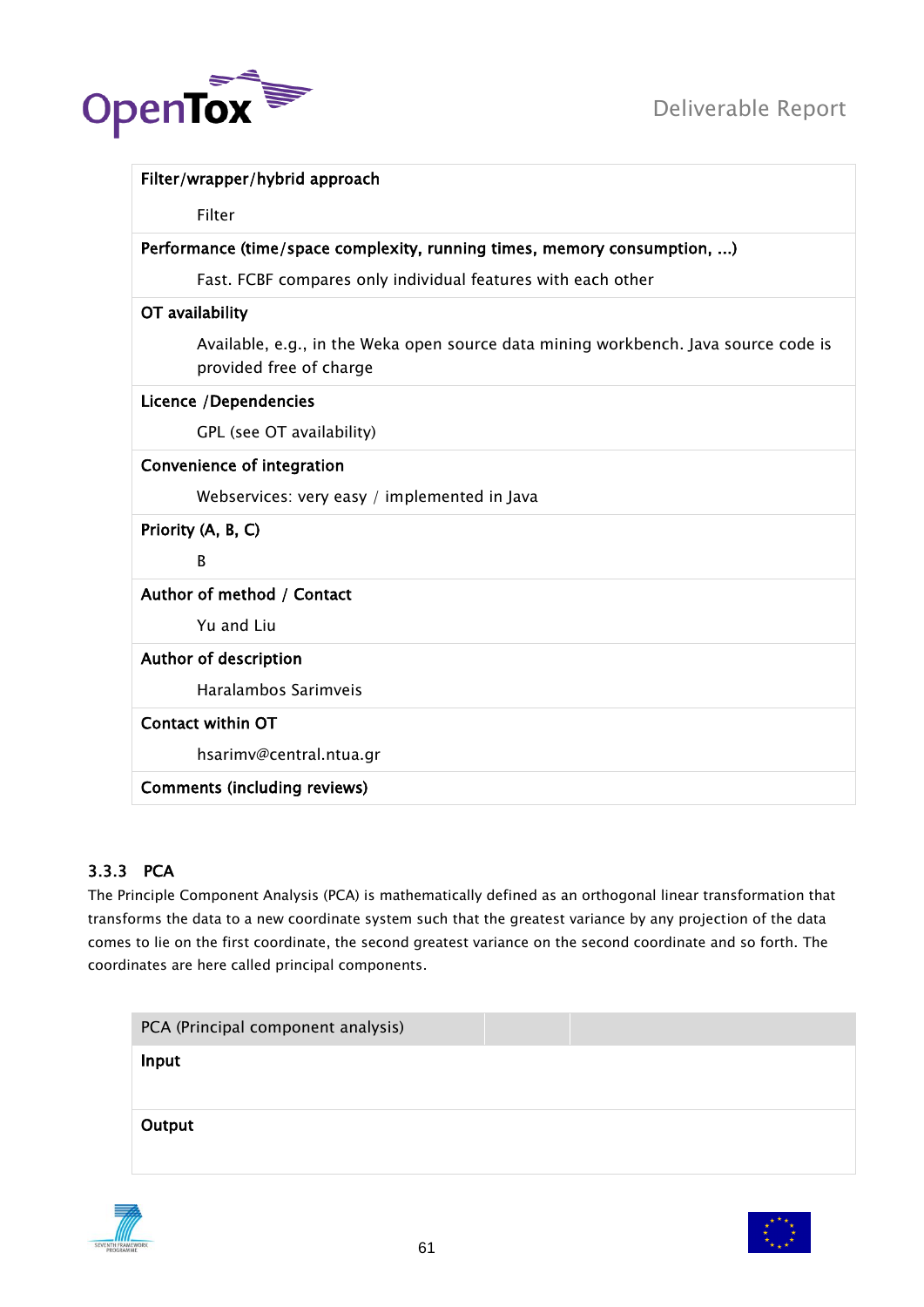

#### Input format

Weka"s ARFF format

#### Output format

Weka"s ARFF format

#### User-specified parameters

Variance covered

Maximum number of attributes to include in transformation

#### Reporting information

The optimal subset of variables

Background (publication date, popularity/level of familiarity, rationale of approach, further comments)

PCA is closely related to factor analysis; synonyms: Karhunen-Loève transform (KLT), Hotelling transform or proper orthogonal decomposition (POD);

# Class-blind/class-sensitive feature selection

Class-blind

# Type (optimal, greedy, randomized)

Optimal (PCA is theoretically the optimum transform for a given data in least square terms)

# Filter/wrapper/hybrid approach

Filter

# Performance (time/space complexity, running times, memory consumption, ...)

Fast.

# OT availability

Available, e.g., in the Weka open source data mining workbench. Java source code is provided free of charge

# Licence /Dependencies

GPL (see OT availability)

# Convenience of integration

Webservices: very easy / implemented in Java

# Priority (A, B, C)

B



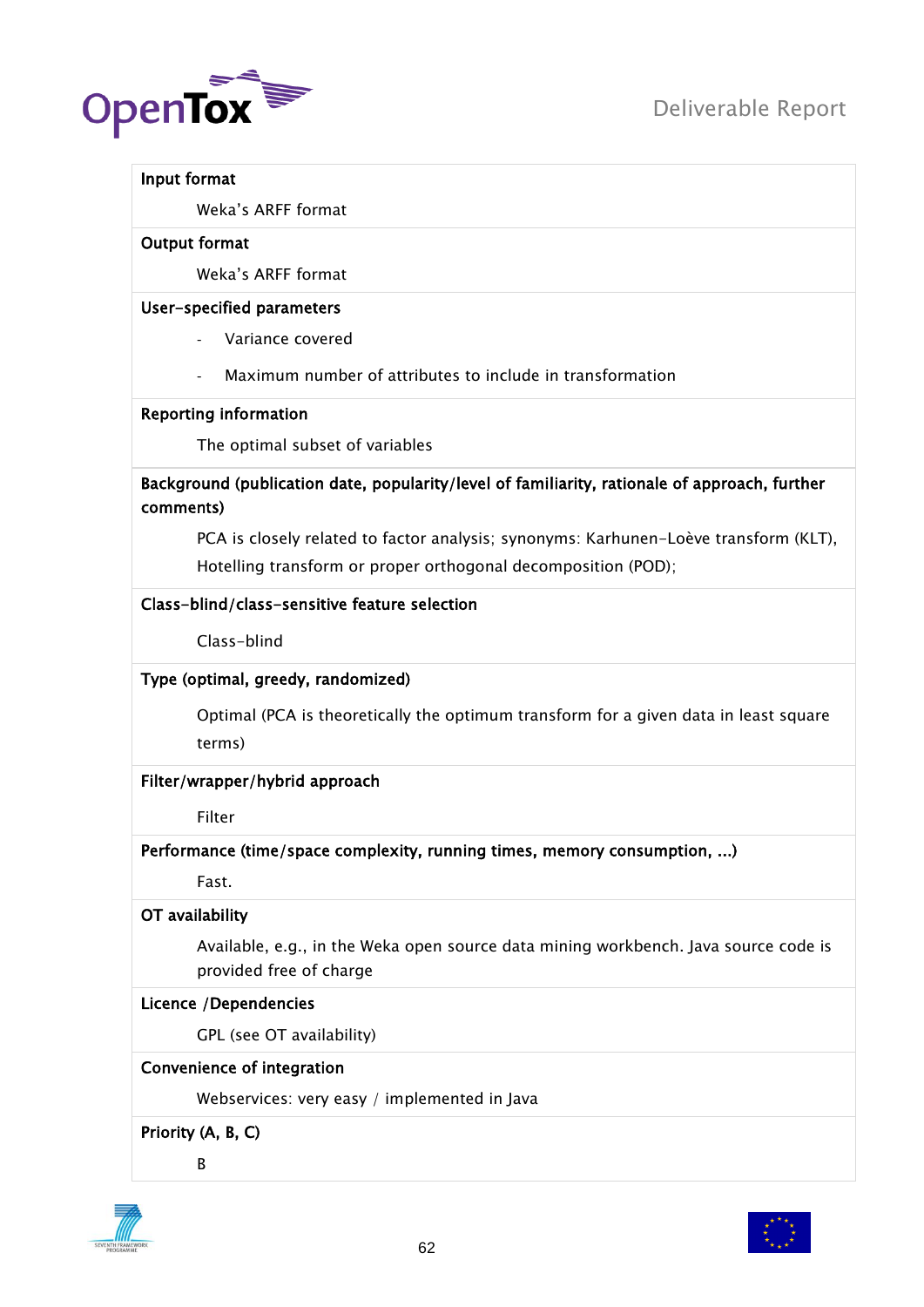

| Author of method / Contact          |  |
|-------------------------------------|--|
| Pearson K. (1901) [PEA01]           |  |
| Author of description               |  |
| Fabian Buchwald                     |  |
| Contact within OT                   |  |
| Kramer@in.tum.de                    |  |
| <b>Comments (including reviews)</b> |  |

# 3.3.4 Chi Square Feature Evaluation

Feature Selection via chi square (X2) test is another, very commonly used method [LIU95]. The X<sup>2</sup> method evaluates features individually by measuring their chi-squared statistic with respect to the classes.

| Chi Square Feature Evaluation                                                                                  |
|----------------------------------------------------------------------------------------------------------------|
| Input                                                                                                          |
| Output                                                                                                         |
| Input format                                                                                                   |
| Weka's ARFF format                                                                                             |
| Output format                                                                                                  |
| Weka's ARFF format                                                                                             |
| User-specified parameters                                                                                      |
| <b>Reporting information</b>                                                                                   |
| Background (publication date, popularity/level of familiarity, rationale of approach, further<br>comments)     |
| Widely used standard feature selection method, disadvantage: does not take into<br>account feature interaction |
| Class-blind/class-sensitive feature selection                                                                  |
| Class-sensitive feature selection                                                                              |
| Type (optimal, greedy, randomized)                                                                             |

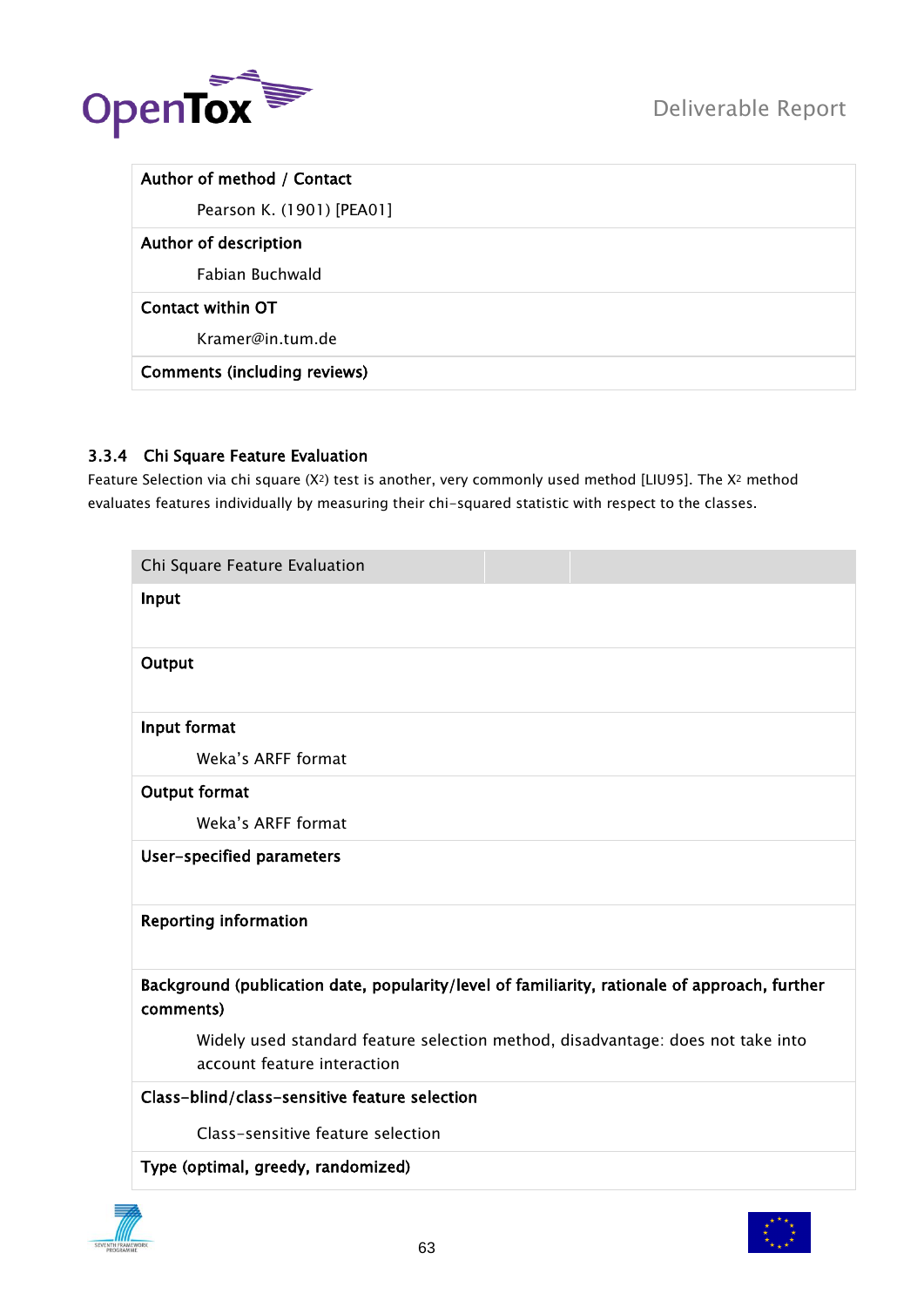



|                                     | Filter/wrapper/hybrid approach                                           |
|-------------------------------------|--------------------------------------------------------------------------|
| Filter                              |                                                                          |
|                                     | Performance (time/space complexity, running times, memory consumption, ) |
|                                     | Fast. Evaluation of one feature is linear in number of instances.        |
| OT availability                     |                                                                          |
|                                     | Available, e.g., in the Weka open source data mining workbench           |
| Licence /Dependencies               |                                                                          |
|                                     | GPL (see OT availability)                                                |
| <b>Convenience of integration</b>   |                                                                          |
|                                     | Webservices: very easy / implemented in Java                             |
| Priority (A, B, C)                  |                                                                          |
| B                                   |                                                                          |
| Author of method / Contact          |                                                                          |
|                                     |                                                                          |
| Author of description               |                                                                          |
| Martin Gütlein                      |                                                                          |
| <b>Contact within OT</b>            |                                                                          |
|                                     | guetlein@informatik.uni-freiburg.de                                      |
| <b>Comments (including reviews)</b> |                                                                          |
|                                     |                                                                          |

# 3.3.5 CFS Feature Set Evaluation

CFS is a correlation-based filter method CFS from [Hal98]. It gives high scores to subsets that include features that are highly correlated to the class attribute but have low correlation to each other Let S be an attribute subset that has k attributes,  $r_{cf}$  models the correlation of the attributes to the class attribute,  $r_{ff}$  the intercorrelation between attributes.

 $merits = k r_{cf} / sqrt(k+k(k-1) r_{ff})$ 

CFS Feature Set Evaluation

Input

**Output** 



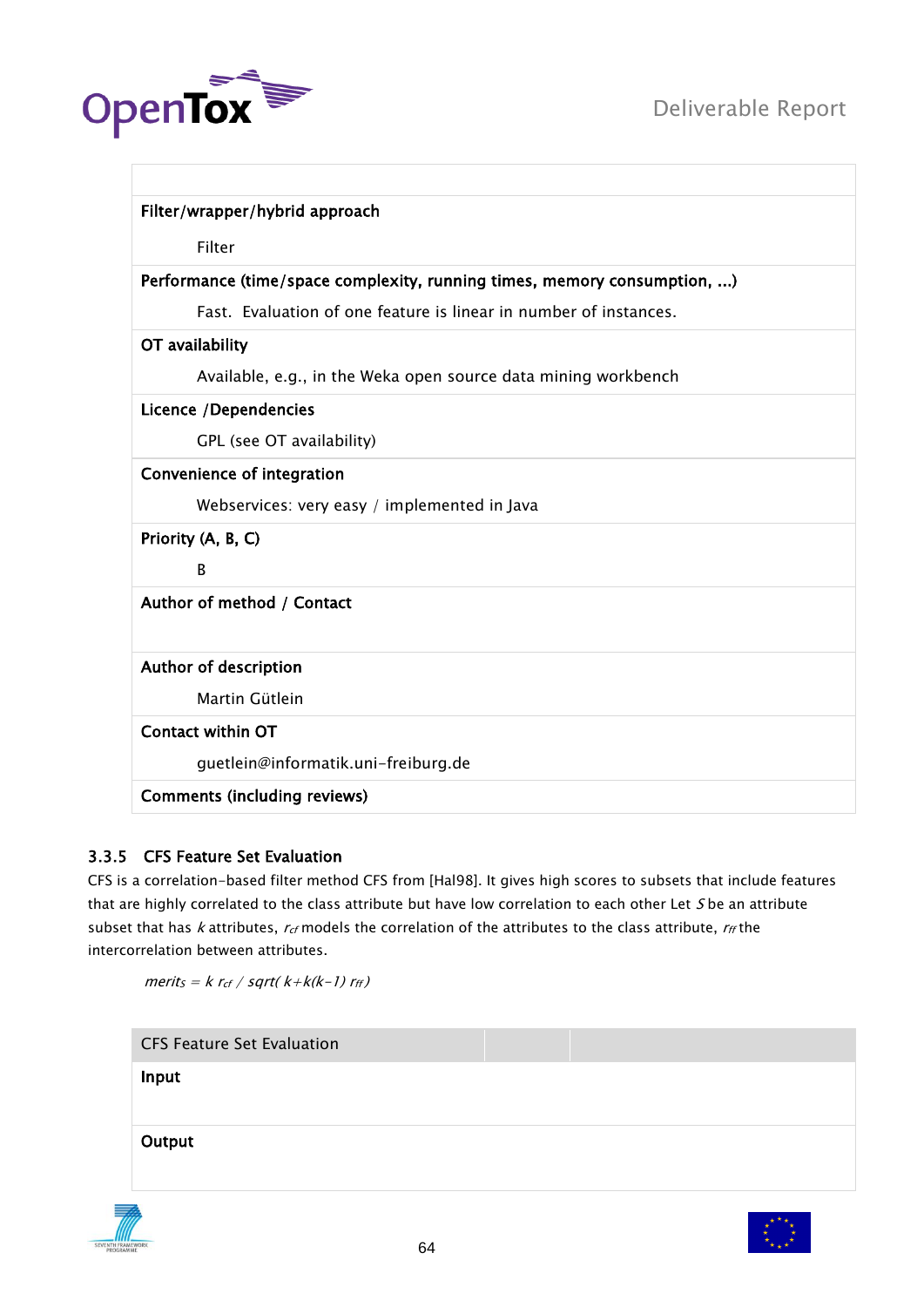

#### Input format

Weka"s ARFF format

#### Output format

Weka"s ARFF format

User-specified parameters

#### Reporting information

# Background (publication date, popularity/level of familiarity, rationale of approach, further comments)

Default Feature Set Evaluator in Weka. Advantage: fast filter method that can evaluate sets (instead of single features only)

#### Class-blind/class-sensitive feature selection

Class-sensitive feature selection

# Type (optimal, greedy, randomized)

# Filter/wrapper/hybrid approach

Filter

# Performance (time/space complexity, running times, memory consumption, ...)

Evaluation of a feature set is quadratic in number of attributes. Compared to a wrapper approach, the evaluation of feature sets is computationally cheap.

# OT availability

Available, e.g., in the Weka open source data mining workbench

# Licence /Dependencies

GPL (see OT availability)

# Convenience of integration

Webservices: very easy / implemented in Java

Priority (A, B, C)

B

# Author of method / Contact

Mark Hall

### Author of description



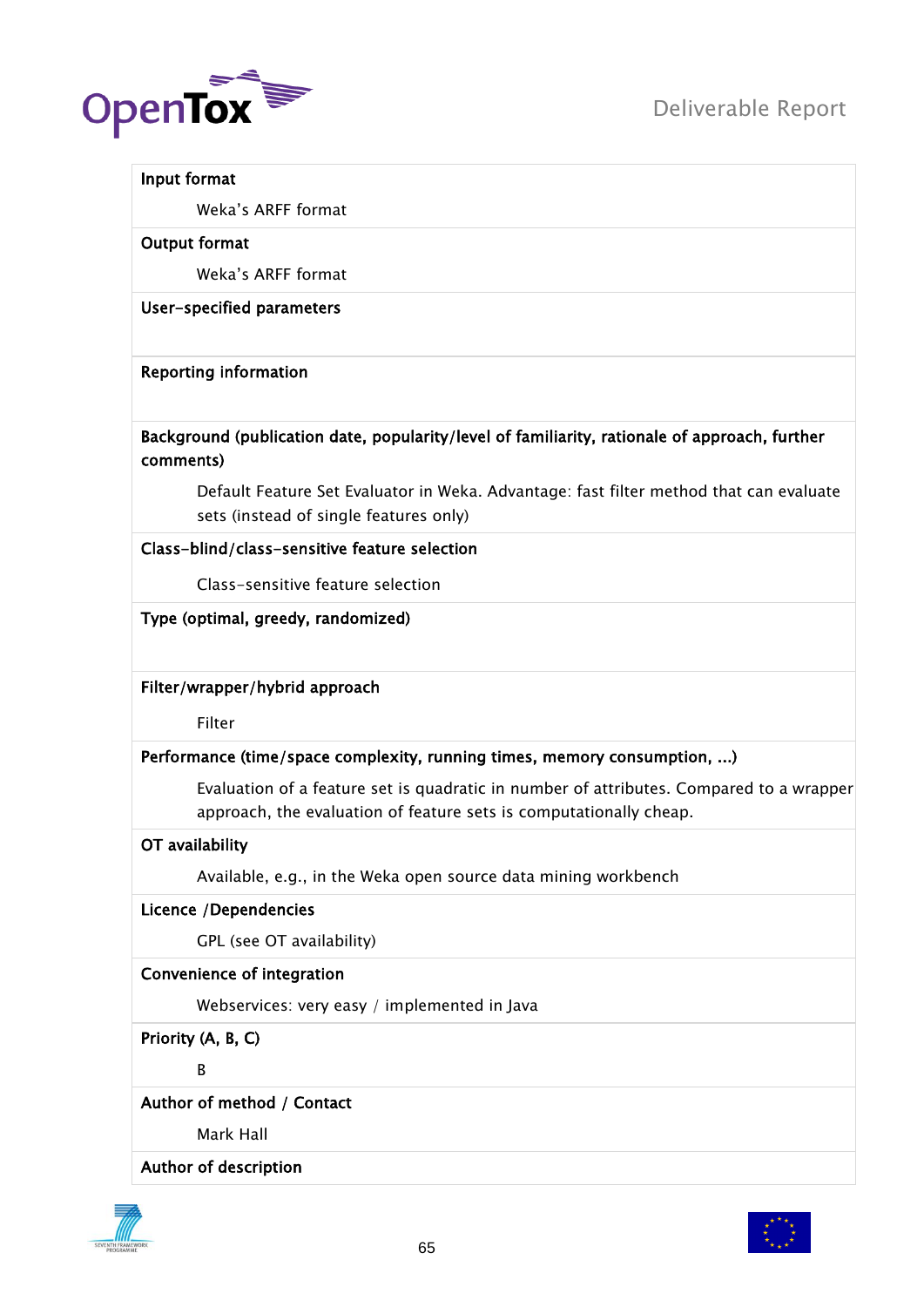

Martin Gütlein

#### Contact within OT

guetlein@informatik.uni-freiburg.de

Comments (including reviews)

# 3.3.6 Wrapper Feature Set Evaluation

The wrapper approach depends on the classifier that should be used with the resulting attribute subset. Wrapper methods evaluate subsets by running the classifier on the training data, using only the attributes of the subset. The better the classifier performs, usually based on cross-validation, the better is the selected attribute set. One normally uses the classification-accuracy as the score for the subset. Though this technique has a long history in pattern recognition, [JOH94] introduced the term wrapper that is now commonly used.

| Input<br>Output<br>Input format<br>Weka's ARFF format (see OT availability)<br><b>Output format</b><br>Weka's ARFF format (see OT availability)<br>User-specified parameters<br>Minimum support<br><b>Reporting information</b><br>Frequent free trees (SMARTs) with occurrence maps, border elements<br>Background (publication date, popularity/level of familiarity, rationale of approach, further<br>comments)<br>Standard feature selection method. Leads to superior results compared to Filter |  |  |
|--------------------------------------------------------------------------------------------------------------------------------------------------------------------------------------------------------------------------------------------------------------------------------------------------------------------------------------------------------------------------------------------------------------------------------------------------------------------------------------------------------|--|--|
|                                                                                                                                                                                                                                                                                                                                                                                                                                                                                                        |  |  |
|                                                                                                                                                                                                                                                                                                                                                                                                                                                                                                        |  |  |
|                                                                                                                                                                                                                                                                                                                                                                                                                                                                                                        |  |  |
|                                                                                                                                                                                                                                                                                                                                                                                                                                                                                                        |  |  |
|                                                                                                                                                                                                                                                                                                                                                                                                                                                                                                        |  |  |
|                                                                                                                                                                                                                                                                                                                                                                                                                                                                                                        |  |  |
|                                                                                                                                                                                                                                                                                                                                                                                                                                                                                                        |  |  |
|                                                                                                                                                                                                                                                                                                                                                                                                                                                                                                        |  |  |
|                                                                                                                                                                                                                                                                                                                                                                                                                                                                                                        |  |  |
|                                                                                                                                                                                                                                                                                                                                                                                                                                                                                                        |  |  |
|                                                                                                                                                                                                                                                                                                                                                                                                                                                                                                        |  |  |
| methods. Slow. Resulting feature set is specific to the QSAR model that is used by the<br>wrapper.                                                                                                                                                                                                                                                                                                                                                                                                     |  |  |
| Class-blind/class-sensitive feature selection                                                                                                                                                                                                                                                                                                                                                                                                                                                          |  |  |
| Class-sensitive feature selection                                                                                                                                                                                                                                                                                                                                                                                                                                                                      |  |  |
| Type (optimal, greedy, randomized)                                                                                                                                                                                                                                                                                                                                                                                                                                                                     |  |  |

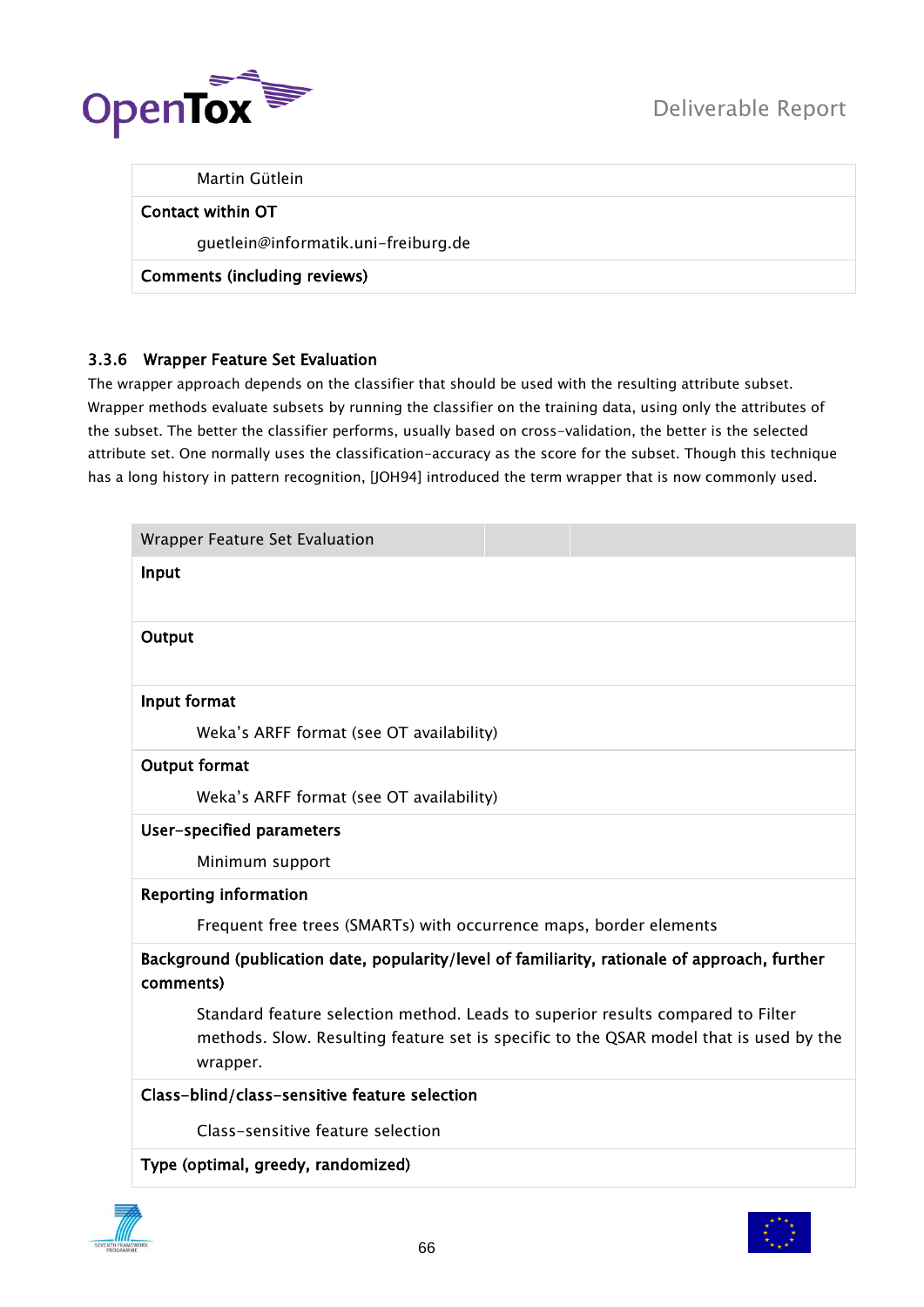

|                    | Filter/wrapper/hybrid approach                                                                                                                                                                               |  |  |  |
|--------------------|--------------------------------------------------------------------------------------------------------------------------------------------------------------------------------------------------------------|--|--|--|
|                    | Wrapper                                                                                                                                                                                                      |  |  |  |
|                    | Performance (time/space complexity, running times, memory consumption, )                                                                                                                                     |  |  |  |
|                    | Very slow, as the classifier (QSAR model) hast to be built and applied using only the<br>features in the current set (using internal cross-validation). Performance depends on<br>the particular QSAR model. |  |  |  |
| OT availability    |                                                                                                                                                                                                              |  |  |  |
|                    | Available, e.g., in the WEKA open source data mining workbench. Has to be (re-)<br>implemented in the OT Framework, if OT QSAR models should be used by the wrapper<br>that are not in WEKA.                 |  |  |  |
|                    | Licence / Dependencies                                                                                                                                                                                       |  |  |  |
|                    | GPL (see OT availability)                                                                                                                                                                                    |  |  |  |
|                    | Convenience of integration                                                                                                                                                                                   |  |  |  |
|                    | Webservices: very easy / implemented in Java (see OT availability)                                                                                                                                           |  |  |  |
| Priority (A, B, C) |                                                                                                                                                                                                              |  |  |  |
| C                  |                                                                                                                                                                                                              |  |  |  |
|                    | Author of method / Contact                                                                                                                                                                                   |  |  |  |
|                    | Author of description                                                                                                                                                                                        |  |  |  |
|                    | Martin Gütlein                                                                                                                                                                                               |  |  |  |
|                    | <b>Contact within OT</b>                                                                                                                                                                                     |  |  |  |
|                    | guetlein@informatik.uni-freiburg.de                                                                                                                                                                          |  |  |  |
|                    | <b>Comments (including reviews)</b>                                                                                                                                                                          |  |  |  |

# 3.4 Algorithms for the aggregation of results from multiple QSAR models

# 3.4.1 Consensus models

Consensus models are developed by averaging the predicted values for every compound using many QSAR models, with or without taking into account their respective applicability domains.

More information can be found in reference [ZHU08]



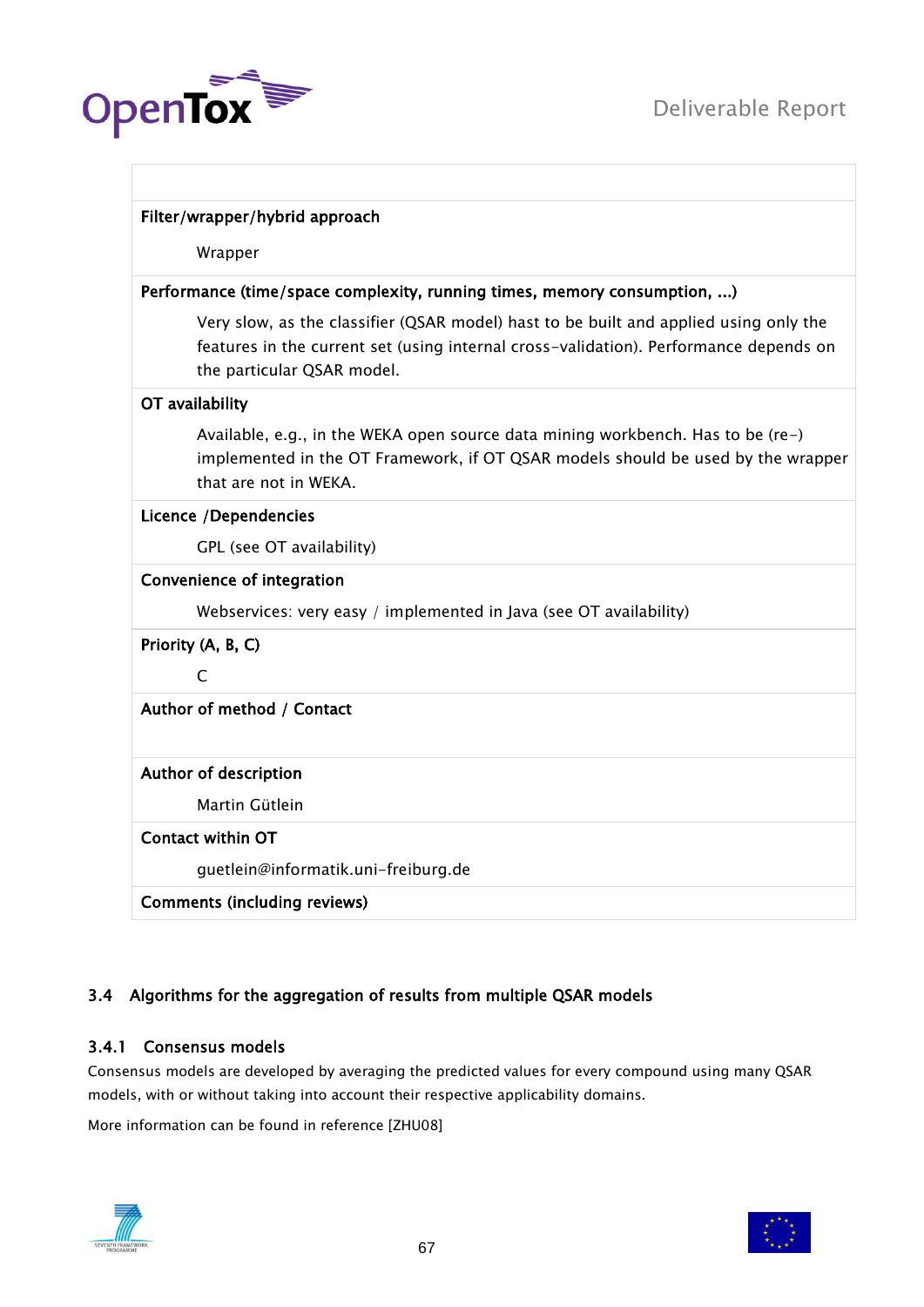

#### Development of consensus models

#### Input

### **Output**

#### Input format

Multiple QSAR models developed by different regression or classification algorithms and the associated domains of applicability constitute the input to the method

#### Output format

Plain text

#### User-specified parameters

The user needs to define if the consensus prediction for an external compound is constructed by averaging all the available predicted values from multiple QSAR models or only those that include the compound in their applicability domain. In the second case the user also needs to define the parameter b, which means that the compound should be in the applicability domain of at least b models, in order to consider the consensus prediction valid.

#### Reporting information

A single prediction is provided for each individual molecule

# Background (publication date, popularity/level of familiarity, rationale of approach, further comments)

It has been found that consensus models afford higher prediction accuracy for the external validation data sets with the highest space coverage as compared to individual constituent models [ZHU08]. However, opposite results have also been reported [HEW07].

#### Performance (time/space complexity, running times, memory consumption, ...)

Fast. The method uses already developed QSAR models.

#### OT availability

Not currently available

#### Licence /Dependencies

None

### Convenience of integration

Web services: easy since the method will be implemented in Java or  $C_{++}$ 

Priority (A, B, C)



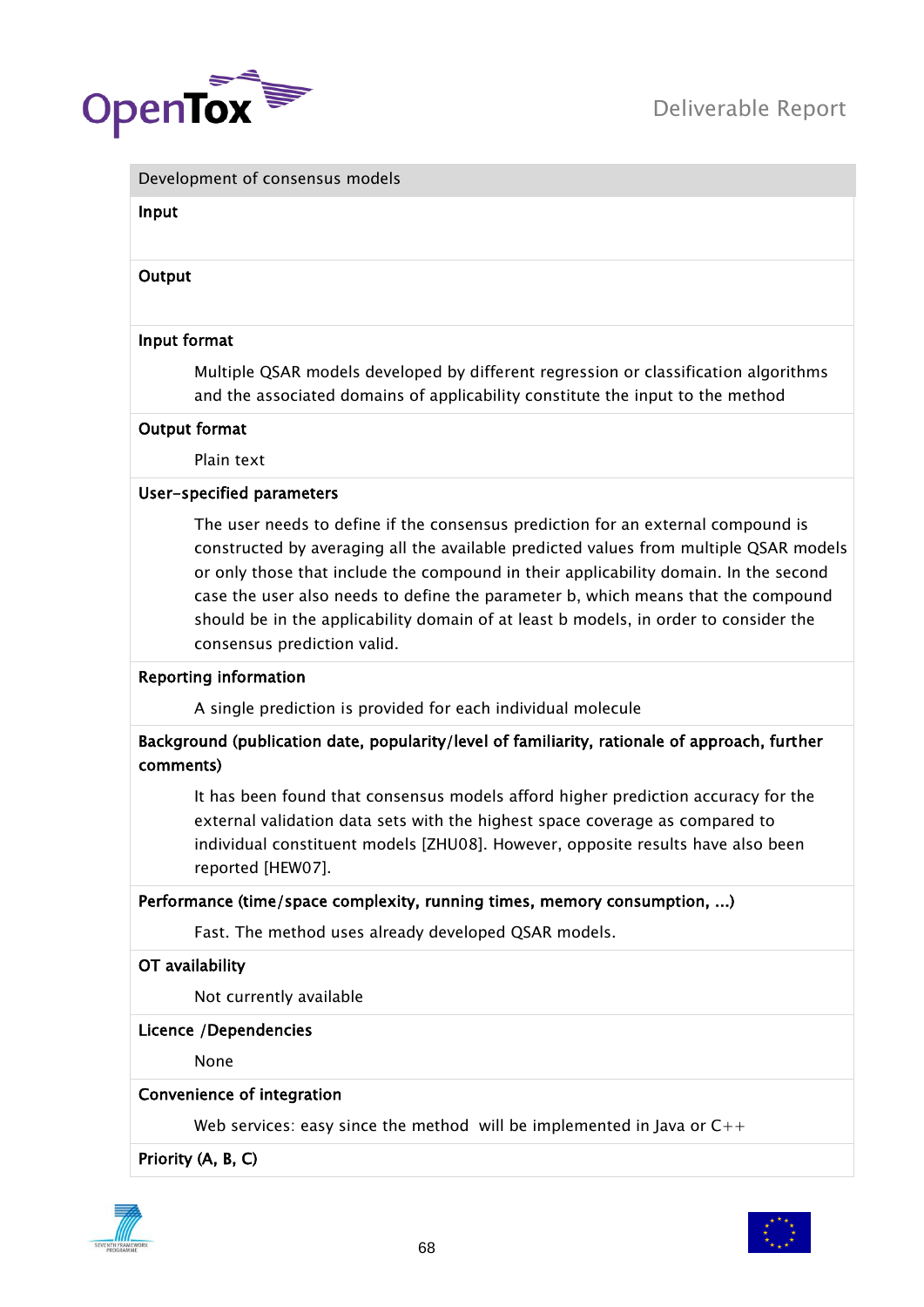

# C

# Author of method / Contact

A. Tropsha

# Author of description

Haralambos Sarimveis

# Contact within OT

hsarimv@central.ntua.gr

# Comments (including reviews)



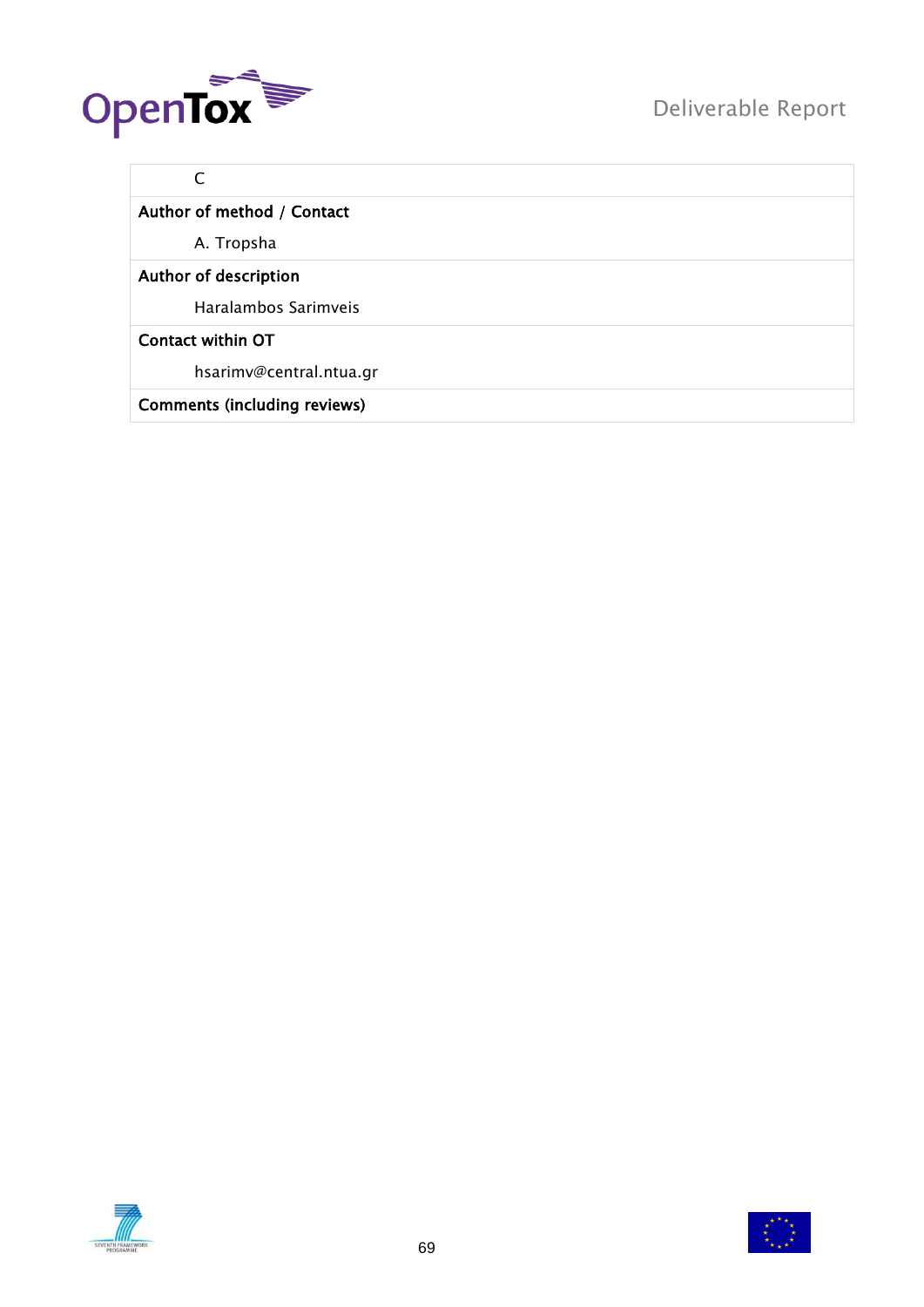

# **4. Algorithm evaluation and selection of algorithms for the prototype**

After giving an overview of the relevant algorithm selection criteria and the algorithms under consideration, we will evaluate the algorithms according to those criteria and our needs for the prototype. The list of algorithms has to be considered an ongoing work, but as the most basic and prominent (Q)SAR algorithms are on the list, it is sufficient for the decisions that have to be made before developing the initial prototypes.

If you look up a definition of prototype in the dictionary you get something similar to "An original type, form, or instance serving as a basis or standard for later stages." What we are looking for is a functional prototype that will evolve into the final OpenTox framework during the subsequent stages of the project. The prototype should have the basic OpenTox functionality including all three categories of algorithms.

During our February virtual conference we decided on some basic points for the restriction of the prototype. Those decisions included not using wrapper feature selection algorithms, and no genetic algorithms and consensus models (algorithms for the aggregation of results from multiple QSAR models) for reasons of convenience in this early project stage. It was decided to be not too restrictive in the selection of algorithms, but to introduce a prioritization (A, B, C) that roughly corresponds to the stage at which the algorithm and implementation will be integrated into the framework. We plan to include the whole range of algorithms, but algorithms provided by partners and free (open source) software that is operating system independent, is clearly preferred. We divide the rest of this section into three parts, one for each category of algorithms.

#### 4.1 Descriptor calculation algorithms

Basically this section provides two different types of molecular descriptors, namely physico-chemical and (sub)structural descriptors. We do want to include at least one algorithm of each type in the initial prototype.

In the group of structural and sub-structural descriptors we decided to include only FTM and MakeMNA in the initial prototype and include FMiner and gSpan" subsequently. The reason for this choice is that first of all FMiner, gSpan" and FTM are similar approaches and FTM is the only algorithm of the named four that is compiled for Windows and Linux operating systems. The fact that, e.g. gSpan" is performing better than FTM is an issue that will be more important in later stages of the development.

In the group of physico-chemical descriptors we will include open babel with highest priority as some other proposed software packages have dependencies on it. We plan to integrate the Chemistry Development Toolkit (CDK), JOELib and MakeQNA in the second stage of the prototype and MOPAC 7.1 and AMBIT (which depends on MOPAC) in the second or third stage of the framework.

# 4.2 Classification and regression algorithms

As in the previous section we have to cover two "classes" of algorithms with the prototype selection: at least one classification and one regression algorithm. A further criterion is to include at least one eager and one lazy learning method. The more sophisticated methods will be integrated later than the basic and more prominent (Q)SAR algorithms.

For the first prototype we plan to integrate MLR as basic regression method, kNN as basic instance based (lazy learning) classification method and J48 decision trees as eager classification algorithm implementations. Those algorithms are available in platform independent Java implementations and therefore very easy to integrate. As PCA and PLS also are very prominent in the (Q)SAR community we will try to integrate them in the late first or early second stage of the prototype. Lazar and iSAR constitute two similar lazy learning approaches so we will



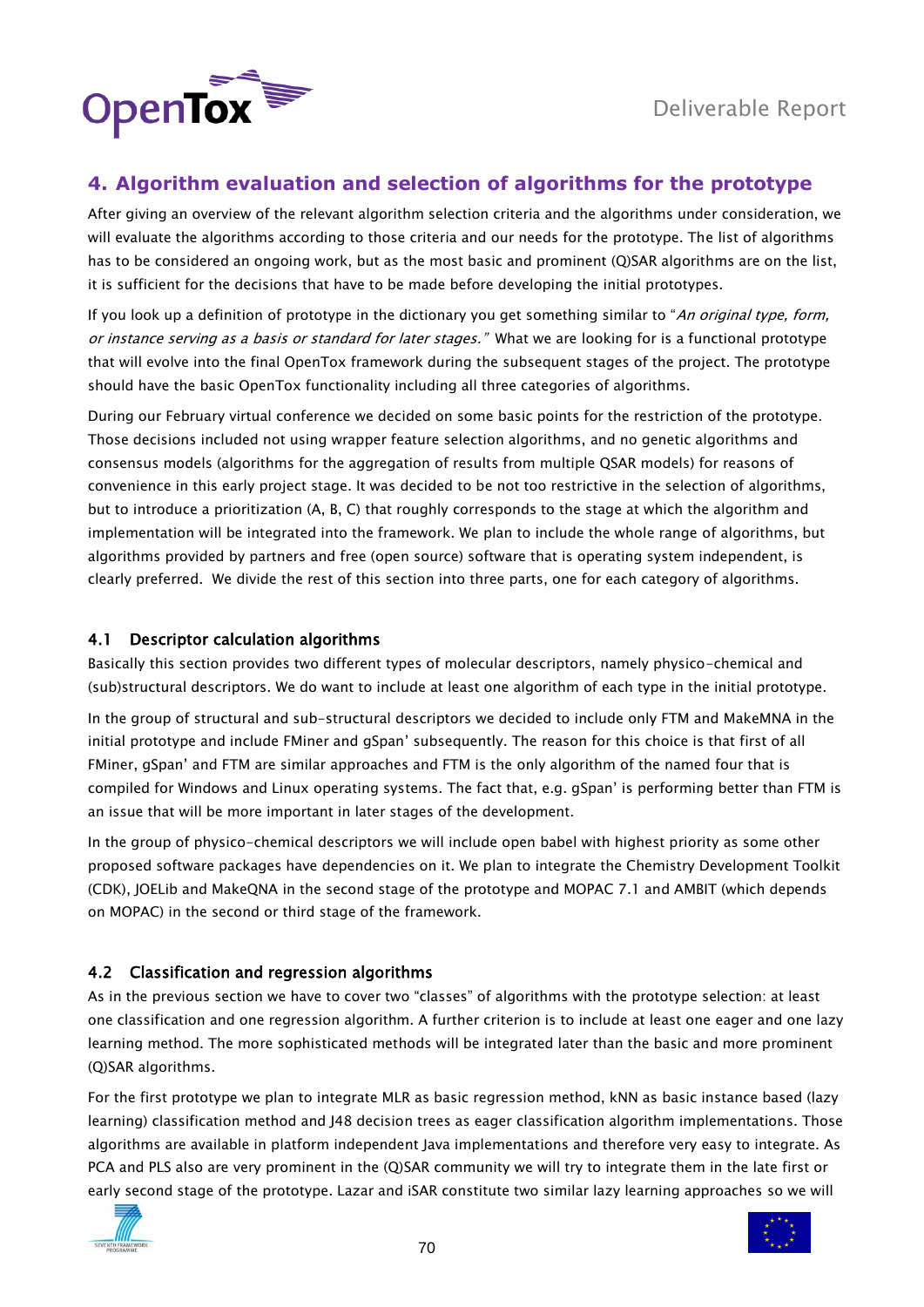

include lazar in the second and iSAR in the third phase to keep the algorithm selection homogeneous. But we have to keep in mind that both algorithms are up to now only available for Linux operating systems. Further popular methods are SVM and FuzzyMeans (neuronal net algorithm) which will be incorporated in stage two. Maybe FuzzyMeans will be shifted to stage three because of its dependency on Matlab, which is not open source. ToxTree will be added in the second stage as it is easy to integrate and operating system independent.

SMIREP/SMIPPER is dependent on the OpenBabel package which will be available after the first prototype stage and its compilation is operating system dependent (python) so we will include it in the second phase. Furthermore we will try to also include MakeSCR in the second prototype stage, keeping in mind that at this point only a Windows version of the implementation exists. As the MaxTox implementation is still under development we plan to add it to the third stage of the framework, just like the more sophisticated methods RUMBLE, Gaussian Processes for Regression and M5P. RUMBLE additionally is at the moment only compiled for Linux operating systems.

Regarding the bias of the algorithms we have algorithms with feature-selection (e.g., MLR, J48) and with instance-selection bias (e.g., kNN) integrated from stage one on.

# 4.3 Feature selection algorithms

Regarding the variable selection methods, we had to choose among three families of methods: filter methods, wrapper methods and embedded methods [SAE2007]. Filter techniques assess the relevance of features by looking only at the intrinsic properties of the data. In most cases a feature relevance score is calculated, and low-scoring features are removed. The remaining subset of features consists of the descriptors that are used as input to the regression or classification algorithm. The key advantages of filter techniques are that they easily scale to very high-dimensional datasets, they are computationally simple and fast, and they are independent of the classification algorithm. As a result, feature selection needs to be performed only once for a given set of data.

Whereas filter techniques treat the problem of finding a good feature subset independently of the model selection step, wrapper methods embed the model hypothesis search within the feature subset search. In wrapper methods, a search procedure in the space of possible feature subsets is defined, and various subsets of features are generated and evaluated. In the third class of feature selection techniques, termed embedded or hybrid techniques, the search for an optimal subset of features is built into the classifier construction, and can be seen as a search in the combined space of feature subsets and hypotheses. Just like wrapper approaches, embedded approaches are specific to a given learning algorithm. Embedded methods have the advantage that they include the interaction with the classification model, while at the same time being less computationally intensive than wrapper methods. However, compared to filter methods, they are still far more computationally intensive.

Our key selection criterion, besides other criteria such as state of-the-art algorithms, availability from OT members, licence and convenience of integration with the OT framework was the low computational complexity, taken into account that the methods will be used in huge databases as far as chemical compounds and available descriptors are concerned. We decided to select state-of-the-art *filter* methods, because they are of low computational complexity, but most importantly solve the feature selection problem just once for a given set of data. As mentioned above, variable selection algorithms that belong to the two other families depend on the regression and classifications algorithms and need to be executed for each individual regression or classification algorithm. Moreover, they create additional complexities in two popular model validation



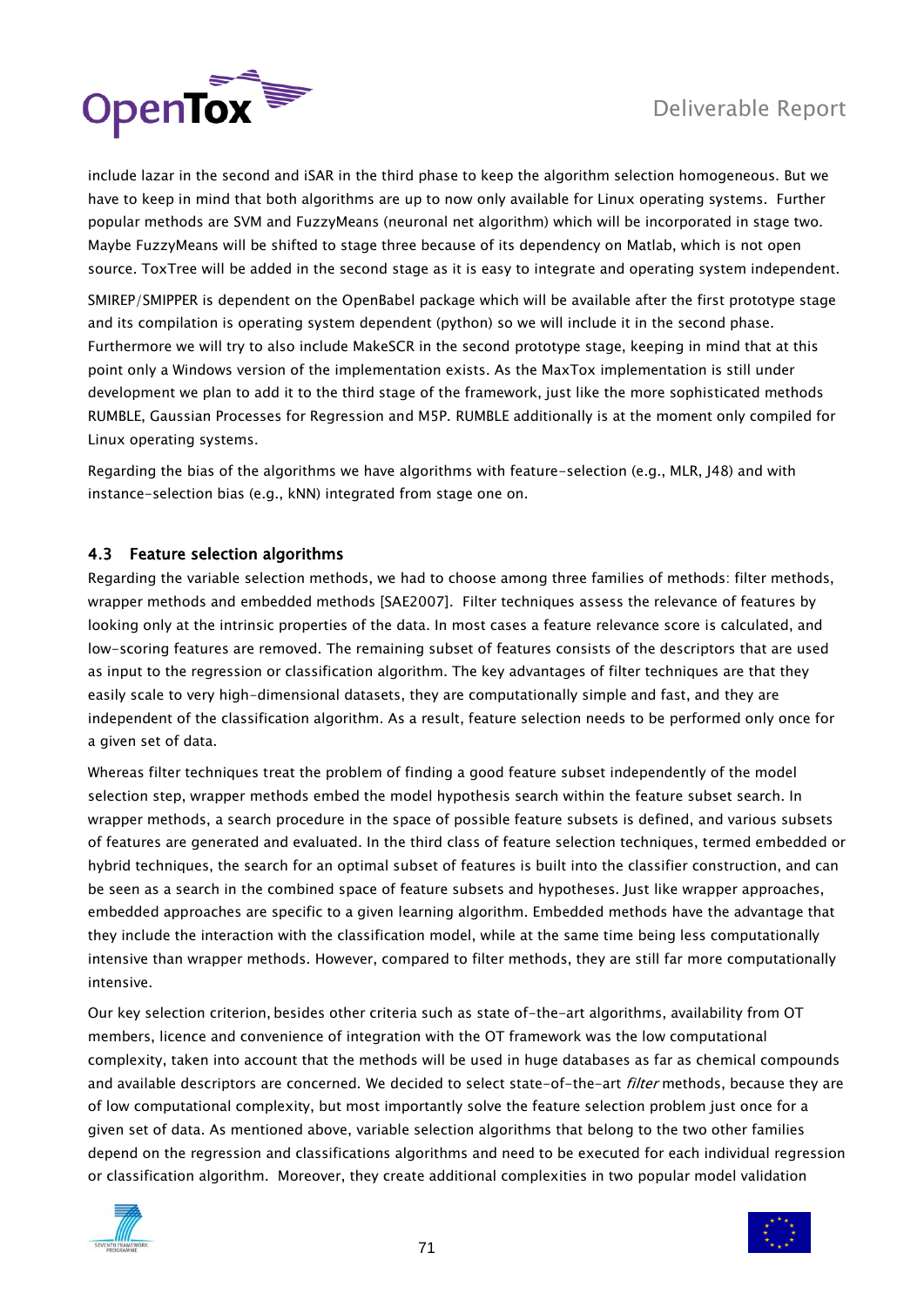

methods, namely cross-validation and Y-randomization, because they need to be executed for each fold in the cross-validation method and each random scramble in the Y-randomization method.

As feature selection algorithms are of lower functional priority than the descriptor calculation or classification and regression algorithms we chose only one algorithm for the initial prototype, to ensure full testing possibilities and complete functionality of the prototype. Therefore we choose the Information Gain Attribute Evaluation algorithm arbitrarily for this first prototype stage. The other algorithms will be integrated in the second and third stage.

# **5. Conclusions**

In this document we report on the algorithm selection criteria and algorithm evaluation that has been done in the first phase of the OpenTox project. We provide a list of algorithms with their characteristics regarding the chosen selection criteria. Furthermore we made a prioritization of the algorithms which indicates in which stage of the project we plan to integrate the algorithm into the project framework. A summary of our considerations and the resulting prioritization is given in table 1.

| Algorithm category            | Priority     | Algorithm                                     |
|-------------------------------|--------------|-----------------------------------------------|
|                               | A            | FTM (TUM)<br>OpenBabel                        |
|                               |              | MakeMNA (IBMC)                                |
| Descriptor calculation        | $\, {\sf B}$ | FMiner (IST)<br>gSpan'(TUM)<br>MakeQNA (IBMC) |
|                               |              | JOELib                                        |
|                               |              | <b>CDK</b>                                    |
|                               | $\mathsf C$  | <b>MOPAC</b>                                  |
|                               |              | AMBIT                                         |
|                               | A            | <b>MLR</b>                                    |
|                               |              | kNN                                           |
|                               |              | J48                                           |
| Classification and regression |              | PLS                                           |
|                               | $\, {\sf B}$ | SVM                                           |
|                               |              | Lazar (IST)                                   |
|                               |              | SMIREP/SMIPPER (ALU-FR)                       |
|                               |              | ToxTree (IDEA)                                |



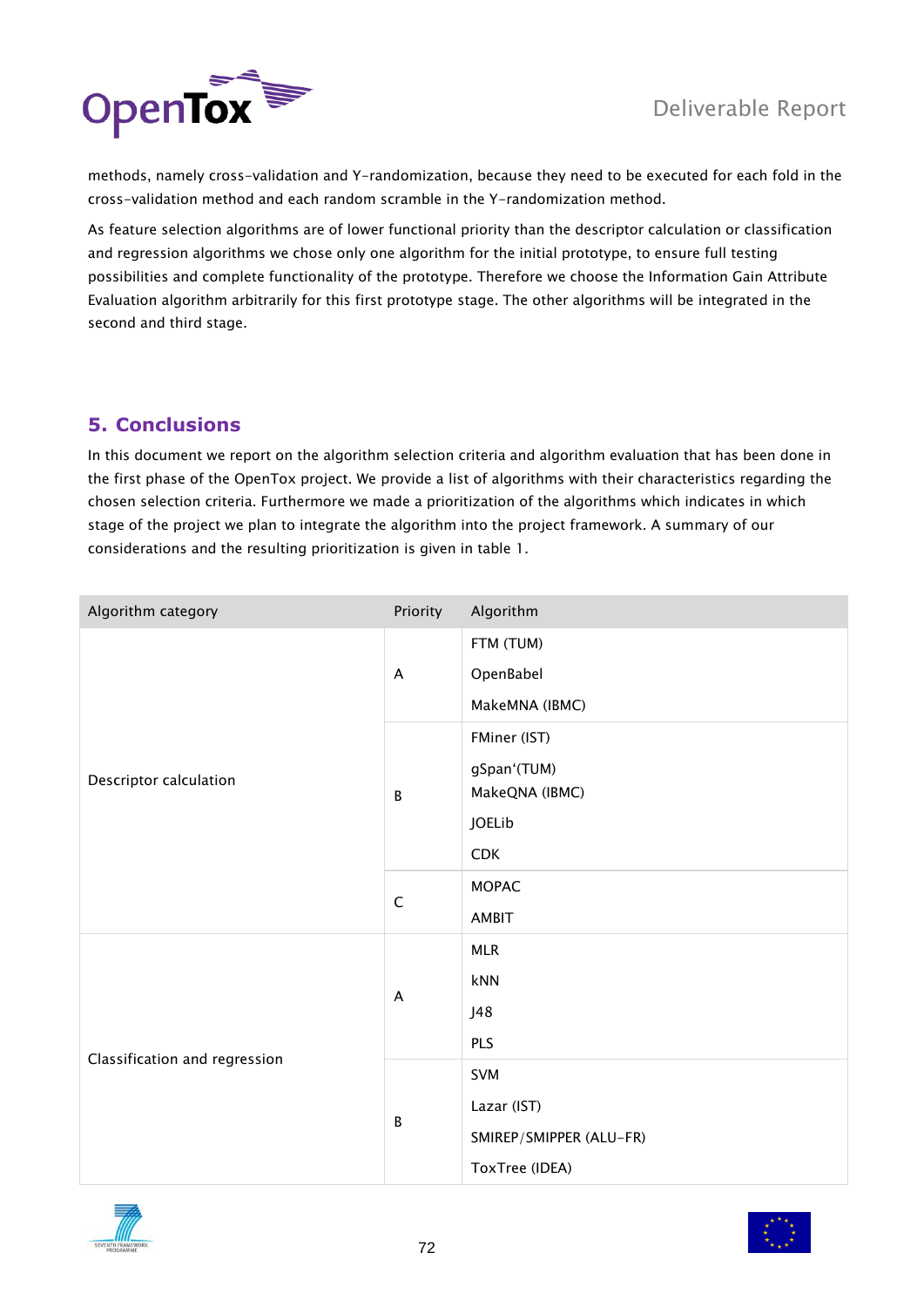

|                                                                        |              | Fuzzy-means (NTUA)                |
|------------------------------------------------------------------------|--------------|-----------------------------------|
|                                                                        |              | MakeSCR (IBMC)                    |
|                                                                        |              | Gaussian Processes for Regression |
|                                                                        |              | <b>iSAR (TUM)</b>                 |
|                                                                        | C            | <b>RUMBLE (TUM)</b>               |
|                                                                        |              | M5P                               |
|                                                                        |              | MaxTox (SIT-JNU)                  |
| Feature selection                                                      | A            | InfoGainAttributeEval             |
|                                                                        | B            | <b>FCBF</b>                       |
|                                                                        |              | <b>PCA</b>                        |
|                                                                        |              | Chi Square Feature Evaluation     |
|                                                                        |              | <b>CFS Feature Set Evaluation</b> |
|                                                                        | $\mathsf{C}$ | Wrapper Feature Set Evaluation    |
| Algorithms for the aggregation of results<br>from multiple QSAR models | $\mathsf{C}$ | Consensus models                  |

Table 1: Prioritization summary



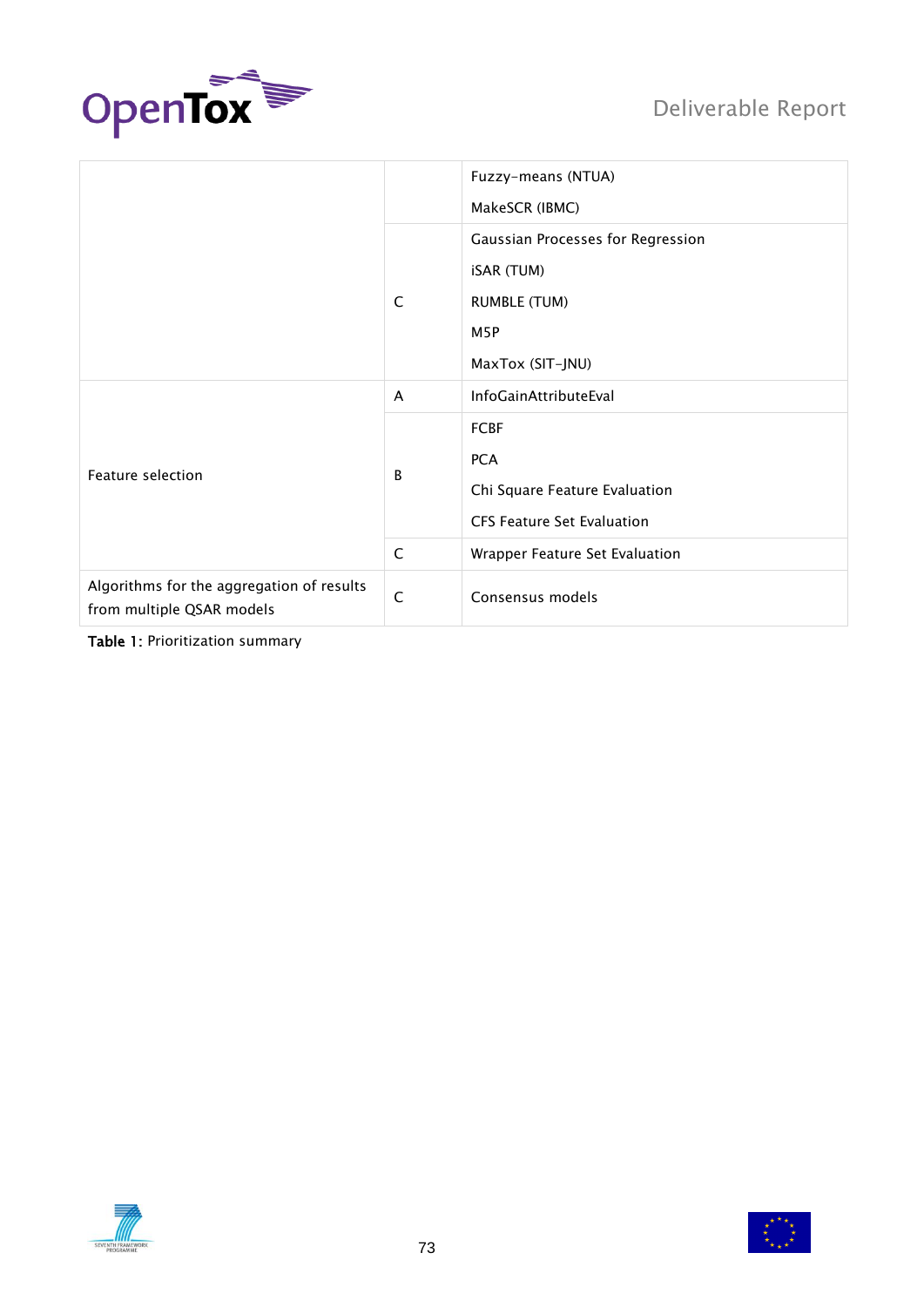

## **6. References**

| [AHA91] | D. Aha, D. Kibler (1991). Instance-based learning algorithms. Machine Learning. 6:37-66.                                                                                                                                                                                                                            |
|---------|---------------------------------------------------------------------------------------------------------------------------------------------------------------------------------------------------------------------------------------------------------------------------------------------------------------------|
| [BEN07] | R. Benigni, C. Bossa, T. Netzeva, A. Rodomonte, and I. Tsakovska (2007) Mechanistic QSAR of<br>aromatic amines: new models for discriminating between mutagens and nonmutagens, and<br>validation of models for carcinogens. Environ mol mutag 48:754-771                                                           |
| [BEN08] | R. Benigni, C. Bossa, N. Jeliazkova, T. Netzeva, and A. Worth (2008) The Benigni / Bossa<br>rulebase for mutagenicity and carcinogenicity - a module of Toxtree, JRC Scientific and<br>Technical Reports, ecb.jrc.it/documents/QSAR/EUR_23241_EN.pdf                                                                |
| [BRE84] | Breiman, L., Friedman, J.H., Olshen, R.A. and Stone, C.J.: Classification and Regression Trees.<br>Wadsworth, Belmont CA. (1984)                                                                                                                                                                                    |
| [BRO73] | Bron, C.; Kerbosch, Finding All Cliques of an Undirected Graph. J. Commun. ACM 1973, 16,<br>575-577.                                                                                                                                                                                                                |
| [CDK]   | sourceforge.net/projects/cdk                                                                                                                                                                                                                                                                                        |
| [COR95] | Cortes, C., Vapnik, V., (1995). Support-vector networks, Machine Learning, 20:273-297.                                                                                                                                                                                                                              |
| [CRA78] | Cramer G. M., R. A. Ford, R. L. Hall (1978), Estimation of Toxic Hazard - Decision Tree<br>Approach, J. Cosmet. Toxicol., Vol.16, pp. 255 -276, Pergamon Press                                                                                                                                                      |
| [FIL99] | Filimonov D., Poroikov V., Borodina Yu., Gloriozova T. Chemical Similarity Assessment through<br>multilevel neighborhoods of atoms: definition and comparison with the other descriptors. <i>J.</i><br>Chem. Inf. Comput. Sci. (1999), Vol. 39, P. 666-670.                                                         |
| [FILO5] | Filimonov, D.; Lagunin, A.; Poroikov. V. In Proceedings of the 15th European Symposium on<br>Structure-Activity Relationships (QSAR) and Molecular Modelling; Aki, E.; Yalcin, I., Ed.;<br>CADD&D SOCIETY IN TURKEY: Ankara, 2005; pp 98-99.                                                                        |
| [GER05] | Ingrid Gerner, Manfred Liebsch & Horst Spielmann (2005) Assessment of the eye irritating<br>properties of chemicals by applying alternatives to the Draize rabbit eye test: the use of QSARs<br>and in vitro tests for the classification of eye irritation, Alternatives to Laboratory Animals, 33,<br>pp. 215-237 |
| [HAN95] | C. Hansch, A. Leo and D. Hoeckman, (1995) Exploring QSAR, hydrophobic, electronic and<br>steric constants, ACS, Washington DC                                                                                                                                                                                       |
| [HAN02] | X. Yan, J. Han: gSpan: Graph-based substructure pattern mining. Proc. 2nd IEEE Int. Conf. on<br>Data Mining (ICDM 2002, Maebashi, Japan), 721-724. IEEE Press, Piscataway, NJ, USA 2002.                                                                                                                            |
| [HEL06] | C. Helma. Lazy structure-activity relationships (lazar) for the prediction of rodent<br>carcinogenicity and Salmonella mutagenicity. Molecular Diversity, 10:147-158, 2006                                                                                                                                          |
| [HEW07] | Hewitt, M., Cronin, M.T.D, Madden, J. C., Rowe, P. H., Johnson, C., Obi, A., and Enoch, S. J.<br>(2007). Consensus QSAR Models: Do the Benefits Outweigh the Complexity?, Journal of<br>Chemical Information and Modeling 48(4):766-784.                                                                            |



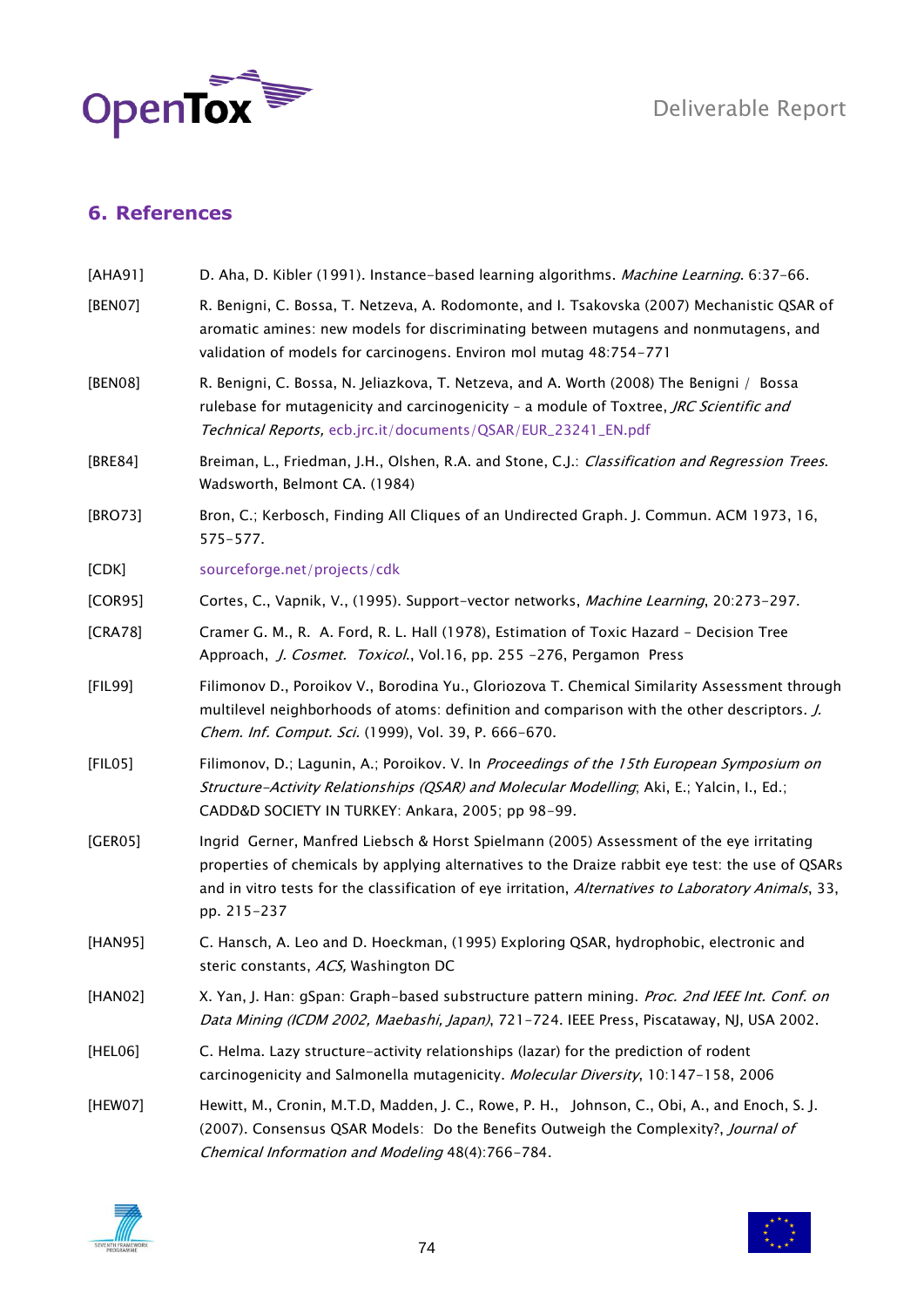



| [JOELIB]            | www.ra.cs.uni-tuebingen.de/software/joelib/index.html                                                                                                                                                                                     |
|---------------------|-------------------------------------------------------------------------------------------------------------------------------------------------------------------------------------------------------------------------------------------|
| [JOETUT]            | www.ra.cs.uni-tuebingen.de/software/joelib/tutorial/JOELibTutorial.pdf                                                                                                                                                                    |
| [JOH94]             | George H. John, Ron Kohavi and Karl Pfleger, Irrelevant Features and the Subset Selection<br>Problem. ICML, 1994                                                                                                                          |
| [JKO <sub>5</sub> ] | Jahn, K. and Kramer, S. (2005). Optimizing gSpan for Molecular Datasets In: Proceedings of the<br>Third International Workshop on Mining Graphs, Trees and Sequences (MGTS-2005).                                                         |
| [JWR02]             | John W Raymond , Eleanor J. G. Ardiner, Peter Willet, RASCAL: Calculation of Graph Similarity<br>using Maximum Common Edge Subgraphs, The Computer Journal, 45 (6). pp. 631-644. ISSN<br>1460-2067                                        |
| [LAG07]             | Lagunin, A.; Zakharov, A.; Filimonov, D.; Poroikov, V. A new approach to QSAR modelling of<br>acute toxicity. SAR and QSAR in Environmental Research 2007, 18, 285-298.                                                                   |
| [LEE08]             | Adam C. Lee, Jing-yu Yu, Gordon M. Crippen, (2008) pKa Prediction of Monoprotic Small<br>Molecules the SMARTS Way, Journal of Chemical Information and Modeling, 48 (10), 2042-<br>2053                                                   |
| [LIU95]             | Liu, H. and Setiono, R., Chi2: Feature selection and discretization of numeric attributes, Proc.<br>IEEE 7th International Conference on Tools with Artificial Intelligence, 338-391, 1995                                                |
| [MAU08]             | A. Maunz, C. Helma. Prediction of chemical toxicity with local support vector regression and<br>activity-specific kernels, SAR and QSAR in Environmental Research, Vol. 19, No. 5-6. (July<br>2008), pp. 413-431.                         |
| [MEL06]             | Melagraki, G. Afantitis A., Sarimveis, H., Iglessi-Markopoulou, O., Alexandridis, A (2006). A<br>novel RBF neural network training methodology to predict toxicity to Vibrio fischeri, Molecular<br>Diversity, 10(2): 213-221.            |
| [MIT97]             | Tom Mitchell, Machine Learning, McGraw Hill, 1997.                                                                                                                                                                                        |
| [PAT 08]            | Patlewicz G, Jeliazkova N, Safford RJ, Worth AP, Aleksiev B. (2008) An evaluation of the<br>implementation of the Cramer classification scheme in the Toxtree software. SAR QSAR Environ<br>$Res.19(5-6):495-524.$                        |
| [PEA01]             | Pearson, K., On Lines and Planes of Closest Fit to Systems of Points in Space, Philosophical<br>Magazine, 2 (6): 559-572.                                                                                                                 |
| [PRA06]             | Prakash, O.; Ghosh, I, Developing an Antituberculosis Compounds Database and Data Mining<br>in the Search of a Motif Responsible for the Activity of a Diverse Class of Antituberculosis<br>Agents, J. Chem. Inf. Model., 2006, 46, 17-23 |
| [QUI92]             | Ross J. Quinlan: Learning with Continuous Classes. In: 5th Australian Joint Conference on<br>Artificial Intelligence, Singapore, 343-348, 1992.                                                                                           |
| [QUI93]             | Ross Quinlan (1993). C4.5: Programs for Machine Learning. Morgan Kaufmann Publishers, San<br>Mateo, CA.                                                                                                                                   |



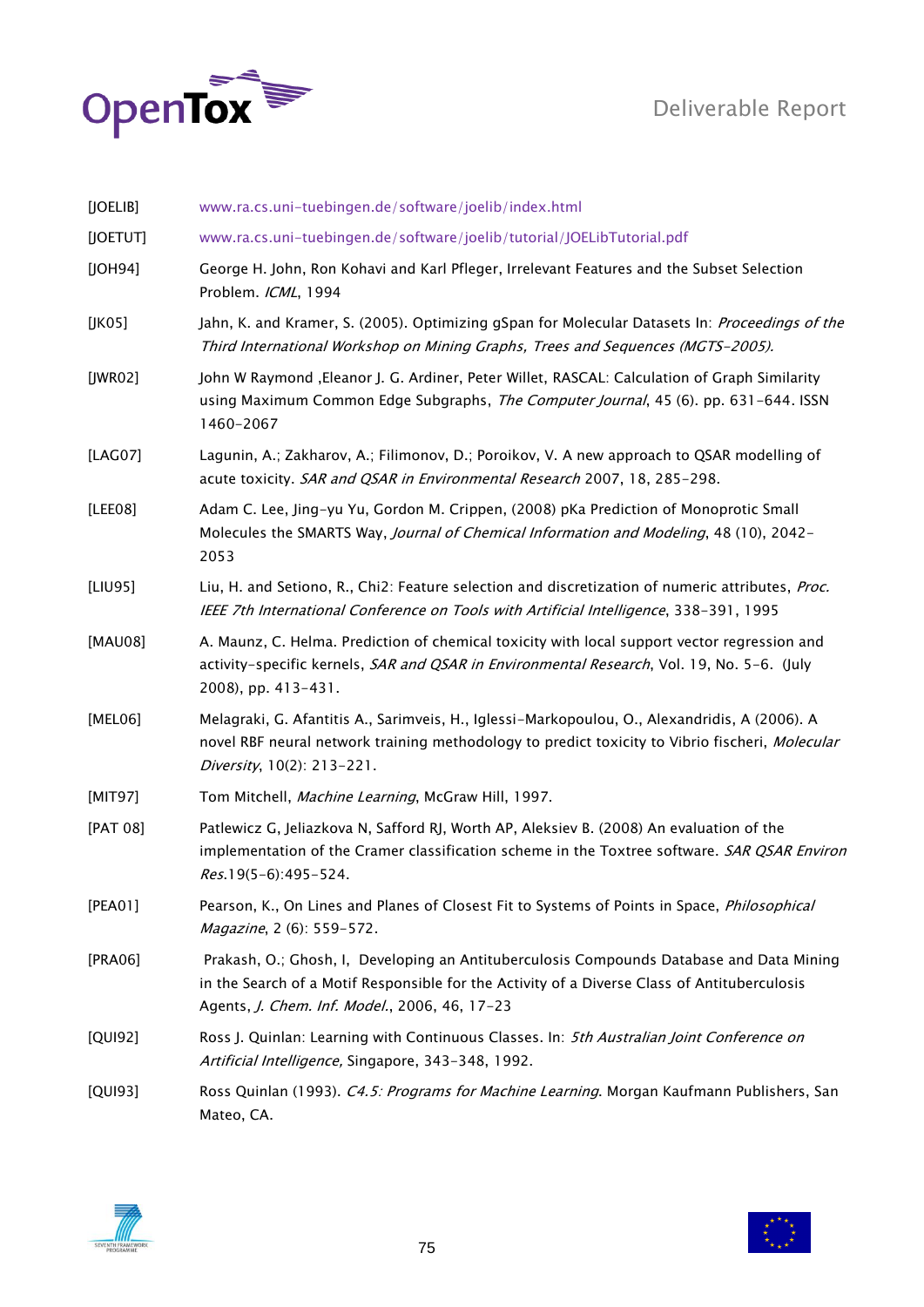

| [RAS05] | Rasmussen, C. E.; Williams, C. K. I. Gaussian Processes for Machine Learning (Adaptive<br>Computation and Machine Learning); The MIT Press: 2005.                                                                                                                                              |
|---------|------------------------------------------------------------------------------------------------------------------------------------------------------------------------------------------------------------------------------------------------------------------------------------------------|
| [RUE04] | Rückert, U and Kramer, S., Frequent Free Tree Discovery in Graph Data, in: SAC '04:<br>Proceedings of the 2004 ACM Symposium on Applied Computing, pp. 564-570 (New York, NY,<br>USA: ACM Press, 2004).                                                                                        |
| [RUE08] | Rückert, U and Kramer, S (2008). Margin-Based First-Order Rule Learning, Machine Learning,<br>$70(2-3):189-206.$                                                                                                                                                                               |
| [SAR02] | Sarimveis, H., Alexandridis, A., Tsekouras, G and Bafas, G, (2002). A fast and efficient<br>algorithm for training radial basis function neural networks based on a fuzzy partition of the<br>input space, Industrial & Engineering Chemistry Research, 41:751-759.                            |
| [SAR06] | Sarimveis, H., Doganis, P., Alexandridis, A (2006). A classification technique based on radial<br>basis function neural networks, Advances in Engineering Software, 37(4):218-221.                                                                                                             |
| [SOM07] | Sommer, S., Kramer, S. (2007). Three Data Mining Techniques To Improve Lazy Structure-<br>Activity Relationships for Non-Congeneric Compounds, Journal of Chemical Information and<br>Modeling 47(6):2035-2043.                                                                                |
| [STE03] | Steinbeck, C.; Han, Y. Q.; Kuhn, S.; Horlacher, O.; Luttmann, E.; Willighagen, E.L.( 2003) The<br>Chemistry Development Kit (CDK): An open-source Java library for chemo- and bioinformatics.<br>Journal of Chemical Information and Computer Sciences, 43, 493-500. doi:10.1021/ci025584y     |
| [STE06] | Steinbeck, C.; Hoppe, C.; Kuhn, S.; Floris, M.; Guha, R.; Willighagen, E.L. (2006) Recent<br>developments of the chemistry development kit (CDK) - an open-source java library for<br>chemo- and bioinformatics. Current pharmaceutical design, 12, 2111-20.<br>doi:10.2174/138161206777585274 |
| [TOD00] | Roberto Todeschini, Viviana Consonni, Raimund Mannhold, Hugo Kubinyi, Hendrik<br>Timmerman, Handbook of Molecular descriptors, 2000                                                                                                                                                            |
| [TRO03] | Tropsha, A., Gramatica, P. and Gombar, V. K. (2003). The Importance of Being Earnest:<br>Validation is the Absolute Essential for Successful Application and Interpretation of QSPR<br>Models. Quant. Struct.-Act. Relat. Comb. Sci., 22:69-77.                                                |
| [VAP98] | Vapnik, V., Statistical learning theory (Wiley-Interscience, 1998).                                                                                                                                                                                                                            |
| [VER92] | Verhaar HJM, van Leeuwen CJ and Hermens JLM (1992) Classifying environmental pollutants.<br>Structure-activity relationships for prediction of aquatic toxicity. Chemosphere 25, 471-491                                                                                                       |
| [WAL05] | John D. Walker, Ingrid Gerner, Etje Hulzebos, Kerstin Schlegel, The Skin Irritation Corrosion<br>Rules Estimation Tool (SICRET), <i>QSAR Comb. Sci. 2005</i> , 24, pp378-384                                                                                                                   |
| [WAN97] | Wang , Y., Witten, I. H.: Induction of model trees for predicting continuous classes. In: Poster<br>papers of the 9th European Conference on Machine Learning, 1997.                                                                                                                           |
| [WIT99] | Witten, I.H. Frank, E., Data Mining: Practical Machine Learning Tools and Techniques with Java<br>Implementations (Morgan Kaufmann, 1999).                                                                                                                                                     |
| [YUL04] | Yu, L., Liu, H. (2004). Efficient Feature Selection via Analysis of Relevance and Redundancy,<br>Journal of Chemical Machine Learning Research 5:1205-1224.                                                                                                                                    |